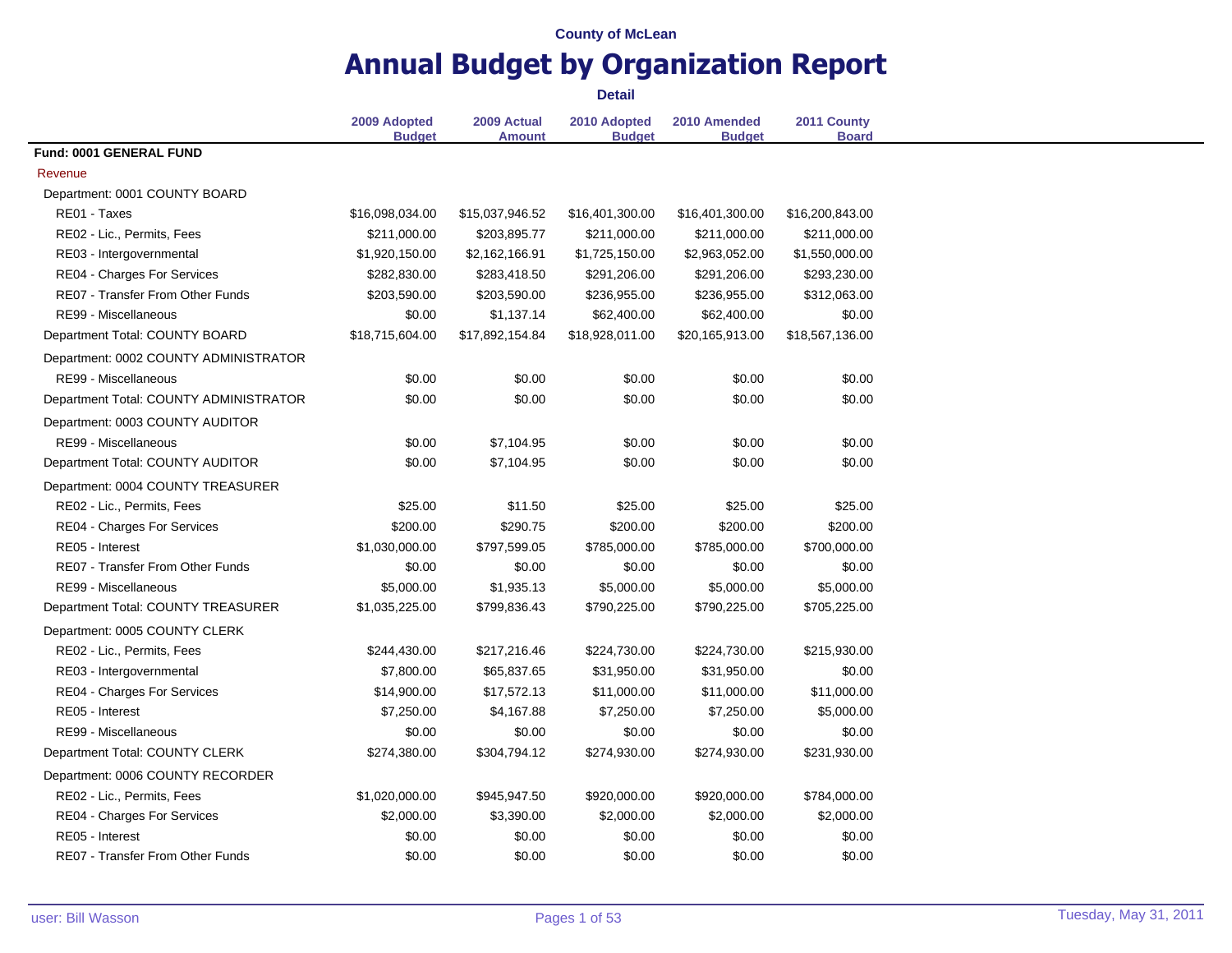# **Annual Budget by Organization Report**

|                                         | 2009 Adopted<br><b>Budget</b> | 2009 Actual<br><b>Amount</b> | 2010 Adopted<br><b>Budget</b> | 2010 Amended<br><b>Budget</b> | 2011 County<br><b>Board</b> |
|-----------------------------------------|-------------------------------|------------------------------|-------------------------------|-------------------------------|-----------------------------|
| RE99 - Miscellaneous                    | \$0.00                        | \$2.25                       | \$0.00                        | \$0.00                        | \$0.00                      |
| Department Total: COUNTY RECORDER       | \$1,022,000.00                | \$949,339.75                 | \$922,000.00                  | \$922,000.00                  | \$786,000.00                |
| Department: 0008 MERIT BOARD            |                               |                              |                               |                               |                             |
| RE02 - Lic., Permits, Fees              | \$0.00                        | \$0.00                       | \$0.00                        | \$0.00                        | \$0.00                      |
| Department Total: MERIT BOARD           | \$0.00                        | \$0.00                       | \$0.00                        | \$0.00                        | \$0.00                      |
| Department: 0015 CIRCUIT CLERK          |                               |                              |                               |                               |                             |
| RE02 - Lic., Permits, Fees              | \$3,458,420.00                | \$3,111,754.47               | \$3,142,270.00                | \$3,142,270.00                | \$3,361,765.00              |
| RE04 - Charges For Services             | \$0.00                        | \$0.00                       | \$0.00                        | \$0.00                        | \$0.00                      |
| RE05 - Interest                         | \$41,000.00                   | \$34,381.09                  | \$32,000.00                   | \$32,000.00                   | \$32,100.00                 |
| RE07 - Transfer From Other Funds        | \$17,825.00                   | \$17,825.00                  | \$18,455.00                   | \$18,455.00                   | \$18,503.00                 |
| RE99 - Miscellaneous                    | \$0.00                        | \$4,498.83                   | \$0.00                        | \$0.00                        | \$0.00                      |
| Department Total: CIRCUIT CLERK         | \$3,517,245.00                | \$3,168,459.39               | \$3,192,725.00                | \$3,192,725.00                | \$3,412,368.00              |
| Department: 0016 CIRCUIT COURT          |                               |                              |                               |                               |                             |
| RE02 - Lic., Permits, Fees              | \$0.00                        | \$2,030.50                   | \$0.00                        | \$0.00                        | \$0.00                      |
| RE03 - Intergovernmental                | \$0.00                        | \$0.00                       | \$0.00                        | \$8,711.00                    | \$0.00                      |
| RE04 - Charges For Services             | \$0.00                        | \$0.00                       | \$0.00                        | \$0.00                        | \$18,500.00                 |
| RE99 - Miscellaneous                    | \$0.00                        | \$0.00                       | \$0.00                        | \$0.00                        | \$0.00                      |
| Department Total: CIRCUIT COURT         | \$0.00                        | \$2,030.50                   | \$0.00                        | \$8,711.00                    | \$18,500.00                 |
| Department: 0020 STATE'S ATTORNEY       |                               |                              |                               |                               |                             |
| RE02 - Lic., Permits, Fees              | \$75,000.00                   | \$92,485.28                  | \$85,200.00                   | \$85,200.00                   | \$90,300.00                 |
| RE03 - Intergovernmental                | \$312,738.00                  | \$199,561.38                 | \$337,733.00                  | \$337,733.00                  | \$225,325.00                |
| RE07 - Transfer From Other Funds        | \$0.00                        | \$0.00                       | \$0.00                        | \$0.00                        | \$0.00                      |
| RE99 - Miscellaneous                    | \$2,245.00                    | \$3,995.16                   | \$4,565.00                    | \$4,565.00                    | \$0.00                      |
| Department Total: STATE'S ATTORNEY      | \$389,983.00                  | \$296,041.82                 | \$427,498.00                  | \$427,498.00                  | \$315,625.00                |
| Department: 0021 PUBLIC DEFENDER        |                               |                              |                               |                               |                             |
| RE02 - Lic., Permits, Fees              | \$65,000.00                   | \$78,814.41                  | \$65,000.00                   | \$65,000.00                   | \$75,000.00                 |
| RE03 - Intergovernmental                | \$100,189.00                  | \$49,947.42                  | \$104,356.00                  | \$104,356.00                  | \$41,799.00                 |
| <b>RE07 - Transfer From Other Funds</b> | \$0.00                        | \$0.00                       | \$0.00                        | \$0.00                        | \$0.00                      |
| RE99 - Miscellaneous                    | \$0.00                        | \$0.00                       | \$0.00                        | \$0.00                        | \$0.00                      |
| Department Total: PUBLIC DEFENDER       | \$165,189.00                  | \$128,761.83                 | \$169,356.00                  | \$169,356.00                  | \$116,799.00                |
| Department: 0022 COURT SERVICES         |                               |                              |                               |                               |                             |
| RE02 - Lic., Permits, Fees              | \$6,250.00                    | \$840.00                     | \$1,150.00                    | \$1,150.00                    | \$150.00                    |
| RE03 - Intergovernmental                | \$1,432,452.00                | \$1,270,789.70               | \$996,428.00                  | \$1,106,749.00                | \$1,210,915.00              |
| RE04 - Charges For Services             | \$230,000.00                  | \$191,670.00                 | \$230,000.00                  | \$230,000.00                  | \$230,000.00                |
| RE07 - Transfer From Other Funds        | \$90,000.00                   | \$90,000.00                  | \$200,000.00                  | \$200,000.00                  | \$200,000.00                |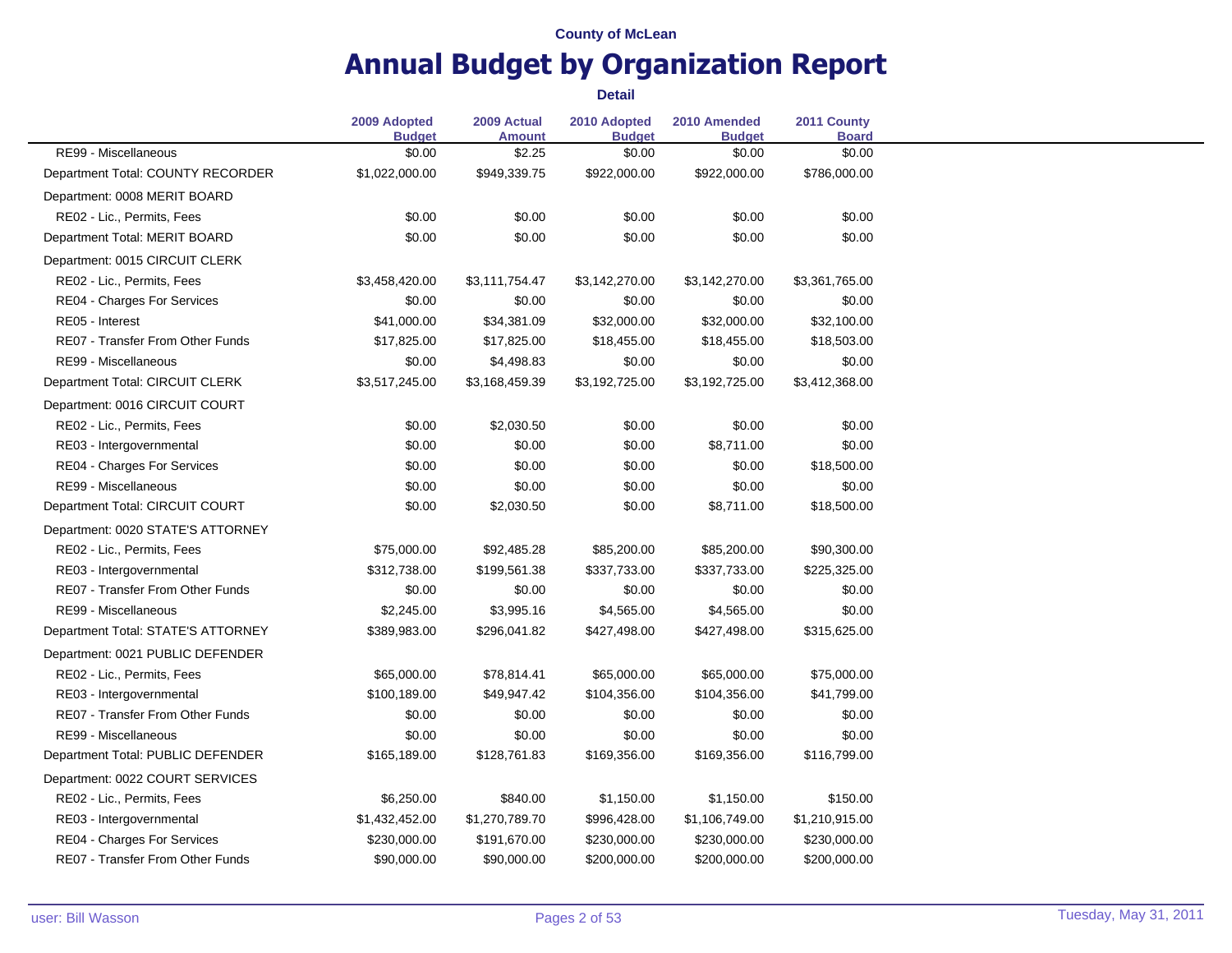# **Annual Budget by Organization Report**

|                                         | 2009 Adopted<br><b>Budget</b> | 2009 Actual<br><b>Amount</b> | 2010 Adopted<br><b>Budget</b> | 2010 Amended<br><b>Budget</b> | 2011 County<br><b>Board</b> |
|-----------------------------------------|-------------------------------|------------------------------|-------------------------------|-------------------------------|-----------------------------|
| RE08 - Transfer From PBC                | \$0.00                        | \$0.00                       | \$0.00                        | \$0.00                        | \$0.00                      |
| RE99 - Miscellaneous                    | \$0.00                        | \$225.10                     | \$0.00                        | \$0.00                        | \$0.00                      |
| Department Total: COURT SERVICES        | \$1,758,702.00                | \$1,553,524.80               | \$1,427,578.00                | \$1,537,899.00                | \$1,641,065.00              |
| Department: 0029 SHERIFF                |                               |                              |                               |                               |                             |
| RE02 - Lic., Permits, Fees              | \$417,800.00                  | \$407,277.61                 | \$435,925.00                  | \$435,925.00                  | \$538,526.00                |
| RE03 - Intergovernmental                | \$0.00                        | \$123,337.06                 | \$45,500.00                   | \$45,500.00                   | \$36,500.00                 |
| RE04 - Charges For Services             | \$338,300.00                  | \$353,005.89                 | \$338,165.00                  | \$338,165.00                  | \$388,165.00                |
| RE05 - Interest                         | \$0.00                        | \$0.00                       | \$0.00                        | \$0.00                        | \$0.00                      |
| RE07 - Transfer From Other Funds        | \$0.00                        | \$0.00                       | \$0.00                        | \$0.00                        | \$0.00                      |
| RE09 - Contributions                    | \$0.00                        | \$0.00                       | \$0.00                        | \$0.00                        | \$0.00                      |
| RE99 - Miscellaneous                    | \$1,000.00                    | \$2,824.44                   | \$672.00                      | \$672.00                      | \$2,100.00                  |
| Department Total: SHERIFF               | \$757,100.00                  | \$886,445.00                 | \$820,262.00                  | \$820,262.00                  | \$965,291.00                |
| Department: 0031 CORONER                |                               |                              |                               |                               |                             |
| RE02 - Lic., Permits, Fees              | \$5,000.00                    | \$7,681.00                   | \$5,000.00                    | \$5,000.00                    | \$18,000.00                 |
| RE03 - Intergovernmental                | \$0.00                        | \$0.00                       | \$0.00                        | \$0.00                        | \$0.00                      |
| RE04 - Charges For Services             | \$35,500.00                   | \$49,231.29                  | \$41,375.00                   | \$41,375.00                   | \$43,300.00                 |
| RE09 - Contributions                    | \$0.00                        | \$0.00                       | \$0.00                        | \$1,000.00                    | \$0.00                      |
| RE99 - Miscellaneous                    | \$0.00                        | \$0.00                       | \$0.00                        | \$0.00                        | \$0.00                      |
| Department Total: CORONER               | \$40,500.00                   | \$56,912.29                  | \$46,375.00                   | \$47,375.00                   | \$61,300.00                 |
| Department: 0032 RESCUE SQUAD           |                               |                              |                               |                               |                             |
| RE07 - Transfer From Other Funds        | \$0.00                        | \$0.00                       | \$0.00                        | \$0.00                        | \$0.00                      |
| RE99 - Miscellaneous                    | \$0.00                        | \$0.00                       | \$0.00                        | \$0.00                        | \$0.00                      |
| Department Total: RESCUE SQUAD          | \$0.00                        | \$0.00                       | \$0.00                        | \$0.00                        | \$0.00                      |
| Department: 0038 BUILDING & ZONING      |                               |                              |                               |                               |                             |
| RE02 - Lic., Permits, Fees              | \$126,600.00                  | \$276,393.66                 | \$425,600.00                  | \$425,600.00                  | \$285,600.00                |
| RE03 - Intergovernmental                | \$0.00                        | \$0.00                       | \$0.00                        | \$0.00                        | \$0.00                      |
| RE04 - Charges For Services             | \$350.00                      | \$295.00                     | \$350.00                      | \$350.00                      | \$350.00                    |
| RE99 - Miscellaneous                    | \$0.00                        | \$3.60                       | \$0.00                        | \$0.00                        | \$0.00                      |
| Department Total: BUILDING & ZONING     | \$126,950.00                  | \$276,692.26                 | \$425,950.00                  | \$425,950.00                  | \$285,950.00                |
| Department: 0040 PARKS & RECREATION     |                               |                              |                               |                               |                             |
| RE02 - Lic., Permits, Fees              | \$64,550.00                   | \$63,999.00                  | \$64,550.00                   | \$64,550.00                   | \$66,500.00                 |
| RE04 - Charges For Services             | \$243,450.00                  | \$273,395.35                 | \$258,450.00                  | \$258,450.00                  | \$291,200.00                |
| <b>RE07 - Transfer From Other Funds</b> | \$15,000.00                   | \$20,000.00                  | \$20,000.00                   | \$20,000.00                   | \$20,000.00                 |
| RE09 - Contributions                    | \$350.00                      | \$818.89                     | \$350.00                      | \$350.00                      | \$350.00                    |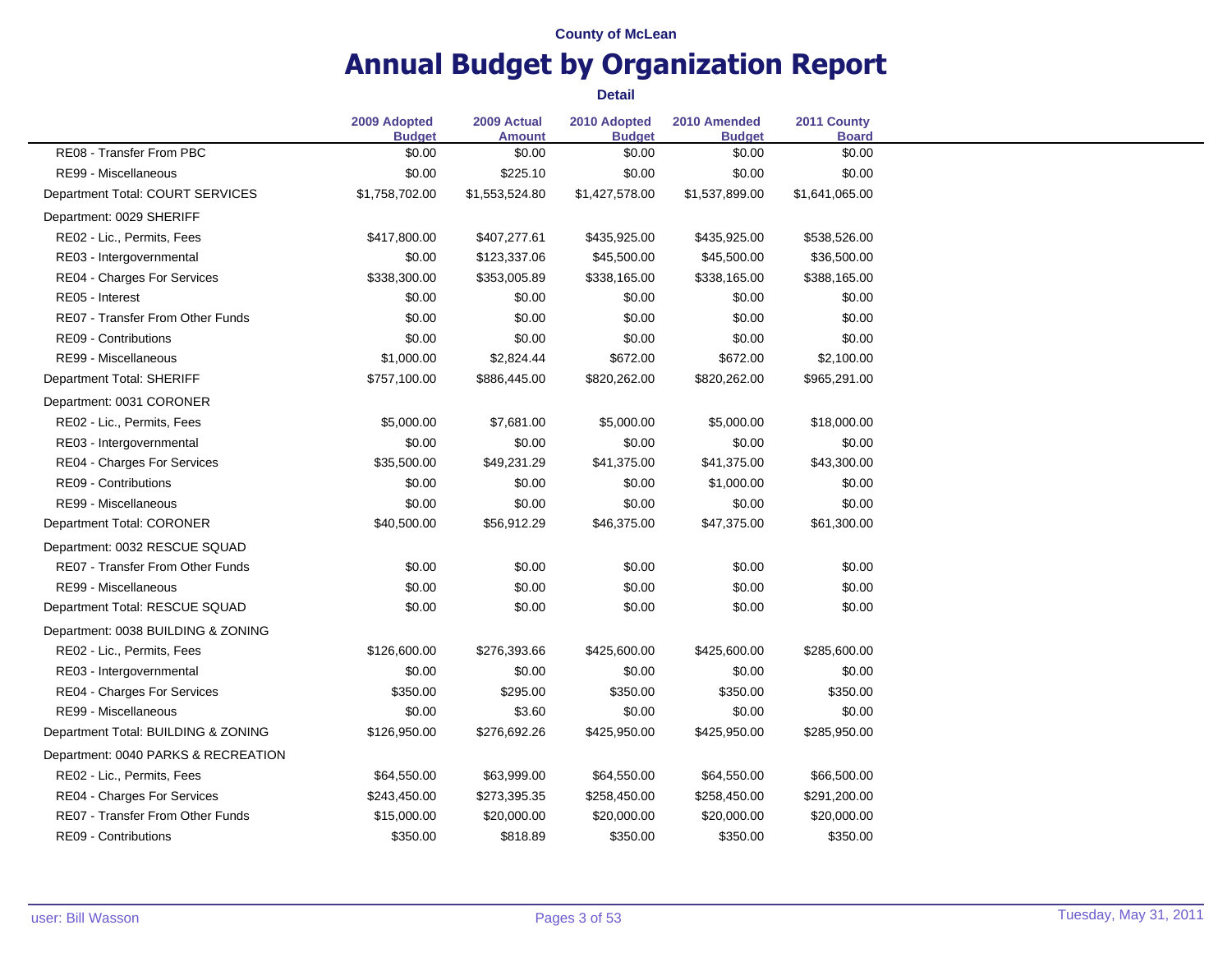# **Annual Budget by Organization Report**

|                                                | 2009 Adopted<br><b>Budget</b> | 2009 Actual<br><b>Amount</b> | 2010 Adopted<br><b>Budget</b> | 2010 Amended<br><b>Budget</b> | 2011 County<br><b>Board</b> |
|------------------------------------------------|-------------------------------|------------------------------|-------------------------------|-------------------------------|-----------------------------|
| RE99 - Miscellaneous                           | \$0.00                        | \$0.00                       | \$0.00                        | \$0.00                        | \$0.00                      |
| Department Total: PARKS & RECREATION           | \$323,350.00                  | \$358,213.24                 | \$343,350.00                  | \$343,350.00                  | \$378,050.00                |
| Department: 0041 FACILITIES MANAGEMENT         |                               |                              |                               |                               |                             |
| RE03 - Intergovernmental                       | \$0.00                        | \$0.00                       | \$0.00                        | \$0.00                        | \$0.00                      |
| RE04 - Charges For Services                    | \$683,593.00                  | \$637,038.47                 | \$681,047.00                  | \$681,047.00                  | \$693,833.00                |
| RE07 - Transfer From Other Funds               | \$0.00                        | \$39,891.08                  | \$0.00                        | \$0.00                        | \$0.00                      |
| RE08 - Transfer From PBC                       | \$3,244,578.00                | \$3,039,359.34               | \$2,965,847.00                | \$2,965,847.00                | \$2,803,415.00              |
| RE99 - Miscellaneous                           | \$0.00                        | \$67.70                      | \$0.00                        | \$0.00                        | \$0.00                      |
| Department Total: FACILITIES MANAGEMENT        | \$3,928,171.00                | \$3,716,356.59               | \$3,646,894.00                | \$3,646,894.00                | \$3,497,248.00              |
| Department: 0043 INFORMATION SERVICES          |                               |                              |                               |                               |                             |
| RE03 - Intergovernmental                       | \$0.00                        | \$0.00                       | \$0.00                        | \$0.00                        | \$0.00                      |
| RE04 - Charges For Services                    | \$4,000.00                    | \$22,510.00                  | \$13,000.00                   | \$13,000.00                   | \$14,100.00                 |
| RE07 - Transfer From Other Funds               | \$96,992.00                   | \$96,992.00                  | \$93,817.00                   | \$93,817.00                   | \$97,710.00                 |
| RE99 - Miscellaneous                           | \$0.00                        | \$1,904.40                   | \$0.00                        | \$0.00                        | \$0.00                      |
| Department Total: INFORMATION SERVICES         | \$100,992.00                  | \$121,406.40                 | \$106,817.00                  | \$106,817.00                  | \$111,810.00                |
| Department: 0047 EMA                           |                               |                              |                               |                               |                             |
| RE03 - Intergovernmental                       | \$55,020.00                   | \$46,614.43                  | \$46,000.00                   | \$63,590.00                   | \$59,850.00                 |
| RE04 - Charges For Services                    | \$0.00                        | \$0.00                       | \$0.00                        | \$0.00                        | \$0.00                      |
| RE05 - Interest                                | \$0.00                        | \$0.00                       | \$0.00                        | \$0.00                        | \$0.00                      |
| RE07 - Transfer From Other Funds               | \$0.00                        | \$0.00                       | \$0.00                        | \$0.00                        | \$0.00                      |
| RE99 - Miscellaneous                           | \$0.00                        | \$347.15                     | \$0.00                        | \$0.00                        | \$0.00                      |
| Department Total: EMA                          | \$55,020.00                   | \$46,961.58                  | \$46,000.00                   | \$63,590.00                   | \$59,850.00                 |
| Department: 0048 BLOOMINGTON ELECTION COM.     |                               |                              |                               |                               |                             |
| RE04 - Charges For Services                    | \$100,000.00                  | \$200,000.00                 | \$100,000.00                  | \$100,000.00                  | \$100,000.00                |
| RE99 - Miscellaneous                           | \$0.00                        | \$0.00                       | \$0.00                        | \$0.00                        | \$0.00                      |
| Department Total: BLOOMINGTON ELECTION<br>COM. | \$100,000.00                  | \$200,000.00                 | \$100,000.00                  | \$100,000.00                  | \$100,000.00                |
| Department: 0049 ASSESSMENT OFFICE             |                               |                              |                               |                               |                             |
| RE02 - Lic., Permits, Fees                     | \$1,400.00                    | \$1,758.31                   | \$1,400.00                    | \$1,400.00                    | \$0.00                      |
| RE03 - Intergovernmental                       | \$38,068.00                   | \$34,882.20                  | \$40,140.00                   | \$40,140.00                   | \$15,358.00                 |
| RE04 - Charges For Services                    | \$300.00                      | \$262.24                     | \$200.00                      | \$200.00                      | \$0.00                      |
| <b>RE07 - Transfer From Other Funds</b>        | \$33,849.00                   | \$33,849.00                  | \$85,070.00                   | \$85,070.00                   | \$0.00                      |
| RE99 - Miscellaneous                           | \$0.00                        | \$0.00                       | \$0.00                        | \$0.00                        | \$0.00                      |
| Department Total: ASSESSMENT OFFICE            | \$73,617.00                   | \$70,751.75                  | \$126,810.00                  | \$126,810.00                  | \$15,358.00                 |
| <b>Revenue Totals</b>                          | \$32,384,028.00               | \$30,835,787.54              | \$31,794,781.00               | \$33,170,305.00               | \$31,269,505.00             |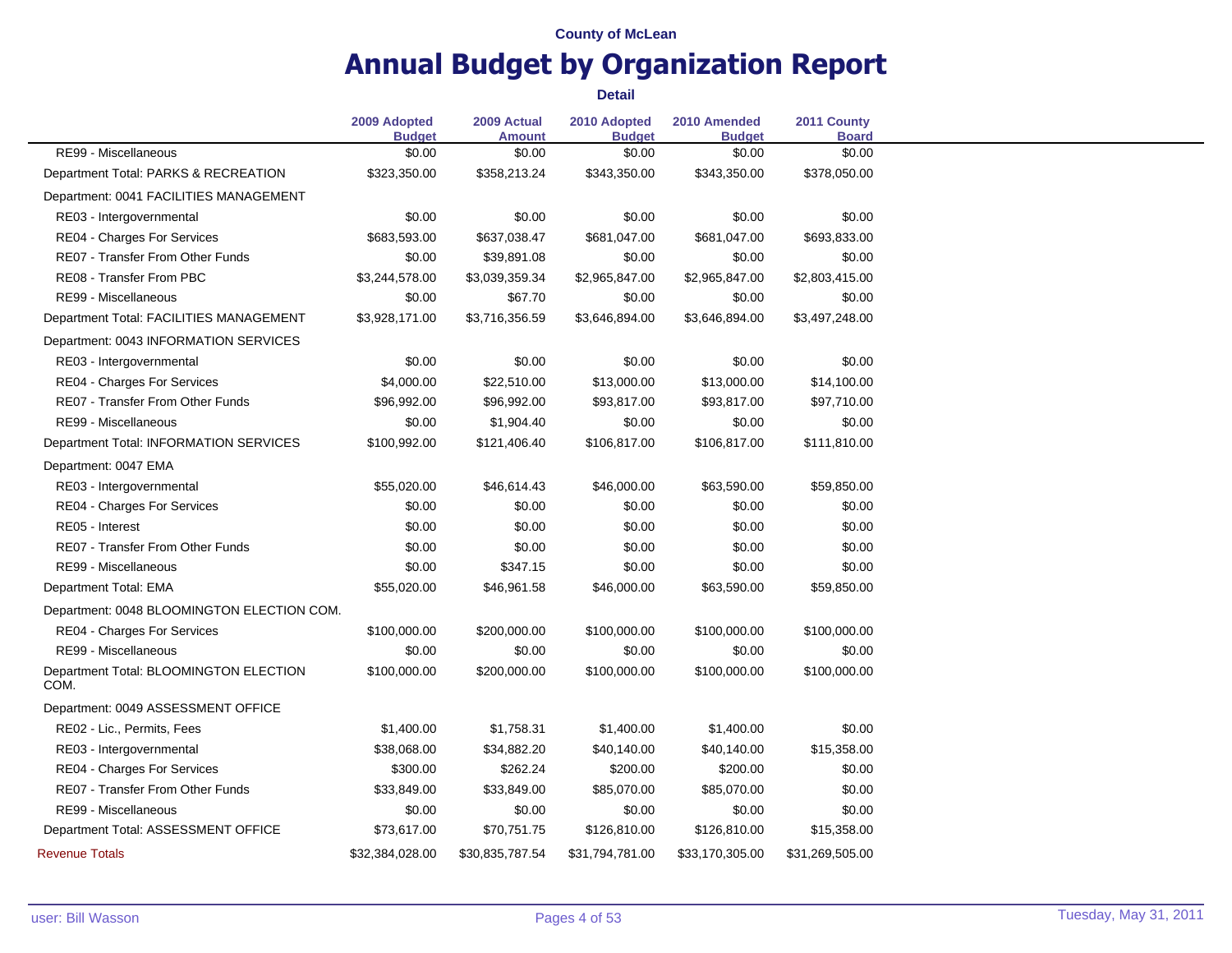# **Annual Budget by Organization Report**

|                                        | 2009 Adopted   | 2009 Actual    | 2010 Adopted   | 2010 Amended   | 2011 County    |
|----------------------------------------|----------------|----------------|----------------|----------------|----------------|
|                                        | <b>Budget</b>  | <b>Amount</b>  | <b>Budget</b>  | <b>Budget</b>  | <b>Board</b>   |
| <b>Expenditures</b>                    |                |                |                |                |                |
| Department: 0001 COUNTY BOARD          |                |                |                |                |                |
| EX01 - Salaries                        | \$132,054.00   | \$107,904.75   | \$134,864.00   | \$134,864.00   | \$136,221.00   |
| EX02 - Fringe Benefits                 | \$8,000.00     | \$3,600.00     | \$0.00         | \$0.00         | \$0.00         |
| EX03 - Supplies                        | \$5,050.00     | \$3,550.49     | \$4,945.00     | \$4,945.00     | \$4,075.00     |
| EX04 - Services                        | \$513,737.00   | \$999,677.35   | \$518,513.00   | \$1,856,462.00 | \$515,515.00   |
| <b>EX07 - Capital Assets</b>           | \$145,600.00   | \$121,063.64   | \$124,800.00   | \$124,800.00   | \$120,000.00   |
| EX09 - Transfer To Other Funds         | \$630,031.00   | \$630,030.96   | \$672,478.00   | \$672,478.00   | \$679,853.00   |
| Department Total: COUNTY BOARD         | \$1,434,472.00 | \$1,865,827.19 | \$1,455,600.00 | \$2,793,549.00 | \$1,455,664.00 |
| Department: 0002 COUNTY ADMINISTRATOR  |                |                |                |                |                |
| EX01 - Salaries                        | \$394,928.00   | \$345,591.59   | \$338,701.00   | \$285,075.00   | \$354,400.00   |
| EX02 - Fringe Benefits                 | \$15,200.00    | \$15,200.00    | \$16,000.00    | \$16,000.00    | \$17,600.00    |
| EX03 - Supplies                        | \$34,900.00    | \$21,237.33    | \$34,080.00    | \$33,580.00    | \$25,910.00    |
| EX04 - Services                        | \$111,935.00   | \$108,864.78   | \$111,050.00   | \$110,300.00   | \$114,800.00   |
| EX07 - Capital Assets                  | \$2,310.00     | \$2,310.00     | \$0.00         | \$0.00         | \$0.00         |
| Department Total: COUNTY ADMINISTRATOR | \$559,273.00   | \$493,203.70   | \$499,831.00   | \$444,955.00   | \$512,710.00   |
| Department: 0003 COUNTY AUDITOR        |                |                |                |                |                |
| EX01 - Salaries                        | \$270,819.00   | \$258,366.13   | \$278,279.00   | \$240,667.00   | \$254,784.00   |
| EX02 - Fringe Benefits                 | \$19,000.00    | \$19,000.00    | \$20,000.00    | \$20,000.00    | \$22,000.00    |
| EX03 - Supplies                        | \$15,100.00    | \$14,607.21    | \$13,940.00    | \$13,940.00    | \$17,568.00    |
| EX04 - Services                        | \$18,530.00    | \$10,620.63    | \$14,580.00    | \$14,280.00    | \$15,002.00    |
| EX07 - Capital Assets                  | \$1,025.00     | \$1,023.95     | \$1,125.00     | \$1,125.00     | \$1,234.00     |
| Department Total: COUNTY AUDITOR       | \$324,474.00   | \$303,617.92   | \$327,924.00   | \$290,012.00   | \$310,588.00   |
| Department: 0004 COUNTY TREASURER      |                |                |                |                |                |
| EX01 - Salaries                        | \$268,739.00   | \$250,711.47   | \$251,301.00   | \$249,801.00   | \$253,211.00   |
| EX02 - Fringe Benefits                 | \$19,000.00    | \$19,000.00    | \$20,000.00    | \$20,000.00    | \$22,000.00    |
| EX03 - Supplies                        | \$51,600.00    | \$45,985.58    | \$51,848.00    | \$49,760.00    | \$51,243.00    |
| EX04 - Services                        | \$25,550.00    | \$23,684.89    | \$24,282.00    | \$21,714.00    | \$26,017.00    |
| EX07 - Capital Assets                  | \$2,900.00     | \$7,775.60     | \$2,842.00     | \$0.00         | \$3,345.00     |
| Department Total: COUNTY TREASURER     | \$367,789.00   | \$347,157.54   | \$350,273.00   | \$341,275.00   | \$355,816.00   |
| Department: 0005 COUNTY CLERK          |                |                |                |                |                |
| EX01 - Salaries                        | \$350,367.00   | \$343,329.84   | \$361,019.00   | \$348,219.00   | \$336,637.00   |
| EX02 - Fringe Benefits                 | \$30,400.00    | \$30,400.00    | \$32,000.00    | \$32,000.00    | \$30,800.00    |
| EX03 - Supplies                        | \$101,360.00   | \$66,673.77    | \$124,652.00   | \$114,652.00   | \$101,847.00   |
| EX04 - Services                        | \$310,448.00   | \$202,248.47   | \$371,246.00   | \$356,246.00   | \$310,708.00   |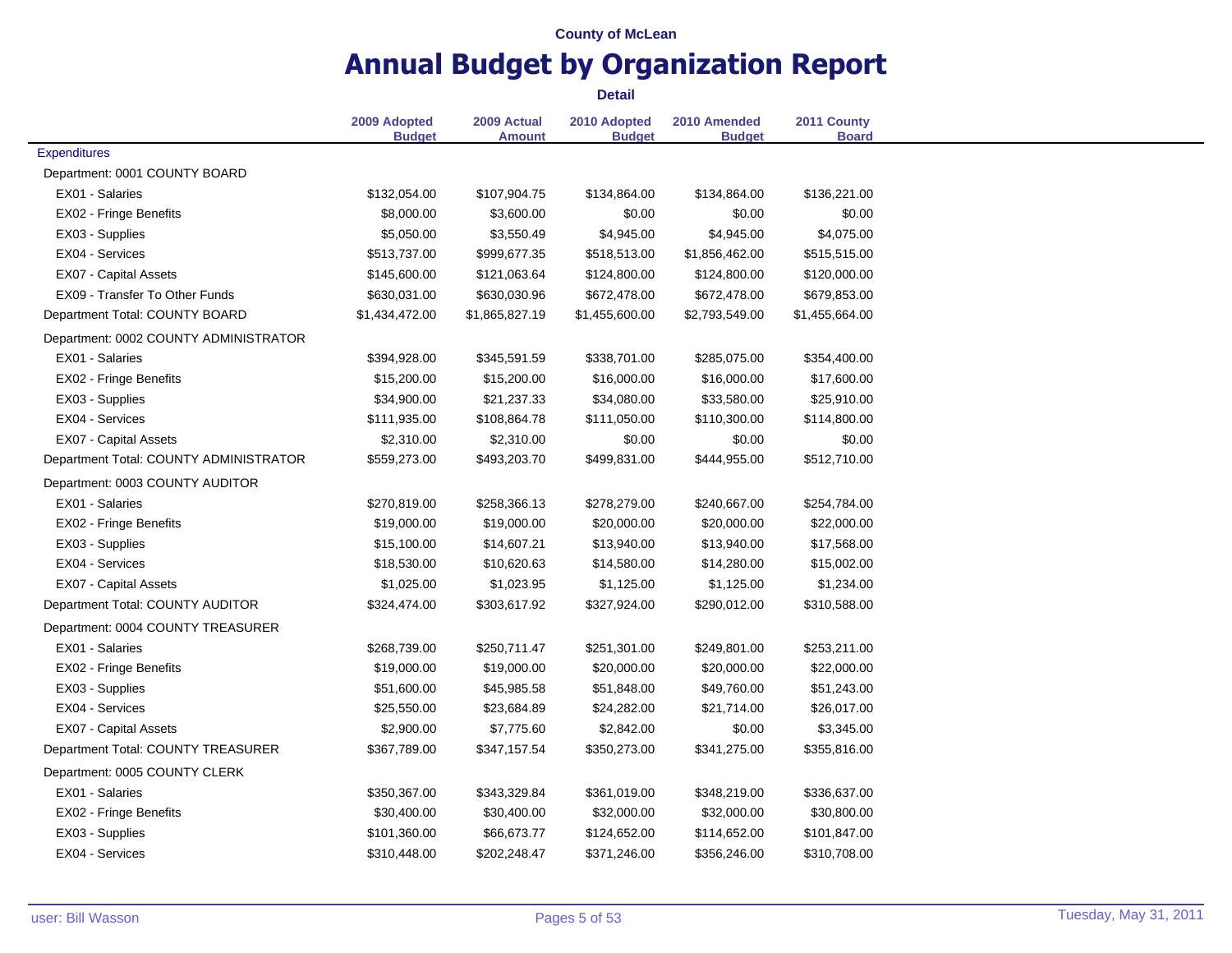# **Annual Budget by Organization Report**

|                                   | 2009 Adopted<br><b>Budget</b> | 2009 Actual<br><b>Amount</b> | 2010 Adopted<br><b>Budget</b> | 2010 Amended<br><b>Budget</b> | 2011 County<br><b>Board</b> |
|-----------------------------------|-------------------------------|------------------------------|-------------------------------|-------------------------------|-----------------------------|
| EX07 - Capital Assets             | \$2,345.00                    | \$2,345.53                   | \$2,420.00                    | \$2,420.00                    | \$2,490.00                  |
| Department Total: COUNTY CLERK    | \$794,920.00                  | \$644,997.61                 | \$891,337.00                  | \$853,537.00                  | \$782,482.00                |
| Department: 0006 COUNTY RECORDER  |                               |                              |                               |                               |                             |
| EX01 - Salaries                   | \$202,934.00                  | \$208,334.71                 | \$204,091.00                  | \$191,841.00                  | \$236,311.00                |
| EX02 - Fringe Benefits            | \$19,000.00                   | \$19,000.00                  | \$20,000.00                   | \$20,000.00                   | \$23,000.00                 |
| EX03 - Supplies                   | \$27,250.00                   | \$25,235.66                  | \$26,570.00                   | \$19,070.00                   | \$26,038.00                 |
| EX04 - Services                   | \$15,870.00                   | \$11,213.91                  | \$13,930.00                   | \$12,930.00                   | \$13,660.00                 |
| EX07 - Capital Assets             | \$1,550.00                    | \$5,371.93                   | \$1,000.00                    | \$1,000.00                    | \$980.00                    |
| EX09 - Transfer To Other Funds    | \$0.00                        | \$0.00                       | \$0.00                        | \$0.00                        | \$0.00                      |
| Department Total: COUNTY RECORDER | \$266,604.00                  | \$269,156.21                 | \$265,591.00                  | \$244,841.00                  | \$299,989.00                |
| Department: 0008 MERIT BOARD      |                               |                              |                               |                               |                             |
| EX01 - Salaries                   | \$8,000.00                    | \$5,377.89                   | \$8,000.00                    | \$8,000.00                    | \$8,000.00                  |
| EX03 - Supplies                   | \$550.00                      | \$240.89                     | \$500.00                      | \$500.00                      | \$500.00                    |
| EX04 - Services                   | \$8,550.00                    | \$4,607.94                   | \$8,400.00                    | \$8,400.00                    | \$6,990.00                  |
| <b>EX07 - Capital Assets</b>      | \$0.00                        | \$0.00                       | \$0.00                        | \$0.00                        | \$0.00                      |
| Department Total: MERIT BOARD     | \$17,100.00                   | \$10,226.72                  | \$16,900.00                   | \$16,900.00                   | \$15,490.00                 |
| Department: 0015 CIRCUIT CLERK    |                               |                              |                               |                               |                             |
| EX01 - Salaries                   | \$1,836,659.00                | \$1,785,409.15               | \$1,869,223.00                | \$1,821,237.00                | \$1,842,822.00              |
| EX02 - Fringe Benefits            | \$170,050.00                  | \$170,050.00                 | \$182,980.00                  | \$182,980.00                  | \$200,178.00                |
| EX03 - Supplies                   | \$114,675.00                  | \$116,204.49                 | \$134,092.00                  | \$133,592.00                  | \$132,017.00                |
| EX04 - Services                   | \$43,490.00                   | \$35,632.99                  | \$42,150.00                   | \$42,150.00                   | \$41,136.00                 |
| <b>EX07 - Capital Assets</b>      | \$9,096.00                    | \$9,097.52                   | \$7,000.00                    | \$7,000.00                    | \$6,860.00                  |
| EX09 - Transfer To Other Funds    | \$0.00                        | \$0.00                       | \$0.00                        | \$0.00                        | \$0.00                      |
| Department Total: CIRCUIT CLERK   | \$2,173,970.00                | \$2,116,394.15               | \$2,235,445.00                | \$2,186,959.00                | \$2,223,013.00              |
| Department: 0016 CIRCUIT COURT    |                               |                              |                               |                               |                             |
| EX01 - Salaries                   | \$409,308.00                  | \$400,839.21                 | \$449,552.00                  | \$401,845.00                  | \$411,884.00                |
| EX02 - Fringe Benefits            | \$41,800.00                   | \$41,800.00                  | \$52,000.00                   | \$52,000.00                   | \$48,400.00                 |
| EX03 - Supplies                   | \$50,000.00                   | \$44,086.17                  | \$47,900.00                   | \$47,900.00                   | \$47,900.00                 |
| EX04 - Services                   | \$416,146.00                  | \$431,780.71                 | \$404,450.00                  | \$489,900.00                  | \$392,450.00                |
| EX07 - Capital Assets             | \$9,700.00                    | \$3,227.35                   | \$8,300.00                    | \$8,300.00                    | \$5,000.00                  |
| EX10 - Other                      | \$0.00                        | \$0.00                       | \$0.00                        | \$0.00                        | \$0.00                      |
| Department Total: CIRCUIT COURT   | \$926,954.00                  | \$921,733.44                 | \$962,202.00                  | \$999,945.00                  | \$905,634.00                |
| Department: 0018 JURY COMMISSION  |                               |                              |                               |                               |                             |
| EX01 - Salaries                   | \$84,362.00                   | \$76,836.08                  | \$85,412.00                   | \$85,412.00                   | \$79,888.00                 |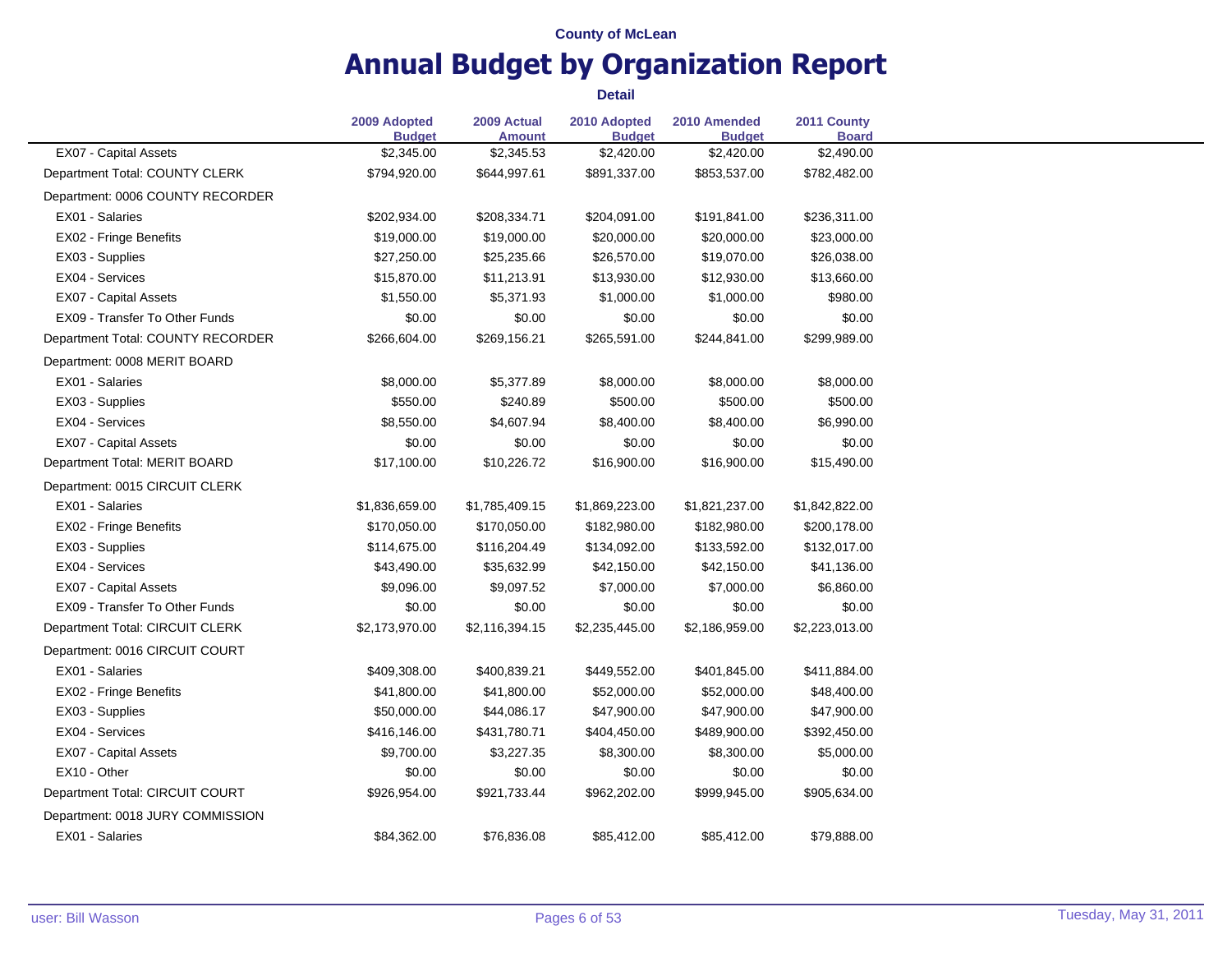# **Annual Budget by Organization Report**

|                                    | 2009 Adopted<br><b>Budget</b> | 2009 Actual<br>Amount | 2010 Adopted<br><b>Budget</b> | 2010 Amended<br><b>Budget</b> | 2011 County<br><b>Board</b> |
|------------------------------------|-------------------------------|-----------------------|-------------------------------|-------------------------------|-----------------------------|
| EX02 - Fringe Benefits             | \$3,800.00                    | \$3,800.00            | \$4,000.00                    | \$4,000.00                    | \$4,400.00                  |
| EX03 - Supplies                    | \$16,032.00                   | \$19,382.38           | \$15,174.00                   | \$15,174.00                   | \$17,270.00                 |
| EX04 - Services                    | \$12,286.00                   | \$8,894.82            | \$8,041.00                    | \$8,041.00                    | \$7,736.00                  |
| <b>EX07 - Capital Assets</b>       | \$0.00                        | \$0.00                | \$0.00                        | \$0.00                        | \$0.00                      |
| Department Total: JURY COMMISSION  | \$116,480.00                  | \$108,913.28          | \$112,627.00                  | \$112,627.00                  | \$109,294.00                |
| Department: 0020 STATE'S ATTORNEY  |                               |                       |                               |                               |                             |
| EX01 - Salaries                    | \$2,158,360.00                | \$2,101,449.37        | \$2,113,243.00                | \$2,074,328.00                | \$2,040,592.00              |
| EX02 - Fringe Benefits             | \$159,600.00                  | \$159,600.00          | \$164,000.00                  | \$164,000.00                  | \$171,600.00                |
| EX03 - Supplies                    | \$51,867.00                   | \$46,922.02           | \$52,930.00                   | \$52,930.00                   | \$51,871.00                 |
| EX04 - Services                    | \$240,225.00                  | \$202,781.55          | \$223,498.00                  | \$292,498.00                  | \$208,661.00                |
| <b>EX07 - Capital Assets</b>       | \$7,244.00                    | \$7,129.47            | \$1,313.00                    | \$1,313.00                    | \$0.00                      |
| EX09 - Transfer To Other Funds     | \$0.00                        | \$0.00                | \$0.00                        | \$0.00                        | \$0.00                      |
| Department Total: STATE'S ATTORNEY | \$2,617,296.00                | \$2,517,882.41        | \$2,554,984.00                | \$2,585,069.00                | \$2,472,724.00              |
| Department: 0021 PUBLIC DEFENDER   |                               |                       |                               |                               |                             |
| EX01 - Salaries                    | \$1,211,199.00                | \$1,217,845.30        | \$1,239,904.00                | \$1,233,153.00                | \$1,232,767.00              |
| EX02 - Fringe Benefits             | \$83,600.00                   | \$83,600.00           | \$92,000.00                   | \$92,000.00                   | \$96,800.00                 |
| EX03 - Supplies                    | \$30,127.00                   | \$21,493.80           | \$29,524.00                   | \$25,324.00                   | \$28,934.00                 |
| EX04 - Services                    | \$334,705.00                  | \$442,806.97          | \$330,821.00                  | \$358,746.00                  | \$328,769.00                |
| <b>EX07 - Capital Assets</b>       | \$2,064.00                    | \$2,063.86            | \$2,266.00                    | \$2,266.00                    | \$2,487.00                  |
| EX09 - Transfer To Other Funds     | \$0.00                        | \$0.00                | \$0.00                        | \$0.00                        | \$0.00                      |
| Department Total: PUBLIC DEFENDER  | \$1,661,695.00                | \$1,767,809.93        | \$1,694,515.00                | \$1,711,489.00                | \$1,689,757.00              |
| Department: 0022 COURT SERVICES    |                               |                       |                               |                               |                             |
| EX01 - Salaries                    | \$3,254,921.00                | \$3,199,747.79        | \$3,150,991.00                | \$3,004,645.00                | \$3,010,901.00              |
| EX02 - Fringe Benefits             | \$276,146.00                  | \$276,146.00          | \$296,000.00                  | \$296,000.00                  | \$286,000.00                |
| EX03 - Supplies                    | \$112,488.00                  | \$122,698.48          | \$152,587.00                  | \$154,787.00                  | \$176,990.00                |
| EX04 - Services                    | \$203,227.00                  | \$237,095.76          | \$146,685.00                  | \$271,794.00                  | \$276,481.00                |
| <b>EX07 - Capital Assets</b>       | \$6,135.00                    | \$6,137.20            | \$31,596.00                   | \$858.00                      | \$2,820.00                  |
| EX09 - Transfer To Other Funds     | \$0.00                        | \$0.00                | \$0.00                        | \$0.00                        | \$0.00                      |
| Department Total: COURT SERVICES   | \$3,852,917.00                | \$3,841,825.23        | \$3,777,859.00                | \$3,728,084.00                | \$3,753,192.00              |
| Department: 0029 SHERIFF           |                               |                       |                               |                               |                             |
| EX01 - Salaries                    | \$6,890,338.00                | \$6,486,957.34        | \$6,719,376.00                | \$6,620,316.00                | \$6,695,176.00              |
| EX02 - Fringe Benefits             | \$532,000.00                  | \$532,000.00          | \$540,200.00                  | \$540,200.00                  | \$580,800.00                |
| EX03 - Supplies                    | \$649,890.00                  | \$520,164.81          | \$351,191.00                  | \$354,235.00                  | \$344,129.00                |
| EX04 - Services                    | \$504,266.00                  | \$550,675.31          | \$842,474.00                  | \$752,574.00                  | \$734,674.00                |
| <b>EX07 - Capital Assets</b>       | \$29,016.00                   | \$25,043.95           | \$16,946.00                   | \$36,689.00                   | \$10,990.00                 |
|                                    |                               |                       |                               |                               |                             |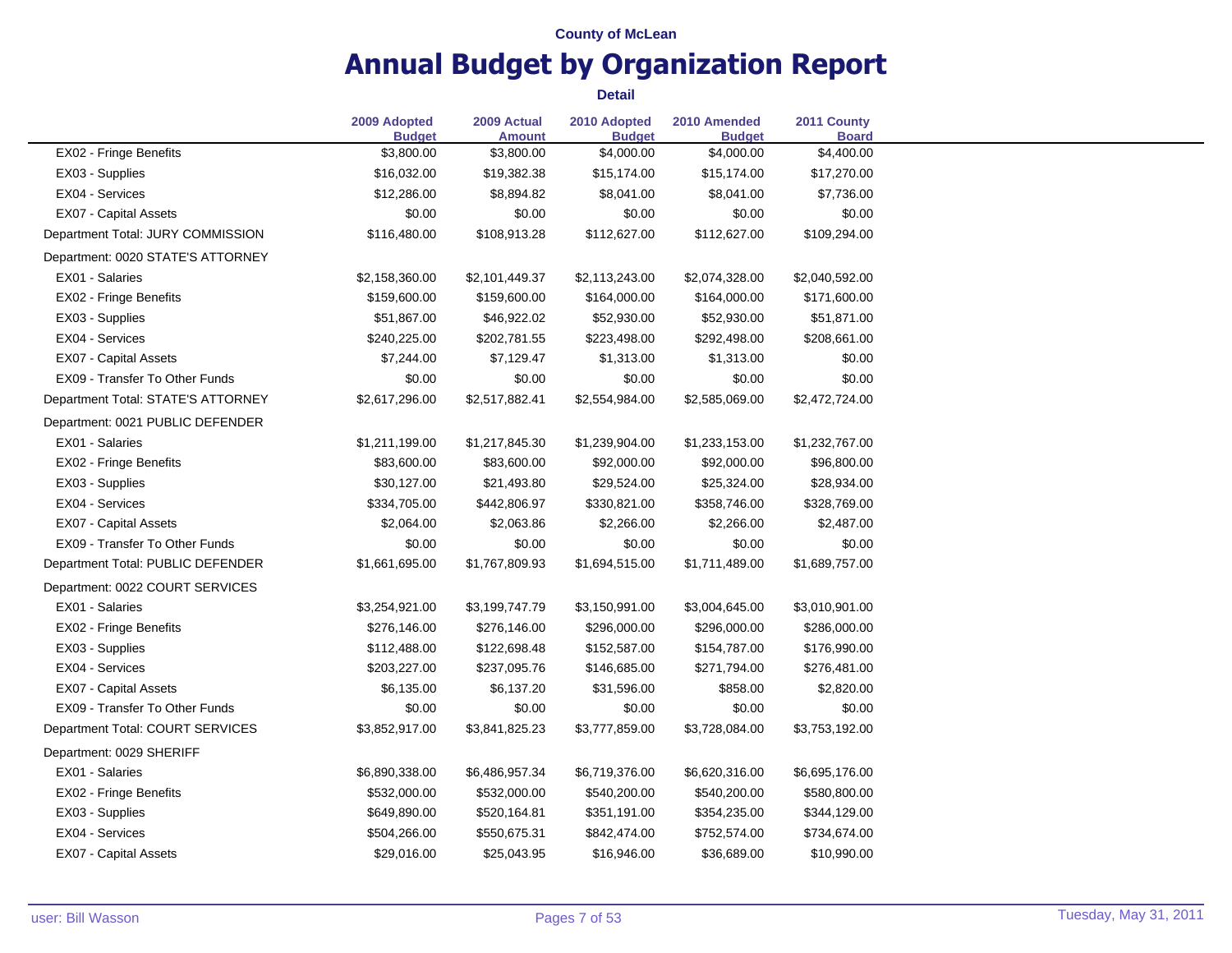# **Annual Budget by Organization Report**

|                                        | 2009 Adopted<br><b>Budget</b> | 2009 Actual<br><b>Amount</b> | 2010 Adopted<br><b>Budget</b> | 2010 Amended<br><b>Budget</b> | 2011 County<br><b>Board</b> |
|----------------------------------------|-------------------------------|------------------------------|-------------------------------|-------------------------------|-----------------------------|
| EX09 - Transfer To Other Funds         | \$0.00                        | \$2,920.04                   | \$0.00                        | \$0.00                        | \$0.00                      |
| Department Total: SHERIFF              | \$8,605,510.00                | \$8,117,761.45               | \$8,470,187.00                | \$8,304,014.00                | \$8,365,769.00              |
| Department: 0031 CORONER               |                               |                              |                               |                               |                             |
| EX01 - Salaries                        | \$270,034.00                  | \$282,977.48                 | \$277,228.00                  | \$277,228.00                  | \$282,420.00                |
| EX02 - Fringe Benefits                 | \$19,000.00                   | \$19,000.00                  | \$20,000.00                   | \$20,000.00                   | \$22,000.00                 |
| EX03 - Supplies                        | \$41,700.00                   | \$32,967.07                  | \$37,650.00                   | \$37,400.00                   | \$33,898.00                 |
| EX04 - Services                        | \$185,763.00                  | \$188,355.24                 | \$183,791.00                  | \$179,541.00                  | \$166,749.00                |
| EX07 - Capital Assets                  | \$5,193.00                    | \$3,913.01                   | \$2,090.00                    | \$1,090.00                    | \$1,200.00                  |
| Department Total: CORONER              | \$521,690.00                  | \$527,212.80                 | \$520,759.00                  | \$515,259.00                  | \$506,267.00                |
| Department: 0032 RESCUE SQUAD          |                               |                              |                               |                               |                             |
| EX03 - Supplies                        | \$0.00                        | \$0.00                       | \$0.00                        | \$0.00                        | \$0.00                      |
| EX04 - Services                        | \$0.00                        | \$0.00                       | \$0.00                        | \$0.00                        | \$0.00                      |
| EX07 - Capital Assets                  | \$0.00                        | \$0.00                       | \$0.00                        | \$0.00                        | \$0.00                      |
| Department Total: RESCUE SQUAD         | \$0.00                        | \$0.00                       | \$0.00                        | \$0.00                        | \$0.00                      |
| Department: 0038 BUILDING & ZONING     |                               |                              |                               |                               |                             |
| EX01 - Salaries                        | \$230,606.00                  | \$218,381.52                 | \$202,396.00                  | \$202,396.00                  | \$206,887.00                |
| EX02 - Fringe Benefits                 | \$19,000.00                   | \$19,000.00                  | \$20,000.00                   | \$20,000.00                   | \$17,600.00                 |
| EX03 - Supplies                        | \$10,830.00                   | \$6,816.26                   | \$10,613.00                   | \$10,013.00                   | \$10,401.00                 |
| EX04 - Services                        | \$43,201.00                   | \$30,739.53                  | \$43,299.00                   | \$43,299.00                   | \$60,252.00                 |
| EX07 - Capital Assets                  | \$905.00                      | \$0.00                       | \$887.00                      | \$887.00                      | \$1,524.00                  |
| Department Total: BUILDING & ZONING    | \$304,542.00                  | \$274,937.31                 | \$277,195.00                  | \$276,595.00                  | \$296,664.00                |
| Department: 0040 PARKS & RECREATION    |                               |                              |                               |                               |                             |
| EX01 - Salaries                        | \$276,760.00                  | \$249,587.05                 | \$265,388.00                  | \$258,775.00                  | \$247,521.00                |
| EX02 - Fringe Benefits                 | \$19,000.00                   | \$19,000.00                  | \$20,000.00                   | \$20,000.00                   | \$22,000.00                 |
| EX03 - Supplies                        | \$97,000.00                   | \$86,953.67                  | \$96,605.00                   | \$93,605.00                   | \$91,550.00                 |
| EX04 - Services                        | \$111,650.00                  | \$74,185.69                  | \$105,490.00                  | \$95,490.00                   | \$97,987.00                 |
| <b>EX07 - Capital Assets</b>           | \$21,000.00                   | \$91,796.65                  | \$20,600.00                   | \$31,599.50                   | \$53,853.00                 |
| Department Total: PARKS & RECREATION   | \$525,410.00                  | \$521,523.06                 | \$508,083.00                  | \$499,469.50                  | \$512,911.00                |
| Department: 0041 FACILITIES MANAGEMENT |                               |                              |                               |                               |                             |
| EX01 - Salaries                        | \$1,494,267.00                | \$1,449,725.88               | \$1,470,464.00                | \$1,439,764.00                | \$1,414,870.00              |
| EX02 - Fringe Benefits                 | \$165,074.00                  | \$165,074.00                 | \$169,956.00                  | \$169,956.00                  | \$178,538.00                |
| EX03 - Supplies                        | \$322,082.00                  | \$239,323.35                 | \$295,806.00                  | \$294,056.00                  | \$262,898.00                |
| EX04 - Services                        | \$1,888,722.00                | \$1,740,870.07               | \$1,799,190.00                | \$1,798,590.00                | \$1,757,265.00              |
| <b>EX07 - Capital Assets</b>           | \$290,730.00                  | \$553,022.96                 | \$139,200.00                  | \$130,200.00                  | \$70,000.00                 |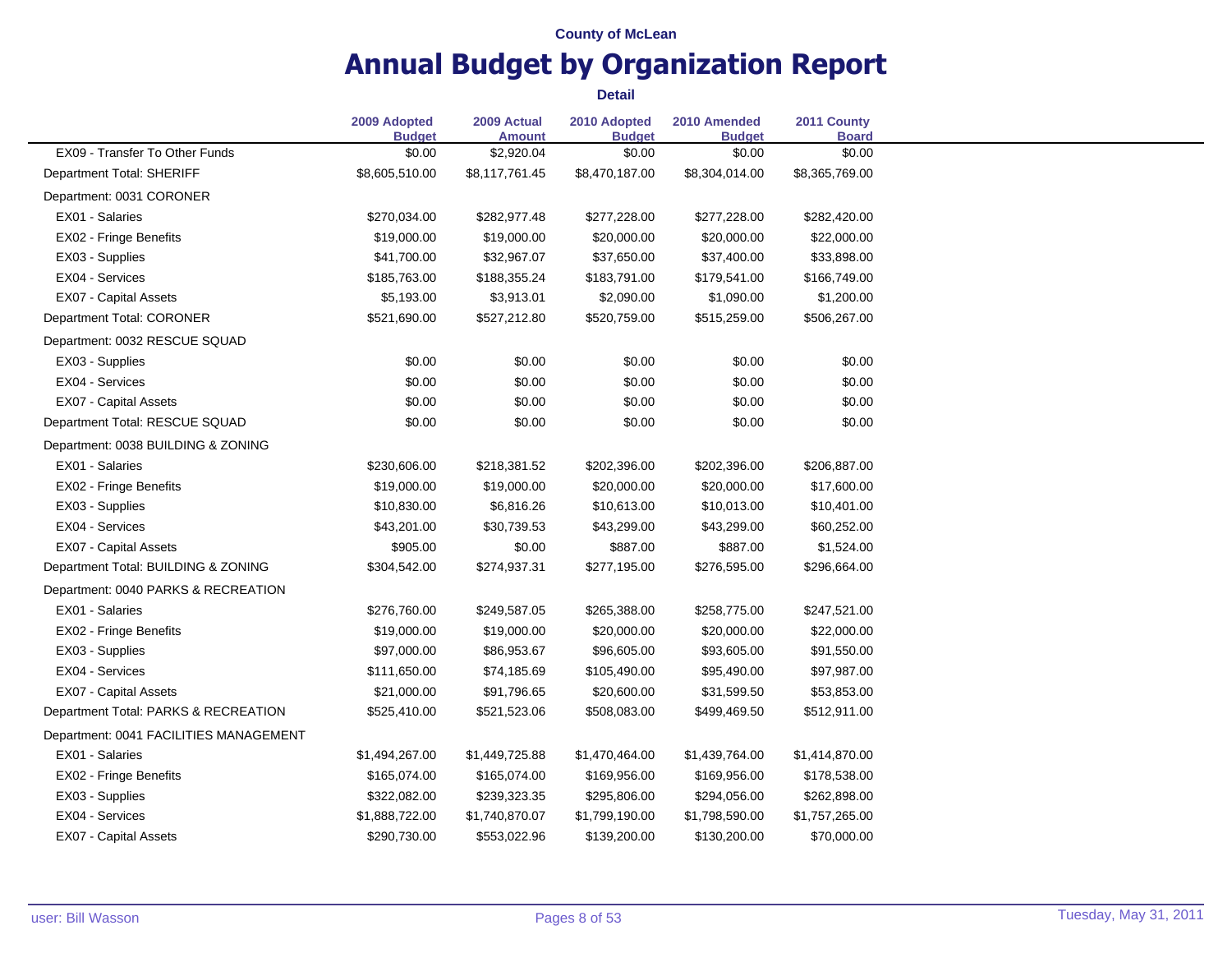# **Annual Budget by Organization Report**

|                                                | 2009 Adopted<br><b>Budget</b> | 2009 Actual<br><b>Amount</b> | 2010 Adopted<br><b>Budget</b> | 2010 Amended<br><b>Budget</b> | 2011 County<br><b>Board</b> |
|------------------------------------------------|-------------------------------|------------------------------|-------------------------------|-------------------------------|-----------------------------|
| EX09 - Transfer To Other Funds                 | \$0.00                        | \$0.00                       | \$0.00                        | \$0.00                        | \$0.00                      |
| Department Total: FACILITIES MANAGEMENT        | \$4,160,875.00                | \$4,148,016.26               | \$3,874,616.00                | \$3,832,566.00                | \$3,683,571.00              |
| Department: 0043 INFORMATION SERVICES          |                               |                              |                               |                               |                             |
| EX01 - Salaries                                | \$968,904.00                  | \$937,425.18                 | \$914,082.00                  | \$837,832.00                  | \$836,488.00                |
| EX02 - Fringe Benefits                         | \$60,800.00                   | \$60,800.00                  | \$64,000.00                   | \$64,000.00                   | \$61,600.00                 |
| EX03 - Supplies                                | \$37,190.00                   | \$63,146.60                  | \$23,250.00                   | \$56,250.00                   | \$152,265.00                |
| EX04 - Services                                | \$484,776.00                  | \$397,880.64                 | \$572,780.00                  | \$500,107.00                  | \$453,674.00                |
| EX07 - Capital Assets                          | \$201,350.00                  | \$122,388.10                 | \$101,600.00                  | \$279,768.00                  | \$143,510.00                |
| Department Total: INFORMATION SERVICES         | \$1,753,020.00                | \$1,581,640.52               | \$1,675,712.00                | \$1,737,957.00                | \$1,647,537.00              |
| Department: 0047 EMA                           |                               |                              |                               |                               |                             |
| EX01 - Salaries                                | \$123,201.00                  | \$126,489.76                 | \$125,934.00                  | \$112,694.00                  | \$100,446.00                |
| EX02 - Fringe Benefits                         | \$11,400.00                   | \$11,400.00                  | \$12,000.00                   | \$12,000.00                   | \$8,800.00                  |
| EX03 - Supplies                                | \$14,100.00                   | \$12,007.88                  | \$12,476.00                   | \$18,211.00                   | \$11,410.00                 |
| EX04 - Services                                | \$29,850.00                   | \$25,743.43                  | \$29,395.00                   | \$39,040.00                   | \$28,547.00                 |
| EX07 - Capital Assets                          | \$6,200.00                    | \$1,195.87                   | \$4,176.00                    | \$6,386.00                    | \$2,940.00                  |
| Department Total: EMA                          | \$184,751.00                  | \$176,836.94                 | \$183,981.00                  | \$188,331.00                  | \$152,143.00                |
| Department: 0048 BLOOMINGTON ELECTION COM.     |                               |                              |                               |                               |                             |
| EX01 - Salaries                                | \$100,315.00                  | \$102,498.13                 | \$93,214.00                   | \$95,131.00                   | \$95,940.00                 |
| EX02 - Fringe Benefits                         | \$0.00                        | \$0.00                       | \$0.00                        | \$0.00                        | \$8,800.00                  |
| EX04 - Services                                | \$439,870.00                  | \$439,870.00                 | \$460,544.00                  | \$460,544.00                  | \$470,906.00                |
| Department Total: BLOOMINGTON ELECTION<br>COM. | \$540,185.00                  | \$542,368.13                 | \$553,758.00                  | \$555,675.00                  | \$575,646.00                |
| Department: 0049 ASSESSMENT OFFICE             |                               |                              |                               |                               |                             |
| EX01 - Salaries                                | \$418,681.00                  | \$392,802.76                 | \$392,791.00                  | \$392,791.00                  | \$350,559.00                |
| EX02 - Fringe Benefits                         | \$38,000.00                   | \$38,000.00                  | \$40,000.00                   | \$40,000.00                   | \$35,200.00                 |
| EX03 - Supplies                                | \$82,150.00                   | \$76,880.28                  | \$88,720.00                   | \$88,720.00                   | \$127,390.00                |
| EX04 - Services                                | \$132,724.00                  | \$65,182.38                  | \$63,002.00                   | \$53,002.00                   | \$129,495.00                |
| EX07 - Capital Assets                          | \$2,546.00                    | \$22,558.86                  | \$889.00                      | \$889.00                      | \$0.00                      |
| Department Total: ASSESSMENT OFFICE            | \$674,101.00                  | \$595,424.28                 | \$585,402.00                  | \$575,402.00                  | \$642,644.00                |
| <b>Revenue Totals:</b>                         | \$32,384,028.00               | \$30,835,787.54              | \$31,794,781.00               | \$33,170,305.00               | \$31,269,505.00             |
| <b>Expenditure Totals</b>                      | \$32,384,028.00               | \$31,694,466.08              | \$31,794,781.00               | \$32,794,510.50               | \$31,269,505.00             |
| <b>Fund Total: GENERAL FUND</b>                | \$0.00                        | (\$858,678.54)               | \$0.00                        | \$375,794.50                  | \$0.00                      |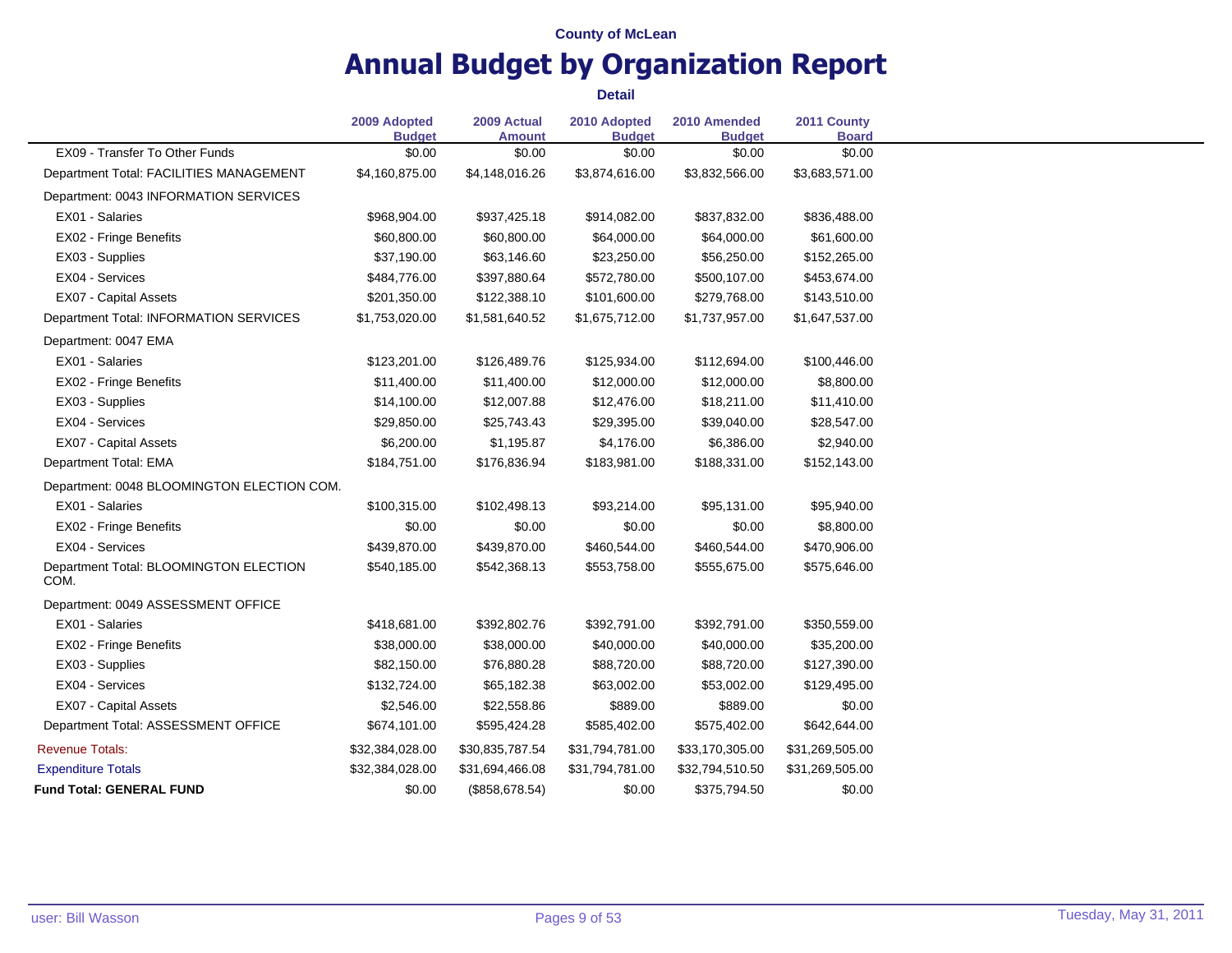### **Annual Budget by Organization Report Detail**

**2009 Adopted Budget 2009 Actual Amount 2010 Adopted Budget 2010 Amended Budget 2011 County Board Fund: 0102 DENTAL SEALANT GRANT** Revenue Department: 0061 HEALTH DEPARTMENT RE03 - Intergovernmental \$250,472.00 \$344,833.47 \$310,309.00 \$352,097.00 \$373,342.00 RE04 - Charges For Services  $$12,200.00$   $$13,309.84$   $$10,250.00$   $$10,250.00$   $$12,500.00$ RE07 - Transfer From Other Funds \$0.00 \$0.00 \$0.00 \$0.00 \$0.00 \$0.00 \$0.00 \$0.00 \$0.00 \$0.00 RE09 - Contributions 60.00 \$0.00 \$0.00 \$0.00 \$0.00 \$0.00 \$0.00 \$0.00 \$0.00 \$0.00 RE99 - Miscellaneous 60.00 \$0.00 \$0.00 \$0.00 \$0.00 \$0.00 \$0.00 \$0.00 \$0.00 Department Total: HEALTH DEPARTMENT \$262,672.00 \$358,143.31 \$320,559.00 \$362,347.00 \$385,842.00 Revenue Totals \$262,672.00 \$358,143.31 \$320,559.00 \$362,347.00 \$385,842.00 **Expenditures** Department: 0061 HEALTH DEPARTMENT EX01 - Salaries \$53,232.00 \$62,986.03 \$50,603.00 \$68,398.00 \$69,962.00 EX02 - Fringe Benefits \$11,376.00 \$10,822.09 \$11,556.00 \$16,149.00 \$18,024.00 EX03 - Supplies **\$23,470.00** \$23,470.00 \$31,257.08 \$28,673.00 \$35,673.00 \$28,725.00 EX04 - Services \$158,094.00 \$209,284.82 \$225,767.00 \$238,167.00 \$265,250.00 EX07 - Capital Assets 6.500.00 \$16,500.00 \$2,063.20 \$3,960.00 \$36,204.00 \$3,881.00 EX09 - Transfer To Other Funds \$0.00 \$0.00 \$0.00 \$0.00 \$0.00 \$0.00 \$0.00 \$0.00 \$0.00 \$0.00 Department Total: HEALTH DEPARTMENT \$262,672.00 \$316,413.22 \$320,559.00 \$394,591.00 \$385,842.00 Revenue Totals: \$262,672.00 \$358,143.31 \$320,559.00 \$362,347.00 \$385,842.00 Expenditure Totals \$262,672.00 \$316,413.22 \$320,559.00 \$394,591.00 \$385,842.00 **Fund Total: DENTAL SEALANT GRANT**  $$0.00$   $$41,730.09$   $$0.00$   $$32,244.00$   $$0.00$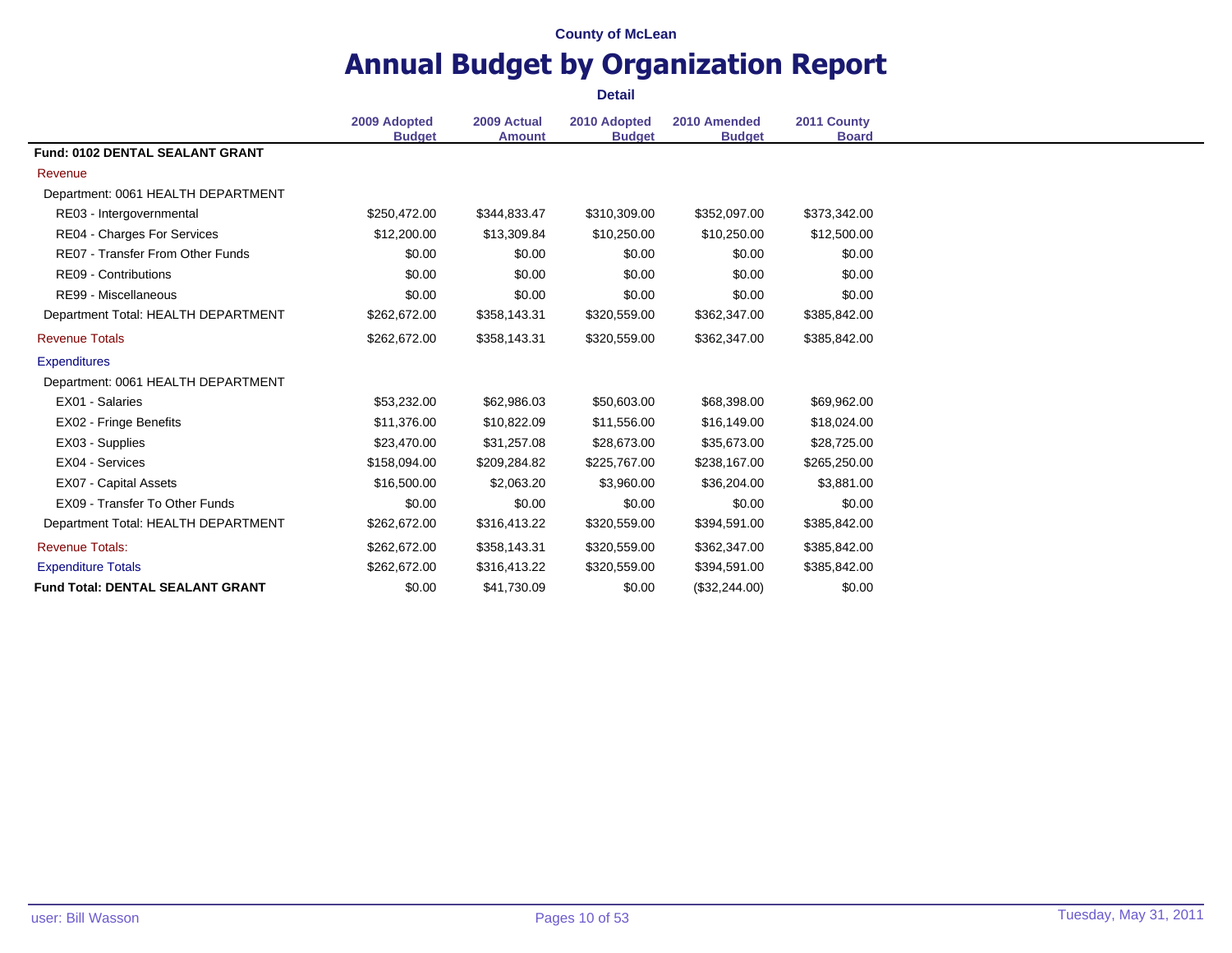# **Annual Budget by Organization Report**

|                                         | 2009 Adopted<br><b>Budget</b> | 2009 Actual<br><b>Amount</b> | 2010 Adopted<br><b>Budget</b> | 2010 Amended<br><b>Budget</b> | 2011 County<br><b>Board</b> |
|-----------------------------------------|-------------------------------|------------------------------|-------------------------------|-------------------------------|-----------------------------|
| Fund: 0103 HEALTH DEPT. - WIC           |                               |                              |                               |                               |                             |
| Revenue                                 |                               |                              |                               |                               |                             |
| Department: 0061 HEALTH DEPARTMENT      |                               |                              |                               |                               |                             |
| RE03 - Intergovernmental                | \$428,556.00                  | \$432,948.94                 | \$429,453.00                  | \$451,453.00                  | \$443,300.00                |
| <b>RE04 - Charges For Services</b>      | \$0.00                        | \$0.00                       | \$0.00                        | \$0.00                        | \$0.00                      |
| <b>RE07 - Transfer From Other Funds</b> | \$0.00                        | \$0.00                       | \$0.00                        | \$0.00                        | \$9,057.00                  |
| RE99 - Miscellaneous                    | \$0.00                        | \$105.55                     | \$0.00                        | \$0.00                        | \$0.00                      |
| Department Total: HEALTH DEPARTMENT     | \$428,556.00                  | \$433,054.49                 | \$429,453.00                  | \$451,453.00                  | \$452,357.00                |
| <b>Revenue Totals</b>                   | \$428,556.00                  | \$433,054.49                 | \$429,453.00                  | \$451,453.00                  | \$452,357.00                |
| <b>Expenditures</b>                     |                               |                              |                               |                               |                             |
| Department: 0061 HEALTH DEPARTMENT      |                               |                              |                               |                               |                             |
| EX01 - Salaries                         | \$290,988.00                  | \$290,227.77                 | \$290,193.00                  | \$304,343.00                  | \$302,319.00                |
| EX02 - Fringe Benefits                  | \$72,145.00                   | \$65,199.00                  | \$79,648.00                   | \$79,648.00                   | \$93,062.00                 |
| EX03 - Supplies                         | \$22,640.00                   | \$15,682.44                  | \$18,469.00                   | \$24,619.00                   | \$17,252.00                 |
| EX04 - Services                         | \$42,783.00                   | \$54,952.70                  | \$41,143.00                   | \$41,143.00                   | \$39,724.00                 |
| EX07 - Capital Assets                   | \$0.00                        | \$926.23                     | \$0.00                        | \$1,700.00                    | \$0.00                      |
| EX09 - Transfer To Other Funds          | \$0.00                        | \$0.00                       | \$0.00                        | \$0.00                        | \$0.00                      |
| EX10 - Other                            | \$0.00                        | \$0.00                       | \$0.00                        | \$0.00                        | \$0.00                      |
| Department Total: HEALTH DEPARTMENT     | \$428,556.00                  | \$426,988.14                 | \$429,453.00                  | \$451,453.00                  | \$452,357.00                |
| <b>Revenue Totals:</b>                  | \$428,556.00                  | \$433,054.49                 | \$429,453.00                  | \$451,453.00                  | \$452,357.00                |
| <b>Expenditure Totals</b>               | \$428,556.00                  | \$426,988.14                 | \$429,453.00                  | \$451,453.00                  | \$452,357.00                |
| <b>Fund Total: HEALTH DEPT. - WIC</b>   | \$0.00                        | \$6,066.35                   | \$0.00                        | \$0.00                        | \$0.00                      |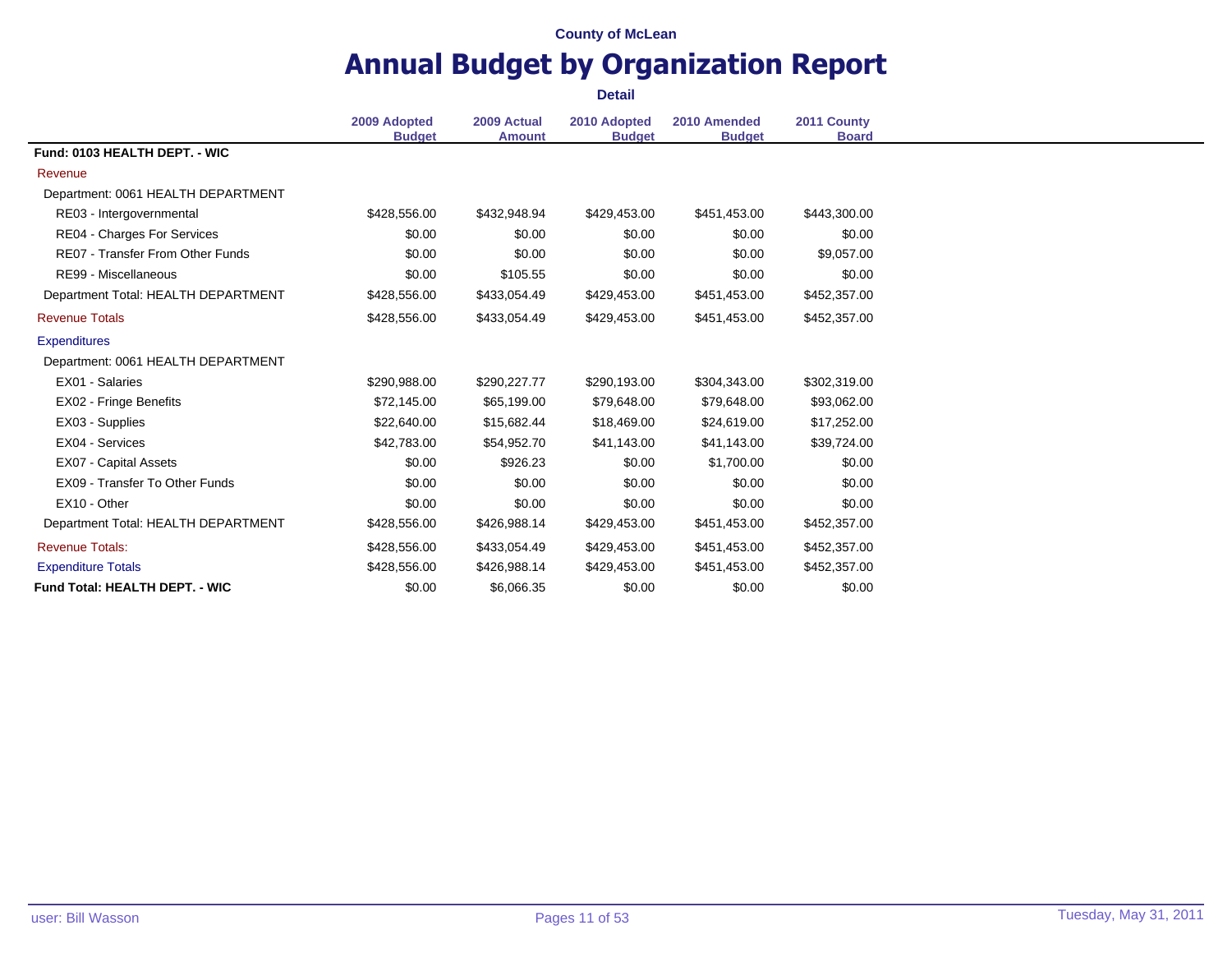### **Annual Budget by Organization Report Detail**

**2009 Adopted Budget 2009 Actual Amount 2010 Adopted Budget 2010 Amended Budget 2011 County Board Fund: 0105 PREVENTIVE HEALTH PROGRAM** Revenue Department: 0061 HEALTH DEPARTMENT RE02 - Lic., Permits, Fees **81,875.00** \$1,875.00 \$4,457.75 \$0.00 \$5,000.00 \$5,000.00 RE03 - Intergovernmental \$168,020.00 \$162,268.47 \$183,642.00 \$188,981.00 \$159,180.00 RE04 - Charges For Services  $$3,600.00$   $$6,392.62$   $$5,940.00$   $$5,940.00$   $$5,308.00$ RE07 - Transfer From Other Funds \$0.00 \$0.00 \$0.00 \$0.00 \$0.00 \$0.00 \$0.00 \$0.00 \$0.00 \$0.00 RE99 - Miscellaneous **62,500.00** \$543.00 \$0.00 \$0.00 \$0.00 \$0.00 \$0.00 Department Total: HEALTH DEPARTMENT \$175,995.00 \$173,661.84 \$189,582.00 \$199,921.00 \$169,488.00 Revenue Totals \$175,995.00 \$173,661.84 \$189,582.00 \$199,921.00 \$169,488.00 **Expenditures** Department: 0061 HEALTH DEPARTMENT EX01 - Salaries \$89,020.00 \$96,630.16 \$89,698.00 \$99,372.00 \$84,642.00 EX02 - Fringe Benefits \$14,089.00 \$15,087.55 \$15,638.00 \$16,303.00 \$15,594.00 EX03 - Supplies **\$26,141.00** \$26,141.00 \$19,374.00 \$27,691.00 \$27,691.00 \$25,682.00 EX04 - Services \$44,745.00 \$36,065.01 \$52,555.00 \$52,555.00 \$39,710.00 EX07 - Capital Assets 62,000.00 \$2,000.00 \$2,063.20 \$4,000.00 \$4,000.00 \$3,860.00 EX10 - Other \$0.00 \$0.00 \$0.00 \$0.00 \$0.00 Department Total: HEALTH DEPARTMENT \$175,995.00 \$169,219.92 \$189,582.00 \$199,921.00 \$169,488.00 Revenue Totals: \$175,995.00 \$173,661.84 \$189,582.00 \$199,921.00 \$169,488.00 Expenditure Totals \$175,995.00 \$169,219.92 \$189,582.00 \$199,921.00 \$169,488.00 **Fund Total: PREVENTIVE HEALTH PROGRAM**  $$0.00$   $$4.441.92$   $$0.00$   $$0.00$   $$0.00$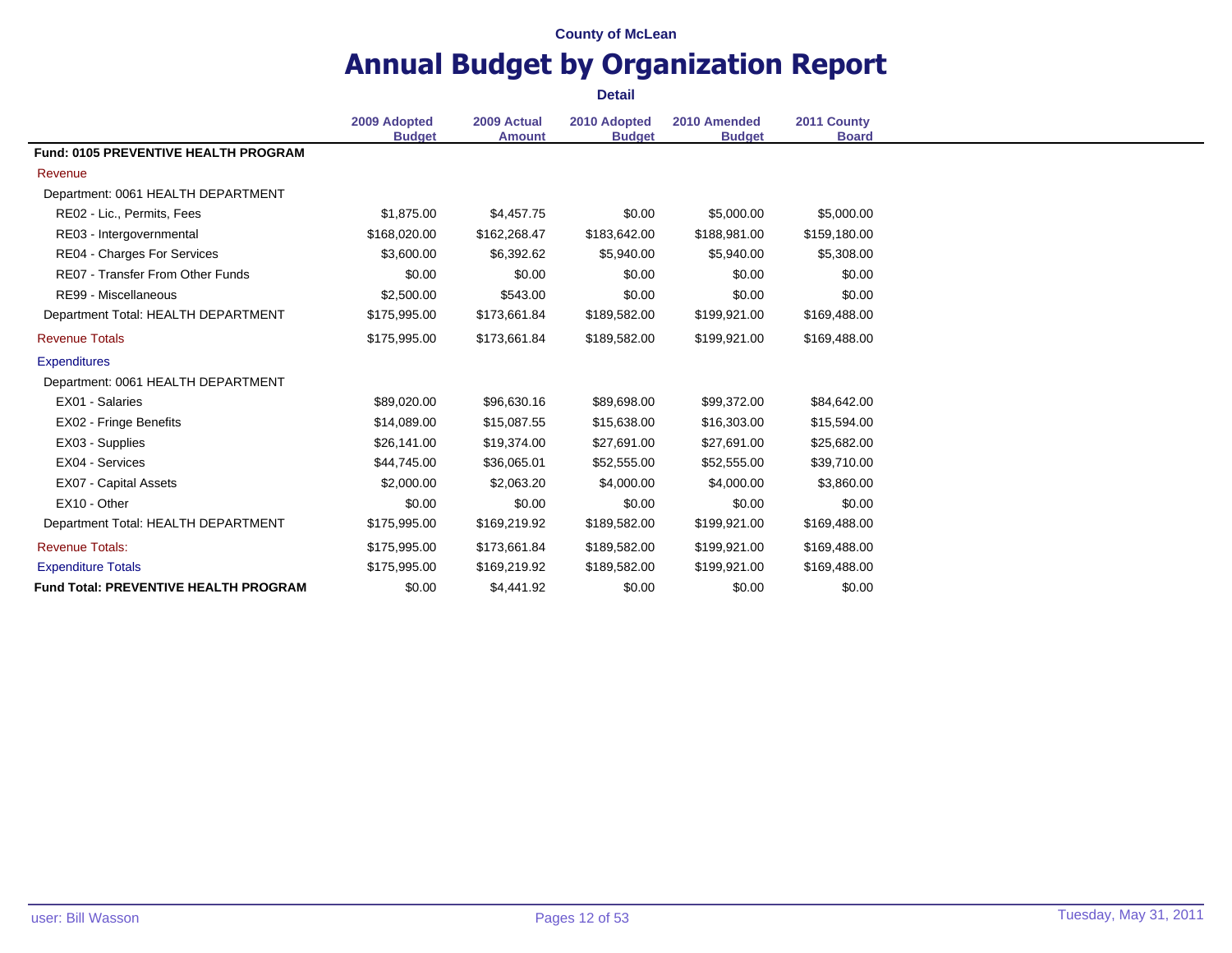### **Annual Budget by Organization Report Detail**

**2009 Adopted Budget 2009 Actual Amount 2010 Adopted Budget 2010 Amended Budget 2011 County Board Fund: 0106 FAMILY CASE MANAGEMENT** Revenue Department: 0061 HEALTH DEPARTMENT RE03 - Intergovernmental \$953,736.00 \$1,145,642.07 \$905,259.00 \$916,559.00 \$719,263.00 RE04 - Charges For Services  $$2,500.00$   $$2,158.50$   $$3,000.00$   $$3,000.00$   $$2,000.00$ RE07 - Transfer From Other Funds  $$0.00$  \$0.00 \$0.00 \$0.00 \$220,284.00 RE99 - Miscellaneous 60.00 \$0.00 \$0.00 \$0.00 \$0.00 \$0.00 \$0.00 \$0.00 \$0.00 \$0.00 Department Total: HEALTH DEPARTMENT \$956,236.00 \$1,147,800.57 \$908,259.00 \$919,559.00 \$941,547.00 Revenue Totals \$956,236.00 \$1,147,800.57 \$908,259.00 \$919,559.00 \$941,547.00 **Expenditures** Department: 0061 HEALTH DEPARTMENT EX01 - Salaries \$645,510.00 \$640,418.67 \$627,598.00 \$627,598.00 \$644,335.00 EX02 - Fringe Benefits \$157,732.00 \$135,266.91 \$168,543.00 \$168,543.00 \$195,623.00 EX03 - Supplies 645,700.00 \$45,700.00 \$22,444.23 \$32,334.00 \$34,834.00 \$18,400.00 EX04 - Services 681,189.00 \$8105,294.00 \$101,614.14 \$79,784.00 \$81,784.00 \$81,189.00 EX07 - Capital Assets **52,000.00** \$2,000.00 \$4,903.66 \$0.00 \$6,800.00 \$2,000.00 EX09 - Transfer To Other Funds \$0.00 \$0.00 \$0.00 \$0.00 \$0.00 \$0.00 \$0.00 \$0.00 \$0.00 \$0.00 EX10 - Other \$0.00 \$0.00 \$0.00 \$0.00 \$0.00 Department Total: HEALTH DEPARTMENT \$956.236.00 \$904.647.61 \$908.259.00 \$919.559.00 \$941.547.00 Revenue Totals: \$956,236.00 \$1,147,800.57 \$908,259.00 \$919,559.00 \$941,547.00 Expenditure Totals \$956,236.00 \$904,647.61 \$908,259.00 \$919,559.00 \$941,547.00 **Fund Total: FAMILY CASE MANAGEMENT** \$0.00 \$243,152.96 \$0.00 \$0.00 \$0.00 \$0.00 \$0.00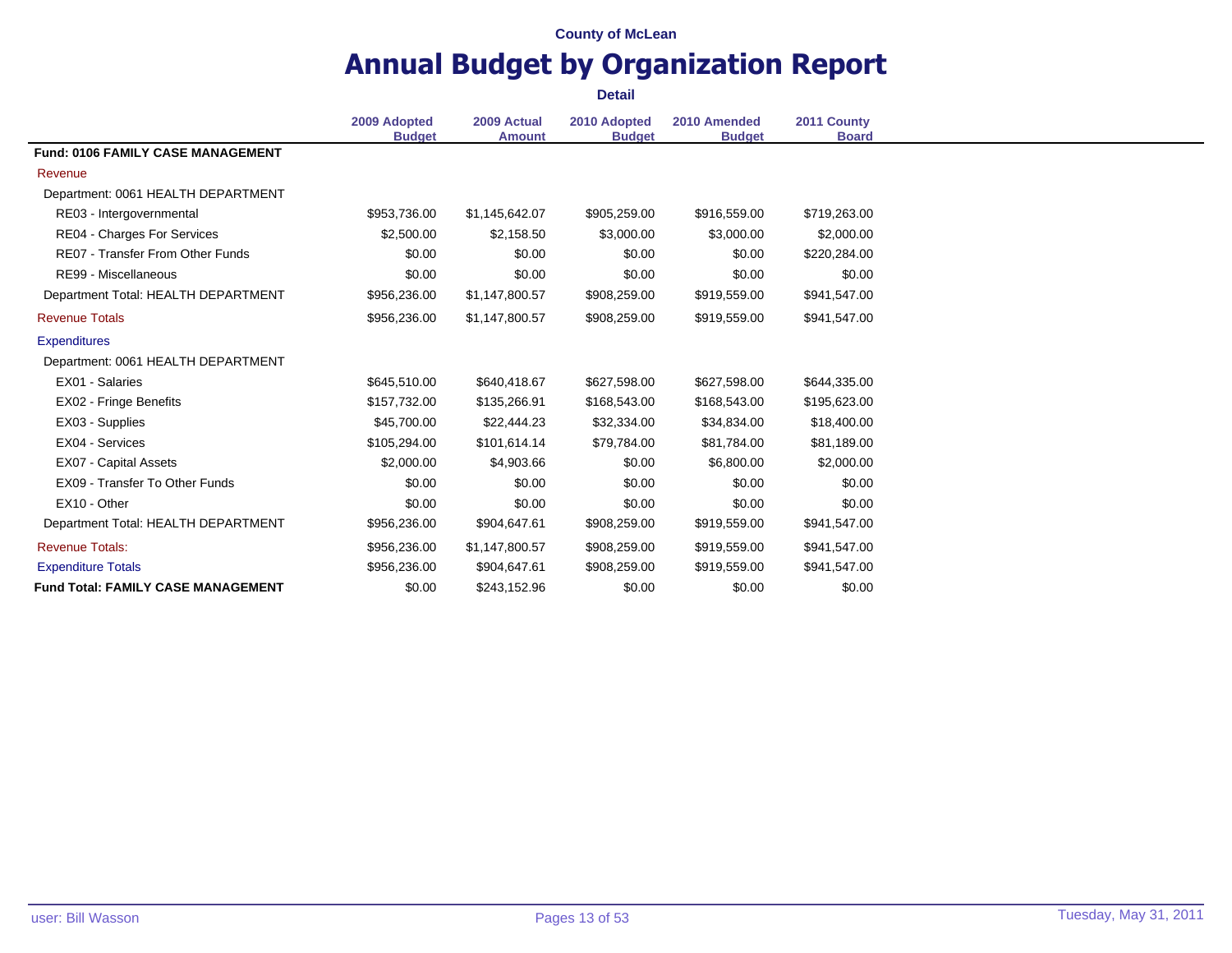# **Annual Budget by Organization Report**

|                                              | 2009 Adopted<br><b>Budget</b> | 2009 Actual<br><b>Amount</b> | 2010 Adopted<br><b>Budget</b> | 2010 Amended<br><b>Budget</b> | 2011 County<br><b>Board</b> |
|----------------------------------------------|-------------------------------|------------------------------|-------------------------------|-------------------------------|-----------------------------|
| Fund: 0107 AIDS/COMM.DISEASE CONTROL         |                               |                              |                               |                               |                             |
| Revenue                                      |                               |                              |                               |                               |                             |
| Department: 0061 HEALTH DEPARTMENT           |                               |                              |                               |                               |                             |
| RE03 - Intergovernmental                     | \$224.715.00                  | \$427,791.66                 | \$261,194.00                  | \$611,864.00                  | \$294,879.00                |
| RE04 - Charges For Services                  | \$0.00                        | \$0.00                       | \$0.00                        | \$0.00                        | \$0.00                      |
| RE99 - Miscellaneous                         | \$0.00                        | \$700.00                     | \$0.00                        | \$0.00                        | \$0.00                      |
| Department Total: HEALTH DEPARTMENT          | \$224,715.00                  | \$428,491.66                 | \$261,194.00                  | \$611,864.00                  | \$294,879.00                |
| <b>Revenue Totals</b>                        | \$224,715.00                  | \$428,491.66                 | \$261,194.00                  | \$611,864.00                  | \$294,879.00                |
| <b>Expenditures</b>                          |                               |                              |                               |                               |                             |
| Department: 0061 HEALTH DEPARTMENT           |                               |                              |                               |                               |                             |
| EX01 - Salaries                              | \$123,620,00                  | \$204,750.32                 | \$120,452.00                  | \$273,151.00                  | \$124,017.00                |
| EX02 - Fringe Benefits                       | \$24,325.00                   | \$34,591.89                  | \$26,541.00                   | \$63,670.00                   | \$31,934.00                 |
| EX03 - Supplies                              | \$28,014.00                   | \$49,385.29                  | \$38,630.00                   | \$55,538.00                   | \$44,498.00                 |
| EX04 - Services                              | \$48,756,00                   | \$97,547.73                  | \$75,571.00                   | \$160,280.00                  | \$77,066.00                 |
| EX07 - Capital Assets                        | \$0.00                        | \$38,749.46                  | \$0.00                        | \$53,725.00                   | \$17,364.00                 |
| EX09 - Transfer To Other Funds               | \$0.00                        | \$0.00                       | \$0.00                        | \$0.00                        | \$0.00                      |
| EX10 - Other                                 | \$0.00                        | \$0.00                       | \$0.00                        | \$0.00                        | \$0.00                      |
| Department Total: HEALTH DEPARTMENT          | \$224,715.00                  | \$425,024.69                 | \$261,194.00                  | \$606,364.00                  | \$294,879.00                |
| <b>Revenue Totals:</b>                       | \$224,715.00                  | \$428,491.66                 | \$261,194.00                  | \$611,864.00                  | \$294,879.00                |
| <b>Expenditure Totals</b>                    | \$224,715.00                  | \$425,024.69                 | \$261,194.00                  | \$606,364.00                  | \$294,879.00                |
| <b>Fund Total: AIDS/COMM.DISEASE CONTROL</b> | \$0.00                        | \$3,466.97                   | \$0.00                        | \$5,500.00                    | \$0.00                      |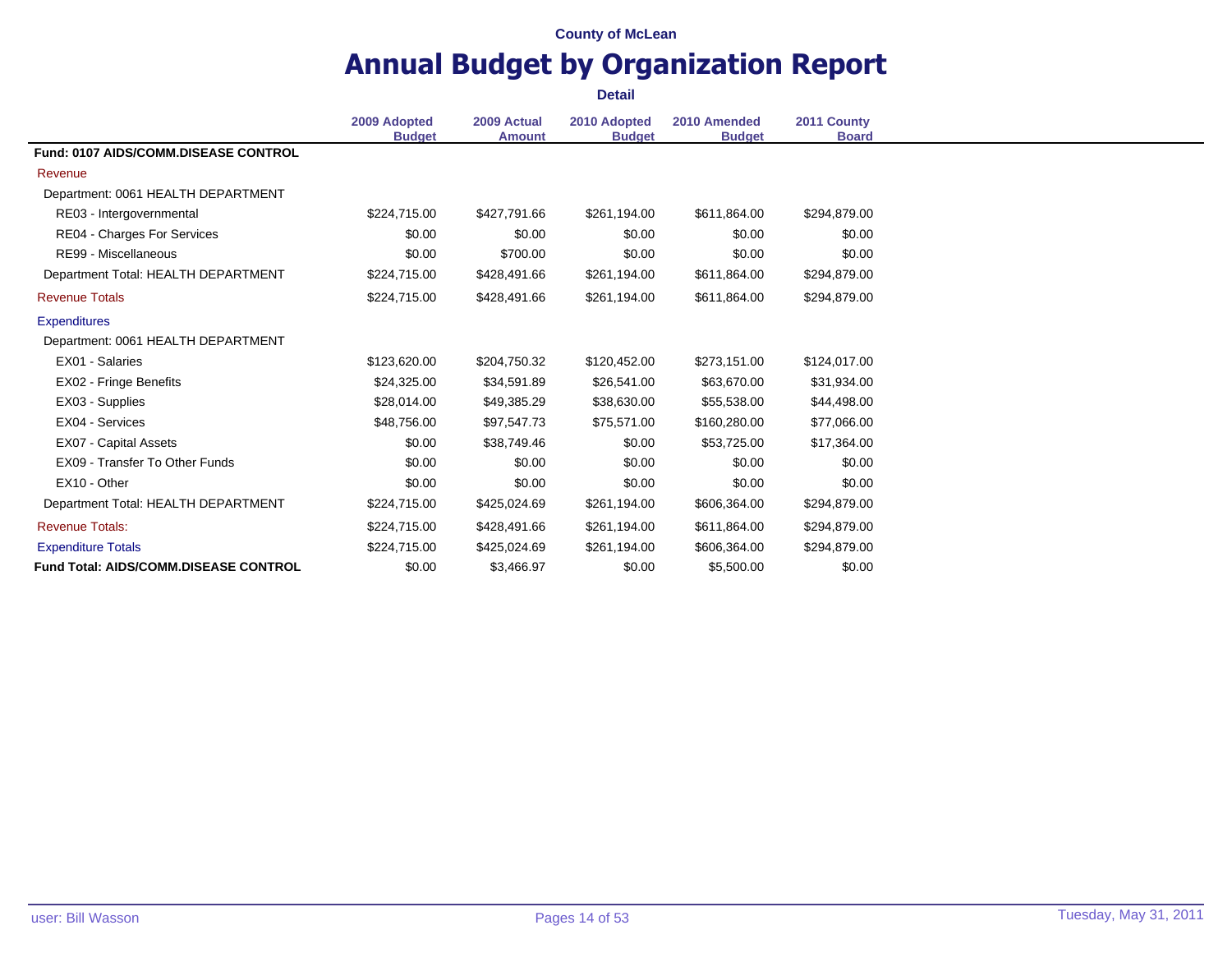# **Annual Budget by Organization Report**

|                                           | 2009 Adopted<br><b>Budget</b> | 2009 Actual<br><b>Amount</b> | 2010 Adopted<br><b>Budget</b> | 2010 Amended<br><b>Budget</b> | 2011 County<br><b>Board</b> |
|-------------------------------------------|-------------------------------|------------------------------|-------------------------------|-------------------------------|-----------------------------|
| Fund: 0110 PERSONS/DEV.DISABILITY         |                               |                              |                               |                               |                             |
| Revenue                                   |                               |                              |                               |                               |                             |
| Department: 0061 HEALTH DEPARTMENT        |                               |                              |                               |                               |                             |
| RE01 - Taxes                              | \$631,916.00                  | \$631,091.63                 | \$639,180.00                  | \$639,180.00                  | \$645,146.00                |
| RE99 - Miscellaneous                      | \$0.00                        | \$0.00                       | \$0.00                        | \$83,075.00                   | \$0.00                      |
| Department Total: HEALTH DEPARTMENT       | \$631,916.00                  | \$631,091.63                 | \$639,180.00                  | \$722,255.00                  | \$645,146.00                |
| <b>Revenue Totals</b>                     | \$631,916.00                  | \$631,091.63                 | \$639,180.00                  | \$722,255.00                  | \$645,146.00                |
| <b>Expenditures</b>                       |                               |                              |                               |                               |                             |
| Department: 0061 HEALTH DEPARTMENT        |                               |                              |                               |                               |                             |
| EX01 - Salaries                           | \$0.00                        | \$0.00                       | \$0.00                        | \$0.00                        | \$0.00                      |
| EX02 - Fringe Benefits                    | \$0.00                        | \$0.00                       | \$0.00                        | \$0.00                        | \$0.00                      |
| EX04 - Services                           | \$631,916.00                  | \$540,955.37                 | \$639,180.00                  | \$722,255.00                  | \$645,146.00                |
| EX09 - Transfer To Other Funds            | \$0.00                        | \$0.00                       | \$0.00                        | \$0.00                        | \$0.00                      |
| EX10 - Other                              | \$0.00                        | \$0.00                       | \$0.00                        | \$0.00                        | \$0.00                      |
| Department Total: HEALTH DEPARTMENT       | \$631,916.00                  | \$540,955.37                 | \$639,180.00                  | \$722,255.00                  | \$645,146.00                |
| <b>Revenue Totals:</b>                    | \$631,916.00                  | \$631,091.63                 | \$639,180.00                  | \$722,255.00                  | \$645,146.00                |
| <b>Expenditure Totals</b>                 | \$631,916.00                  | \$540,955.37                 | \$639,180.00                  | \$722,255.00                  | \$645,146.00                |
| <b>Fund Total: PERSONS/DEV.DISABILITY</b> | \$0.00                        | \$90,136.26                  | \$0.00                        | \$0.00                        | \$0.00                      |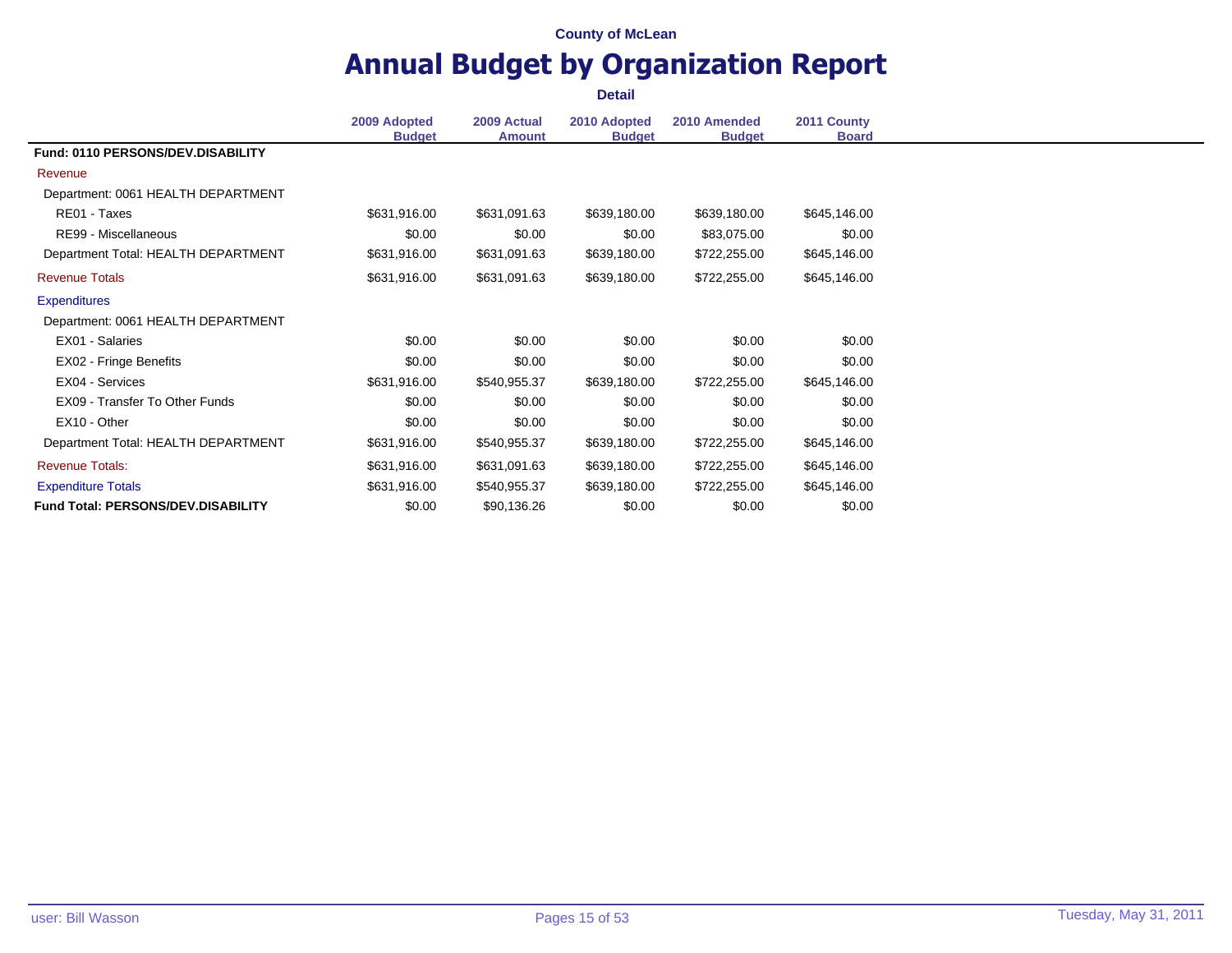# **Annual Budget by Organization Report**

|                                     | 2009 Adopted  | 2009 Actual   | 2010 Adopted  | 2010 Amended  | 2011 County  |
|-------------------------------------|---------------|---------------|---------------|---------------|--------------|
|                                     | <b>Budget</b> | <b>Amount</b> | <b>Budget</b> | <b>Budget</b> | <b>Board</b> |
| Fund: 0111 T.B. CARE & TREATMENT    |               |               |               |               |              |
| Revenue                             |               |               |               |               |              |
| Department: 0061 HEALTH DEPARTMENT  |               |               |               |               |              |
| RE01 - Taxes                        | \$288,435.00  | \$287,973.84  | \$294,257.00  | \$294,257.00  | \$299,099.00 |
| RE03 - Intergovernmental            | \$0.00        | \$0.00        | \$0.00        | \$0.00        | \$0.00       |
| RE04 - Charges For Services         | \$4,100.00    | \$0.00        | \$4,100.00    | \$4,100.00    | \$4,100.00   |
| RE07 - Transfer From Other Funds    | \$0.00        | \$0.00        | \$0.00        | \$0.00        | \$0.00       |
| RE99 - Miscellaneous                | \$0.00        | \$273.00      | \$0.00        | \$0.00        | \$0.00       |
| Department Total: HEALTH DEPARTMENT | \$292,535.00  | \$288,246.84  | \$298,357.00  | \$298,357.00  | \$303,199.00 |
| <b>Revenue Totals</b>               | \$292,535.00  | \$288,246.84  | \$298,357.00  | \$298,357.00  | \$303,199.00 |
| <b>Expenditures</b>                 |               |               |               |               |              |
| Department: 0061 HEALTH DEPARTMENT  |               |               |               |               |              |
| EX01 - Salaries                     | \$162,333.00  | \$160,127.47  | \$158,754.00  | \$158,754.00  | \$152,862.00 |
| EX02 - Fringe Benefits              | \$16,606.00   | \$16,606.00   | \$17,320.00   | \$17,320.00   | \$19,052.00  |
| EX03 - Supplies                     | \$11,668.00   | \$21,518.80   | \$14,049.00   | \$12,049.00   | \$15,957.00  |
| EX04 - Services                     | \$99,928.00   | \$89,139.10   | \$106,274.00  | \$105,692.00  | \$113,407.00 |
| EX07 - Capital Assets               | \$2,000.00    | \$1,704.32    | \$1,960.00    | \$1,960.00    | \$1,921.00   |
| EX09 - Transfer To Other Funds      | \$0.00        | \$0.00        | \$0.00        | \$0.00        | \$0.00       |
| EX10 - Other                        | \$0.00        | \$0.00        | \$0.00        | \$0.00        | \$0.00       |
| Department Total: HEALTH DEPARTMENT | \$292,535.00  | \$289,095.69  | \$298,357.00  | \$295,775.00  | \$303,199.00 |
| <b>Revenue Totals:</b>              | \$292,535.00  | \$288,246.84  | \$298,357.00  | \$298,357.00  | \$303,199.00 |
| <b>Expenditure Totals</b>           | \$292,535.00  | \$289,095.69  | \$298,357.00  | \$295,775.00  | \$303,199.00 |
| Fund Total: T.B. CARE & TREATMENT   | \$0.00        | (\$848.85)    | \$0.00        | \$2,582.00    | \$0.00       |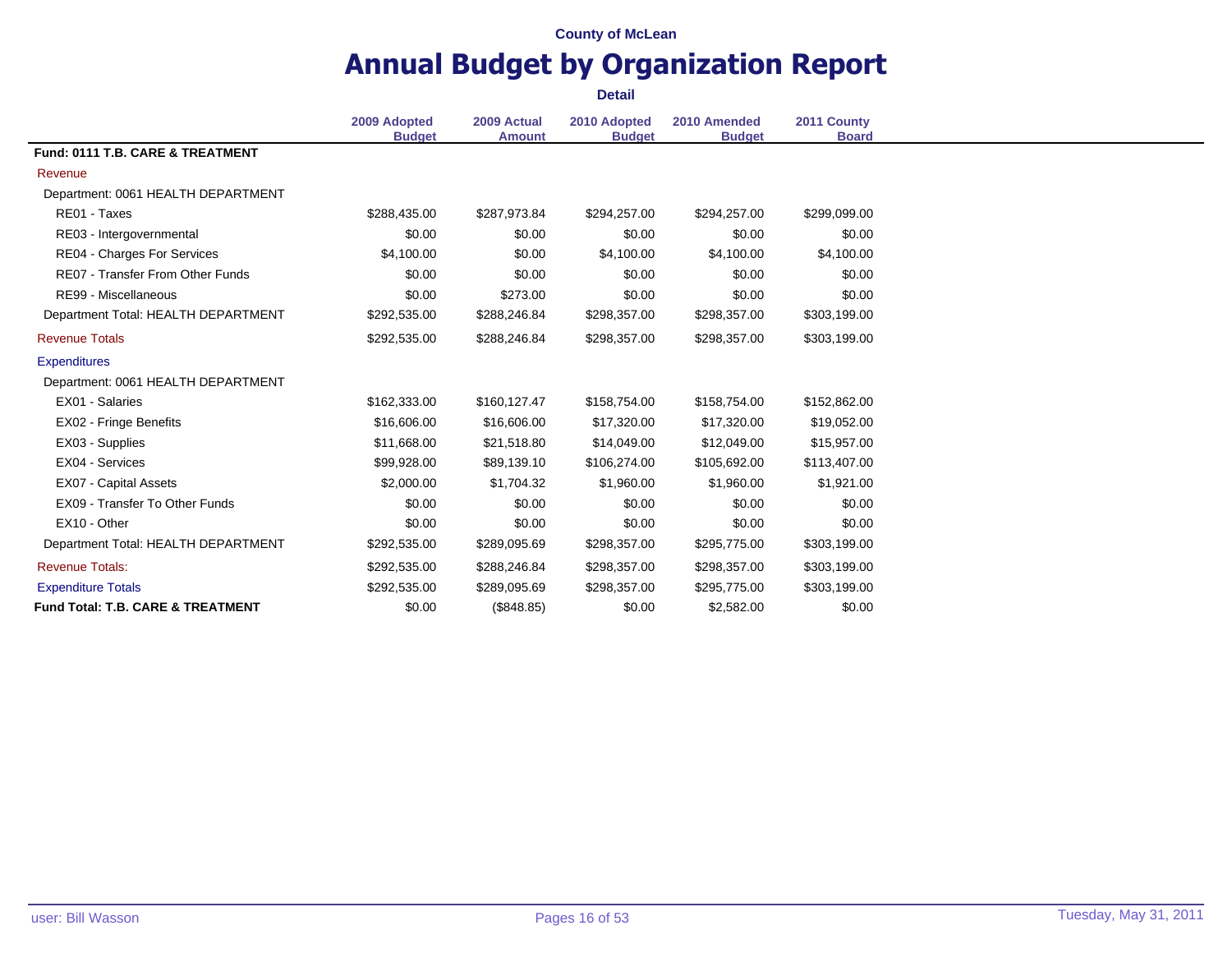# **Annual Budget by Organization Report**

|                                         | 2009 Adopted<br><b>Budget</b> | 2009 Actual<br><b>Amount</b> | 2010 Adopted<br><b>Budget</b> | 2010 Amended<br><b>Budget</b> | 2011 County<br><b>Board</b> |
|-----------------------------------------|-------------------------------|------------------------------|-------------------------------|-------------------------------|-----------------------------|
| Fund: 0112 HEALTH DEPARTMENT            |                               |                              |                               |                               |                             |
| Revenue                                 |                               |                              |                               |                               |                             |
| Department: 0061 HEALTH DEPARTMENT      |                               |                              |                               |                               |                             |
| RE01 - Taxes                            | \$2,958,277.00                | \$2,953,263.70               | \$3,014,283.00                | \$3,014,283.00                | \$3,074,717.00              |
| RE02 - Lic., Permits, Fees              | \$614,379.00                  | \$656,990.79                 | \$641,271.00                  | \$641,271.00                  | \$654,663.00                |
| RE03 - Intergovernmental                | \$369,539.00                  | \$265,702.22                 | \$356,229.00                  | \$356,229.00                  | \$363,258.00                |
| RE04 - Charges For Services             | \$259,526.00                  | \$230,584.14                 | \$259,370.00                  | \$259,370.00                  | \$252,100.00                |
| <b>RE07 - Transfer From Other Funds</b> | \$0.00                        | \$0.00                       | \$0.00                        | \$0.00                        | \$0.00                      |
| RE99 - Miscellaneous                    | \$44,277.00                   | \$2,221.05                   | \$44,577.00                   | \$44,577.00                   | \$44,577.00                 |
| Department Total: HEALTH DEPARTMENT     | \$4,245,998.00                | \$4,108,761.90               | \$4,315,730.00                | \$4,315,730.00                | \$4,389,315.00              |
| <b>Revenue Totals</b>                   | \$4,245,998.00                | \$4,108,761.90               | \$4,315,730.00                | \$4,315,730.00                | \$4,389,315.00              |
| <b>Expenditures</b>                     |                               |                              |                               |                               |                             |
| Department: 0061 HEALTH DEPARTMENT      |                               |                              |                               |                               |                             |
| EX01 - Salaries                         | \$2,279,774.00                | \$2,114,149.33               | \$2,185,616.00                | \$2,185,616.00                | \$2,222,229.00              |
| EX02 - Fringe Benefits                  | \$197,172.00                  | \$192,791.31                 | \$207,591.00                  | \$210,491.00                  | \$225,828.00                |
| EX03 - Supplies                         | \$140,226.00                  | \$130,316.12                 | \$175,011.00                  | \$163,508.00                  | \$186,405.00                |
| EX04 - Services                         | \$1,601,826.00                | \$1,544,533.10               | \$1,722,186.00                | \$1,687,643.00                | \$1,717,363.00              |
| EX07 - Capital Assets                   | \$27,000.00                   | \$22,111.00                  | \$25,326.00                   | \$26,701.00                   | \$37,490.00                 |
| EX09 - Transfer To Other Funds          | \$0.00                        | \$0.00                       | \$0.00                        | \$0.00                        | \$0.00                      |
| EX10 - Other                            | \$0.00                        | \$0.00                       | \$0.00                        | \$0.00                        | \$0.00                      |
| Department Total: HEALTH DEPARTMENT     | \$4,245,998.00                | \$4,003,900.86               | \$4,315,730.00                | \$4,273,959.00                | \$4,389,315.00              |
| <b>Revenue Totals:</b>                  | \$4,245,998.00                | \$4,108,761.90               | \$4,315,730.00                | \$4,315,730.00                | \$4,389,315.00              |
| <b>Expenditure Totals</b>               | \$4,245,998.00                | \$4,003,900.86               | \$4,315,730.00                | \$4,273,959.00                | \$4,389,315.00              |
| <b>Fund Total: HEALTH DEPARTMENT</b>    | \$0.00                        | \$104,861.04                 | \$0.00                        | \$41,771.00                   | \$0.00                      |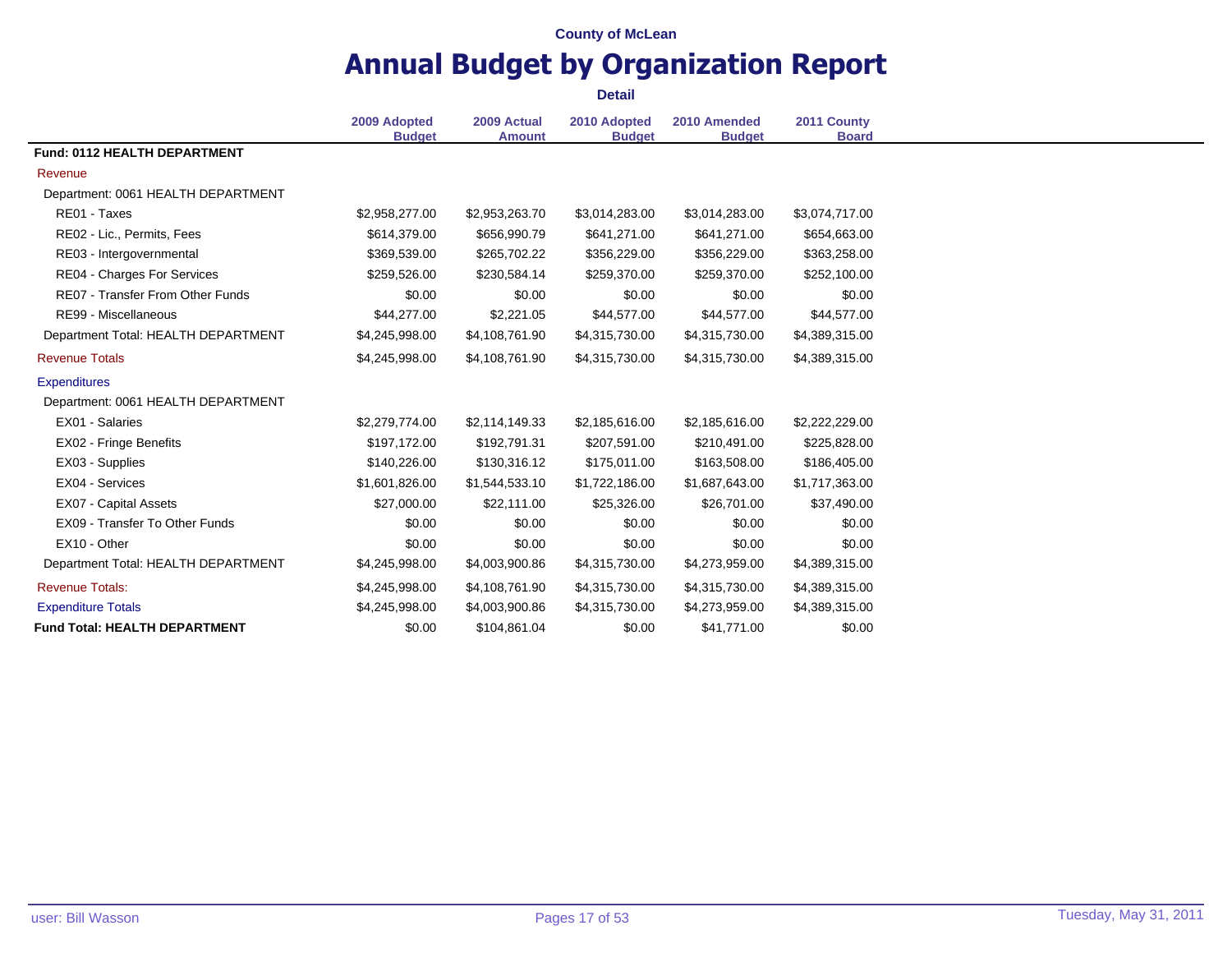# **Annual Budget by Organization Report**

|                                         | 2009 Adopted<br><b>Budget</b> | 2009 Actual    | 2010 Adopted   | 2010 Amended    | 2011 County<br><b>Board</b> |
|-----------------------------------------|-------------------------------|----------------|----------------|-----------------|-----------------------------|
| Fund: 0120 HIGHWAY                      |                               | <b>Amount</b>  | <b>Budget</b>  | <b>Budget</b>   |                             |
| Revenue                                 |                               |                |                |                 |                             |
| Department: 0055 COUNTY HIGHWAY         |                               |                |                |                 |                             |
| RE01 - Taxes                            | \$2,496,000.00                | \$2,487,603.86 | \$2,546,000.00 | \$2,546,000.00  | \$2,600,036.00              |
| RE03 - Intergovernmental                | \$0.00                        | \$0.00         | \$0.00         | \$10,359,255.38 | \$0.00                      |
| RE04 - Charges For Services             | \$1,107,000.00                | \$450,266.77   | \$997,000.00   | \$1,095,027.50  | \$410,000.00                |
| RE05 - Interest                         | \$11,000.00                   | \$3,600.00     | \$11,000.00    | \$11,000.00     | \$8,000.00                  |
| <b>RE07 - Transfer From Other Funds</b> | \$0.00                        | \$2,647.84     | \$0.00         | \$0.00          | \$0.00                      |
| RE99 - Miscellaneous                    | \$150,000.00                  | \$31,034.14    | \$9,000.00     | \$9,000.00      | \$476,500.00                |
| Department Total: COUNTY HIGHWAY        | \$3,764,000.00                | \$2,975,152.61 | \$3,563,000.00 | \$14,020,282.88 | \$3,494,536.00              |
| <b>Revenue Totals</b>                   | \$3,764,000.00                | \$2,975,152.61 | \$3,563,000.00 | \$14,020,282.88 | \$3,494,536.00              |
| <b>Expenditures</b>                     |                               |                |                |                 |                             |
| Department: 0055 COUNTY HIGHWAY         |                               |                |                |                 |                             |
| EX01 - Salaries                         | \$906,593.00                  | \$893,046.96   | \$883,154.00   | \$883,154.00    | \$881,473.00                |
| EX02 - Fringe Benefits                  | \$136,800.00                  | \$136,800.00   | \$138,200.00   | \$138,200.00    | \$158,400.00                |
| EX03 - Supplies                         | \$634,900.00                  | \$369,181.23   | \$535,050.00   | \$535,050.00    | \$525,700.00                |
| EX04 - Services                         | \$661,500.00                  | \$477,606.10   | \$659,292.00   | \$1,545,777.88  | \$628,555.00                |
| <b>EX07 - Capital Assets</b>            | \$1,424,207.00                | \$379,625.37   | \$1,347,304.00 | \$1,304,329.00  | \$1,300,408.00              |
| EX09 - Transfer To Other Funds          | \$0.00                        | \$22,362.78    | \$0.00         | \$0.00          | \$0.00                      |
| EX10 - Other                            | \$0.00                        | \$0.00         | \$0.00         | \$0.00          | \$0.00                      |
| Department Total: COUNTY HIGHWAY        | \$3,764,000.00                | \$2,278,622.44 | \$3,563,000.00 | \$4,406,510.88  | \$3,494,536.00              |
| <b>Revenue Totals:</b>                  | \$3,764,000.00                | \$2,975,152.61 | \$3,563,000.00 | \$14,020,282.88 | \$3,494,536.00              |
| <b>Expenditure Totals</b>               | \$3,764,000.00                | \$2,278,622.44 | \$3,563,000.00 | \$4,406,510.88  | \$3,494,536.00              |
| <b>Fund Total: HIGHWAY</b>              | \$0.00                        | \$696,530.17   | \$0.00         | \$9,613,772.00  | \$0.00                      |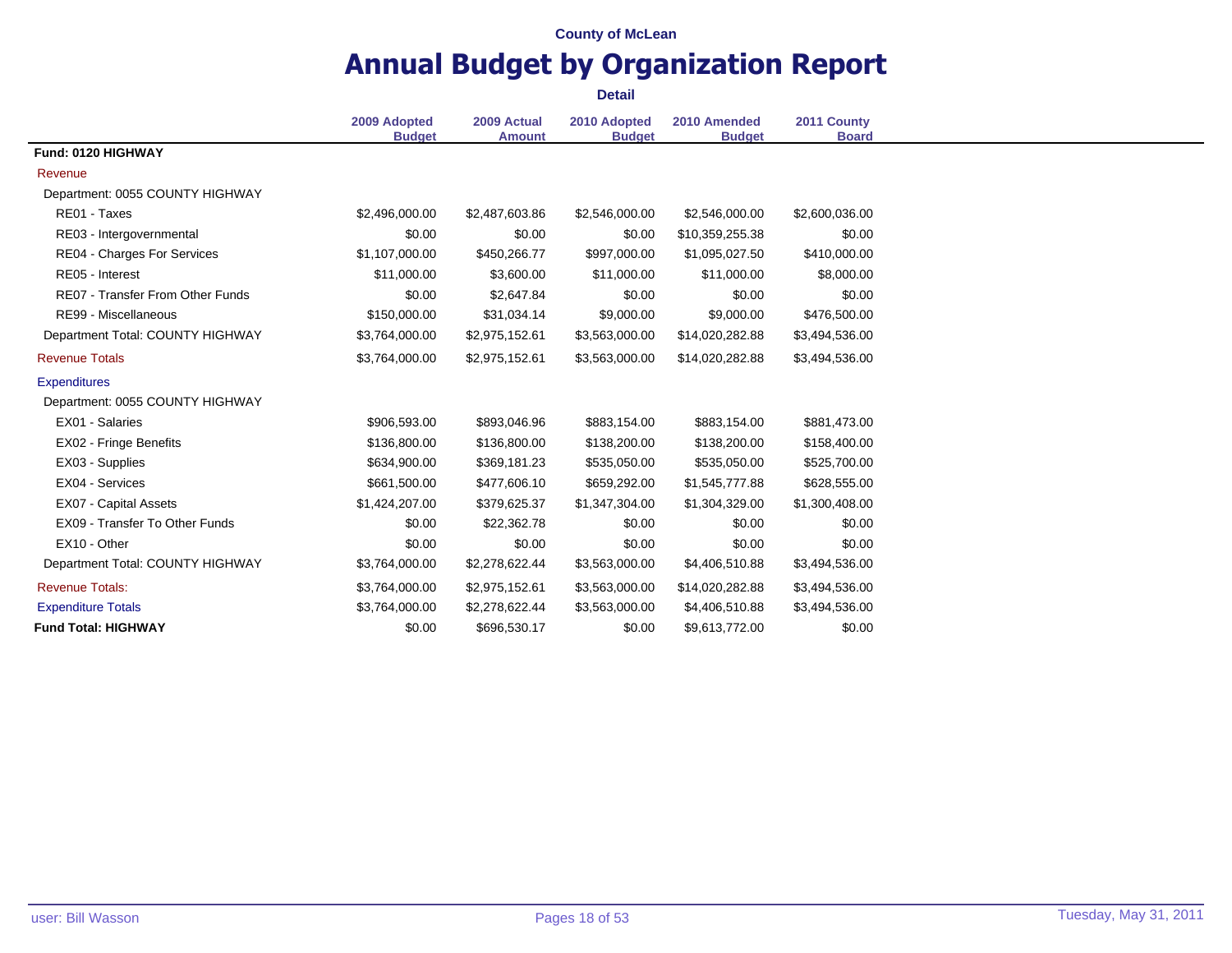# **Annual Budget by Organization Report**

|                                         | 2009 Adopted<br><b>Budget</b> | 2009 Actual<br><b>Amount</b> | 2010 Adopted<br><b>Budget</b> | 2010 Amended<br><b>Budget</b> | 2011 County<br><b>Board</b> |
|-----------------------------------------|-------------------------------|------------------------------|-------------------------------|-------------------------------|-----------------------------|
| <b>Fund: 0121 BRIDGE MATCHING FUND</b>  |                               |                              |                               |                               |                             |
| Revenue                                 |                               |                              |                               |                               |                             |
| RE04 - Charges For Services             | \$0.00                        | \$0.00                       | \$0.00                        | \$0.00                        | \$0.00                      |
| Department: 0055 COUNTY HIGHWAY         |                               |                              |                               |                               |                             |
| RE01 - Taxes                            | \$1,660,000.00                | \$1,654,317.84               | \$1,693,000.00                | \$1,693,000.00                | \$1,693,000.00              |
| RE03 - Intergovernmental                | \$0.00                        | \$0.00                       | \$0.00                        | \$0.00                        | \$0.00                      |
| RE04 - Charges For Services             | \$0.00                        | \$120,306.21                 | \$150,000.00                  | \$150,000.00                  | \$150,000.00                |
| RE05 - Interest                         | \$15,000.00                   | \$5,800.00                   | \$15,000.00                   | \$15,000.00                   | \$7,500.00                  |
| <b>RE07 - Transfer From Other Funds</b> | \$0.00                        | \$0.00                       | \$0.00                        | \$0.00                        | \$0.00                      |
| RE99 - Miscellaneous                    | \$152,000.00                  | \$17,101.26                  | \$2,000.00                    | \$2,000.00                    | \$775,650.00                |
| Department Total: COUNTY HIGHWAY        | \$1,827,000.00                | \$1,797,525.31               | \$1,860,000.00                | \$1,860,000.00                | \$2,626,150.00              |
| <b>Revenue Totals</b>                   | \$1,827,000.00                | \$1,797,525.31               | \$1,860,000.00                | \$1,860,000.00                | \$2,626,150.00              |
| <b>Expenditures</b>                     |                               |                              |                               |                               |                             |
| Department: 0055 COUNTY HIGHWAY         |                               |                              |                               |                               |                             |
| EX01 - Salaries                         | \$279,715.00                  | \$266,311.37                 | \$283,242.00                  | \$283,242.00                  | \$281,153.00                |
| EX02 - Fringe Benefits                  | \$0.00                        | \$0.00                       | \$0.00                        | \$0.00                        | \$0.00                      |
| EX03 - Supplies                         | \$0.00                        | \$0.00                       | \$0.00                        | \$0.00                        | \$0.00                      |
| EX04 - Services                         | \$274,800.00                  | \$208,302.84                 | \$272,208.00                  | \$379,208.00                  | \$300,940.00                |
| EX07 - Capital Assets                   | \$1,272,485.00                | \$557,765.26                 | \$1,304,550.00                | \$1,284,550.00                | \$2,044,057.00              |
| EX09 - Transfer To Other Funds          | \$0.00                        | \$0.00                       | \$0.00                        | \$0.00                        | \$0.00                      |
| EX10 - Other                            | \$0.00                        | \$0.00                       | \$0.00                        | \$0.00                        | \$0.00                      |
| Department Total: COUNTY HIGHWAY        | \$1,827,000.00                | \$1,032,379.47               | \$1,860,000.00                | \$1,947,000.00                | \$2,626,150.00              |
| <b>Revenue Totals:</b>                  | \$1,827,000.00                | \$1,797,525.31               | \$1,860,000.00                | \$1,860,000.00                | \$2,626,150.00              |
| <b>Expenditure Totals</b>               | \$1,827,000.00                | \$1,032,379.47               | \$1,860,000.00                | \$1,947,000.00                | \$2,626,150.00              |
| <b>Fund Total: BRIDGE MATCHING FUND</b> | \$0.00                        | \$765,145.84                 | \$0.00                        | (\$87,000.00)                 | \$0.00                      |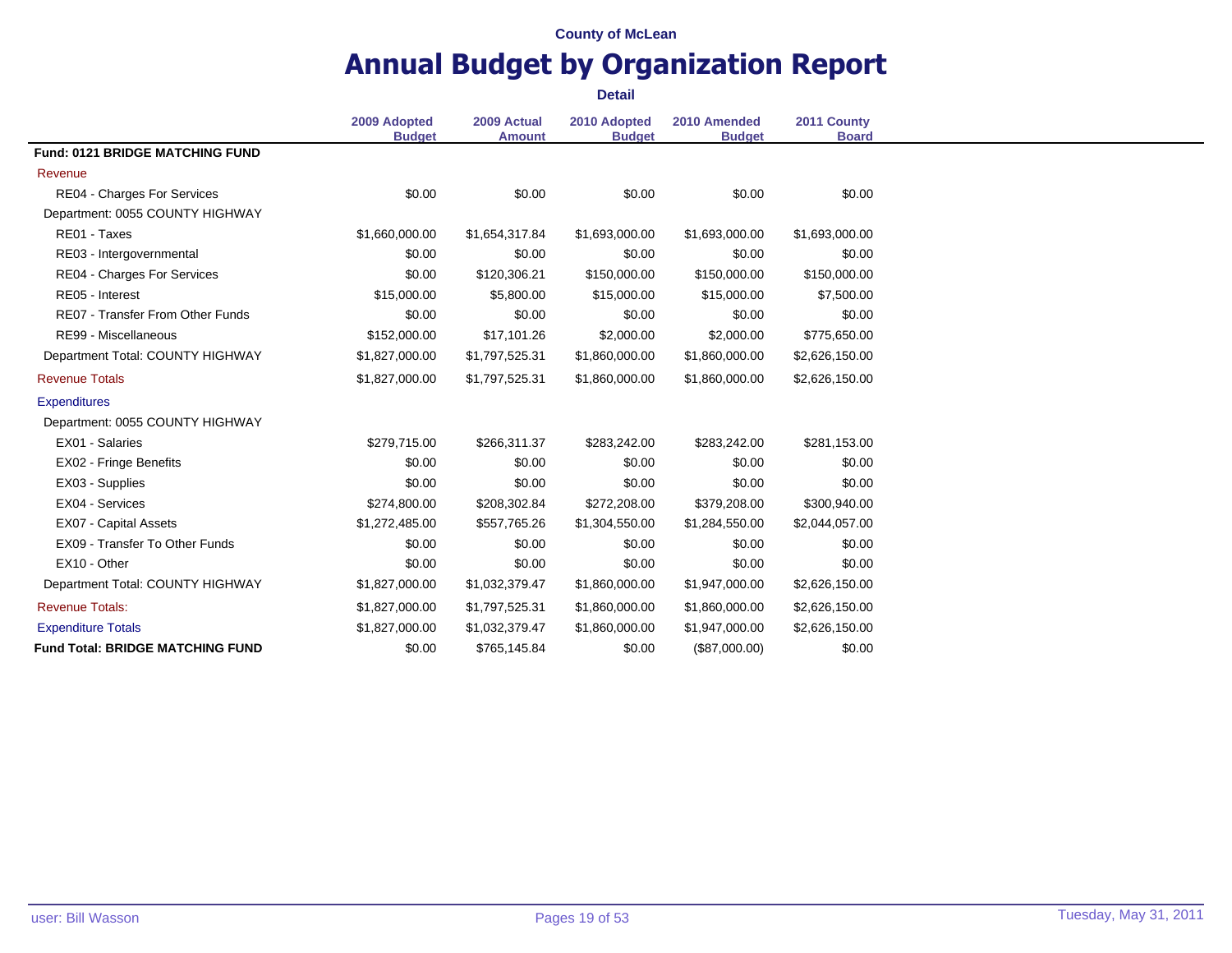# **Annual Budget by Organization Report**

|                                           |                               |                              | <b>Detail</b>                 |                               |                             |
|-------------------------------------------|-------------------------------|------------------------------|-------------------------------|-------------------------------|-----------------------------|
|                                           | 2009 Adopted<br><b>Budget</b> | 2009 Actual<br><b>Amount</b> | 2010 Adopted<br><b>Budget</b> | 2010 Amended<br><b>Budget</b> | 2011 County<br><b>Board</b> |
| <b>Fund: 0122 MCLEAN COUNTY MATCHING</b>  |                               |                              |                               |                               |                             |
| Revenue                                   |                               |                              |                               |                               |                             |
| Department: 0055 COUNTY HIGHWAY           |                               |                              |                               |                               |                             |
| RE01 - Taxes                              | \$1,235,000.00                | \$1,231,547.72               | \$1,260,000.00                | \$1,260,000.00                | \$1,287,400.00              |
| RE03 - Intergovernmental                  | \$0.00                        | \$0.00                       | \$0.00                        | \$0.00                        | \$0.00                      |
| RE05 - Interest                           | \$7,000.00                    | \$3,000.00                   | \$5,000.00                    | \$5,000.00                    | \$5,000.00                  |
| <b>RE07 - Transfer From Other Funds</b>   | \$0.00                        | \$2,730.00                   | \$0.00                        | \$0.00                        | \$0.00                      |
| RE99 - Miscellaneous                      | \$1,000.00                    | \$0.00                       | \$1,000.00                    | \$1,000.00                    | \$500.00                    |
| Department Total: COUNTY HIGHWAY          | \$1,243,000.00                | \$1,237,277.72               | \$1,266,000.00                | \$1,266,000.00                | \$1,292,900.00              |
| <b>Revenue Totals</b>                     | \$1,243,000.00                | \$1,237,277.72               | \$1,266,000.00                | \$1,266,000.00                | \$1,292,900.00              |
| <b>Expenditures</b>                       |                               |                              |                               |                               |                             |
| Department: 0055 COUNTY HIGHWAY           |                               |                              |                               |                               |                             |
| EX04 - Services                           | \$29,800.00                   | \$17,897.24                  | \$29,600.00                   | \$29,600.00                   | \$29,400.00                 |
| EX07 - Capital Assets                     | \$1,213,200.00                | \$45,950.45                  | \$1,236,400.00                | \$1,515,258.24                | \$1,263,500.00              |
| EX09 - Transfer To Other Funds            | \$0.00                        | \$0.00                       | \$0.00                        | \$0.00                        | \$0.00                      |
| EX10 - Other                              | \$0.00                        | \$0.00                       | \$0.00                        | \$0.00                        | \$0.00                      |
| Department Total: COUNTY HIGHWAY          | \$1,243,000.00                | \$63,847.69                  | \$1,266,000.00                | \$1,544,858.24                | \$1,292,900.00              |
| <b>Revenue Totals:</b>                    | \$1,243,000.00                | \$1,237,277.72               | \$1,266,000.00                | \$1,266,000.00                | \$1,292,900.00              |
| <b>Expenditure Totals</b>                 | \$1,243,000.00                | \$63,847.69                  | \$1,266,000.00                | \$1,544,858.24                | \$1,292,900.00              |
| <b>Fund Total: MCLEAN COUNTY MATCHING</b> | \$0.00                        | \$1,173,430.03               | \$0.00                        | (\$278,858.24)                | \$0.00                      |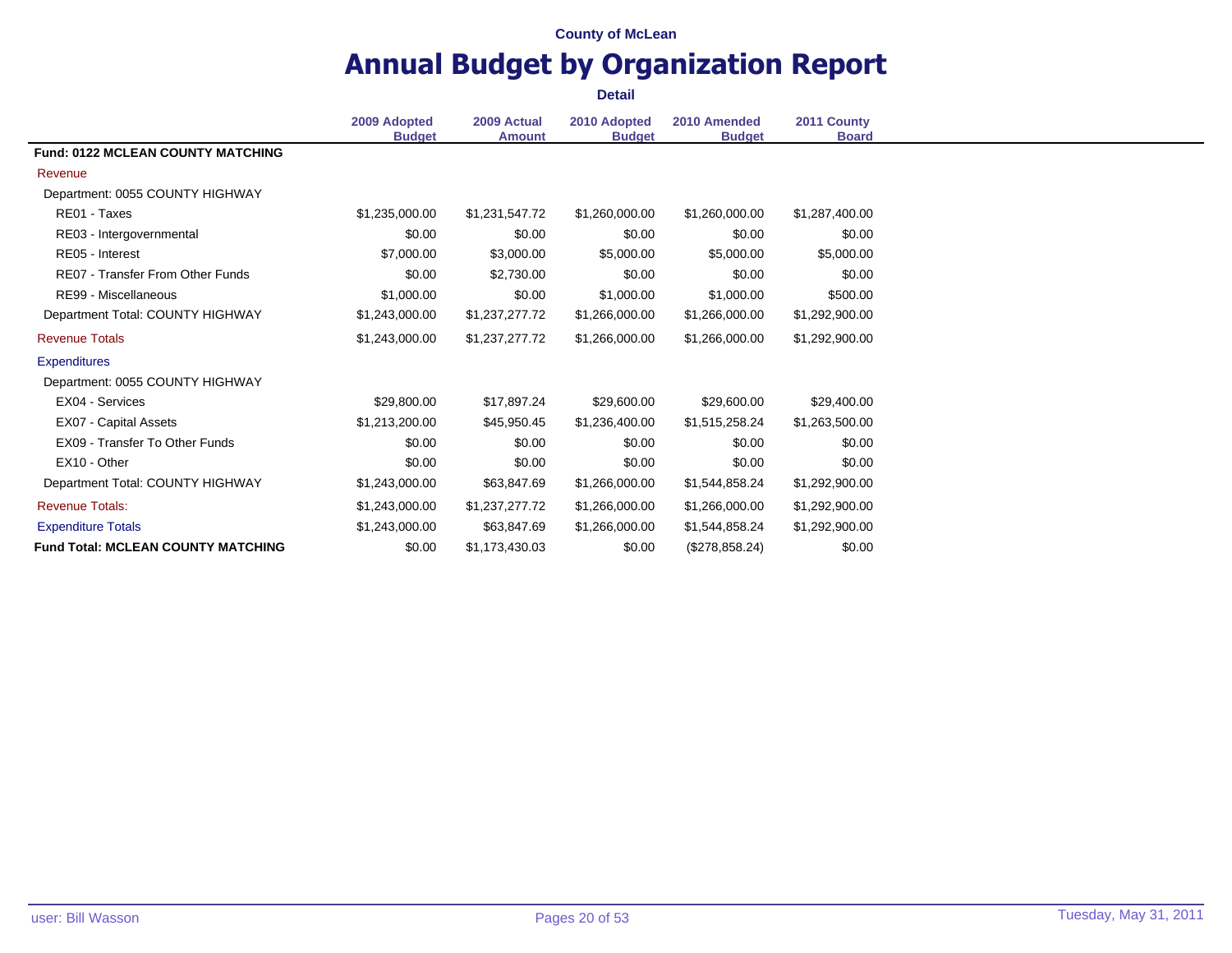# **Annual Budget by Organization Report**

|                                         | 2009 Adopted<br><b>Budget</b> | 2009 Actual<br><b>Amount</b> | 2010 Adopted<br><b>Budget</b> | 2010 Amended<br><b>Budget</b> | 2011 County<br><b>Board</b> |
|-----------------------------------------|-------------------------------|------------------------------|-------------------------------|-------------------------------|-----------------------------|
| Fund: 0123 MOTOR FUEL TAX               |                               |                              |                               |                               |                             |
| Revenue                                 |                               |                              |                               |                               |                             |
| Department: 0055 COUNTY HIGHWAY         |                               |                              |                               |                               |                             |
| RE03 - Intergovernmental                | \$3,161,000.00                | \$2,914,311.87               | \$2,838,000.00                | \$2,838,000.00                | \$2,664,000.00              |
| RE04 - Charges For Services             | \$0.00                        | \$0.00                       | \$0.00                        | \$0.00                        | \$0.00                      |
| RE05 - Interest                         | \$15,000.00                   | \$8,906.83                   | \$15,000.00                   | \$15,000.00                   | \$7,500.00                  |
| <b>RE07 - Transfer From Other Funds</b> | \$1,000.00                    | \$22,362.78                  | \$0.00                        | \$0.00                        | \$0.00                      |
| RE99 - Miscellaneous                    | \$130,000.00                  | \$262.98                     | \$5,000.00                    | \$5,000.00                    | \$500.00                    |
| Department Total: COUNTY HIGHWAY        | \$3,307,000.00                | \$2,945,844.46               | \$2,858,000.00                | \$2,858,000.00                | \$2,672,000.00              |
| <b>Revenue Totals</b>                   | \$3,307,000.00                | \$2,945,844.46               | \$2,858,000.00                | \$2,858,000.00                | \$2,672,000.00              |
| <b>Expenditures</b>                     |                               |                              |                               |                               |                             |
| Department: 0055 COUNTY HIGHWAY         |                               |                              |                               |                               |                             |
| EX01 - Salaries                         | \$895,909.00                  | \$744,853.13                 | \$867,085.00                  | \$867,085.00                  | \$876,776.00                |
| EX03 - Supplies                         | \$0.00                        | \$0.00                       | \$0.00                        | \$0.00                        | \$0.00                      |
| EX04 - Services                         | \$1,173,400.00                | \$879,080.01                 | \$1,116,820.00                | \$1,116,820.00                | \$1,106,680.00              |
| EX07 - Capital Assets                   | \$1,237,691.00                | \$119,574.99                 | \$874,095.00                  | \$874,095.00                  | \$688,544.00                |
| EX09 - Transfer To Other Funds          | \$0.00                        | \$0.00                       | \$0.00                        | \$0.00                        | \$0.00                      |
| EX10 - Other                            | \$0.00                        | \$0.00                       | \$0.00                        | \$0.00                        | \$0.00                      |
| Department Total: COUNTY HIGHWAY        | \$3,307,000.00                | \$1,743,508.13               | \$2,858,000.00                | \$2,858,000.00                | \$2,672,000.00              |
| <b>Revenue Totals:</b>                  | \$3,307,000.00                | \$2,945,844.46               | \$2,858,000.00                | \$2,858,000.00                | \$2,672,000.00              |
| <b>Expenditure Totals</b>               | \$3,307,000.00                | \$1,743,508.13               | \$2,858,000.00                | \$2,858,000.00                | \$2,672,000.00              |
| <b>Fund Total: MOTOR FUEL TAX</b>       | \$0.00                        | \$1,202,336.33               | \$0.00                        | \$0.00                        | \$0.00                      |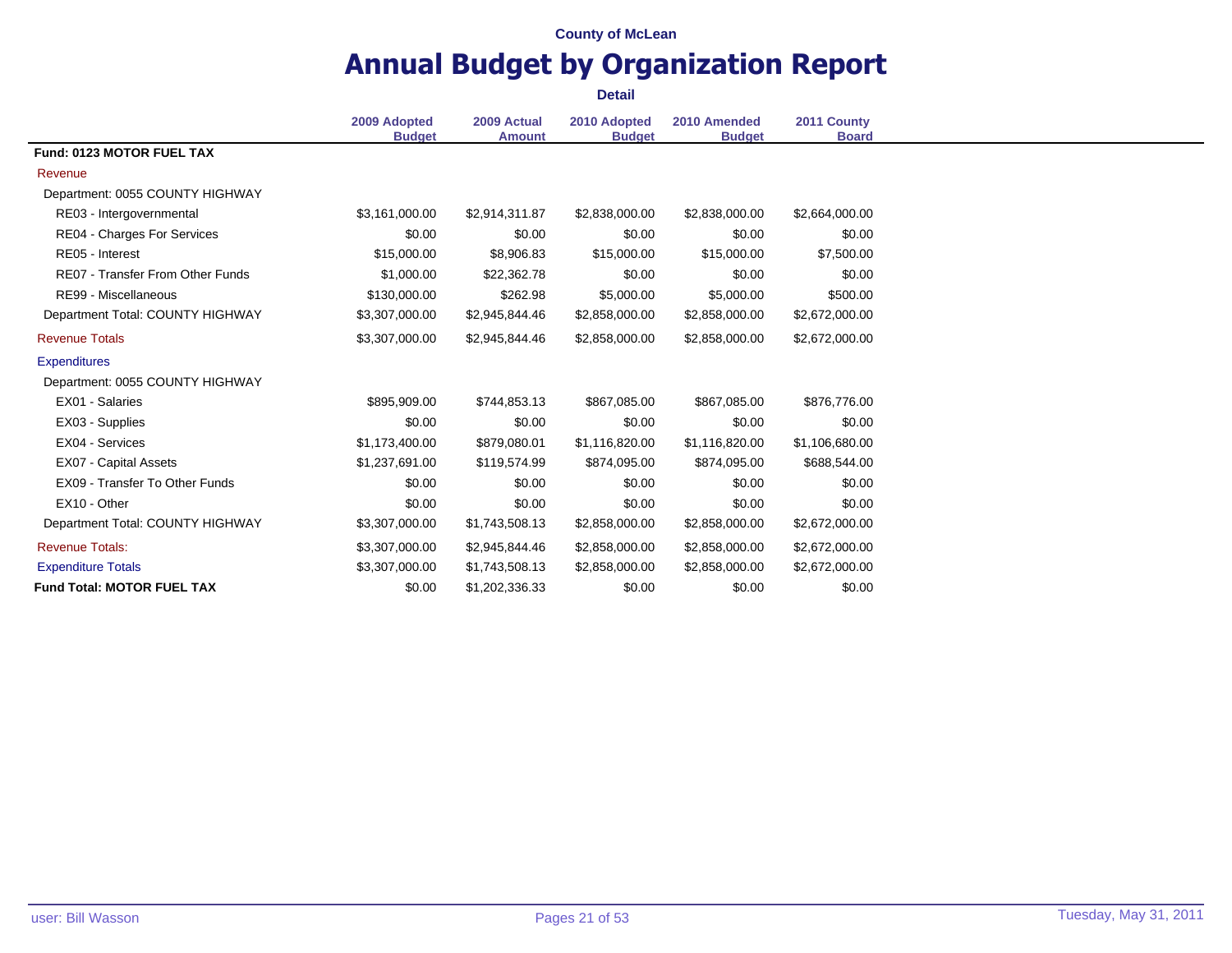# **Annual Budget by Organization Report**

|                                                | <b>Detail</b>                 |                              |                               |                               |                             |  |
|------------------------------------------------|-------------------------------|------------------------------|-------------------------------|-------------------------------|-----------------------------|--|
|                                                | 2009 Adopted<br><b>Budget</b> | 2009 Actual<br><b>Amount</b> | 2010 Adopted<br><b>Budget</b> | 2010 Amended<br><b>Budget</b> | 2011 County<br><b>Board</b> |  |
| <b>Fund: 0129 CHILDREN'S ADVOCACY CNTR</b>     |                               |                              |                               |                               |                             |  |
| Revenue                                        |                               |                              |                               |                               |                             |  |
| Department: 0062 CHILDREN'S ADVOCACY CNTR.     |                               |                              |                               |                               |                             |  |
| RE01 - Taxes                                   | \$136,433.00                  | \$134,796.26                 | \$136,433.00                  | \$136,433.00                  | \$136,708.00                |  |
| RE02 - Lic., Permits, Fees                     | \$73,026.00                   | \$110,674.83                 | \$95,000.00                   | \$95,000.00                   | \$95,000.00                 |  |
| RE03 - Intergovernmental                       | \$300,340.00                  | \$284,390.88                 | \$292,628.00                  | \$292,628.00                  | \$298,514.00                |  |
| RE09 - Contributions                           | \$0.00                        | \$0.00                       | \$0.00                        | \$0.00                        | \$0.00                      |  |
| RE99 - Miscellaneous                           | \$0.00                        | \$0.00                       | \$0.00                        | \$0.00                        | \$0.00                      |  |
| Department Total: CHILDREN'S ADVOCACY<br>CNTR. | \$509,799.00                  | \$529,861.97                 | \$524,061.00                  | \$524,061.00                  | \$530,222.00                |  |
| <b>Revenue Totals</b>                          | \$509,799.00                  | \$529,861.97                 | \$524,061.00                  | \$524,061.00                  | \$530,222.00                |  |
| <b>Expenditures</b>                            |                               |                              |                               |                               |                             |  |
| Department: 0062 CHILDREN'S ADVOCACY CNTR.     |                               |                              |                               |                               |                             |  |
| EX01 - Salaries                                | \$356,091.00                  | \$356,905.34                 | \$360,747.00                  | \$360,747.00                  | \$364,982.00                |  |
| EX02 - Fringe Benefits                         | \$63,258.00                   | \$63,258.00                  | \$69,465.00                   | \$69,465.00                   | \$81,038.00                 |  |
| EX03 - Supplies                                | \$6,600.00                    | \$5,588.75                   | \$6,468.00                    | \$6,468.00                    | \$6,338.00                  |  |
| EX04 - Services                                | \$82,850,00                   | \$77,226.54                  | \$86,401.00                   | \$86,401.00                   | \$76,904.00                 |  |
| EX07 - Capital Assets                          | \$1,000.00                    | \$0.00                       | \$980.00                      | \$980.00                      | \$960.00                    |  |
| EX10 - Other                                   | \$0.00                        | \$0.00                       | \$0.00                        | \$0.00                        | \$0.00                      |  |
| Department Total: CHILDREN'S ADVOCACY<br>CNTR. | \$509,799.00                  | \$502,978.63                 | \$524,061.00                  | \$524,061.00                  | \$530,222.00                |  |
| <b>Revenue Totals:</b>                         | \$509,799.00                  | \$529,861.97                 | \$524,061.00                  | \$524,061.00                  | \$530,222.00                |  |
| <b>Expenditure Totals</b>                      | \$509,799.00                  | \$502,978.63                 | \$524,061.00                  | \$524,061.00                  | \$530,222.00                |  |
| <b>Fund Total: CHILDREN'S ADVOCACY CNTR</b>    | \$0.00                        | \$26,883.34                  | \$0.00                        | \$0.00                        | \$0.00                      |  |

÷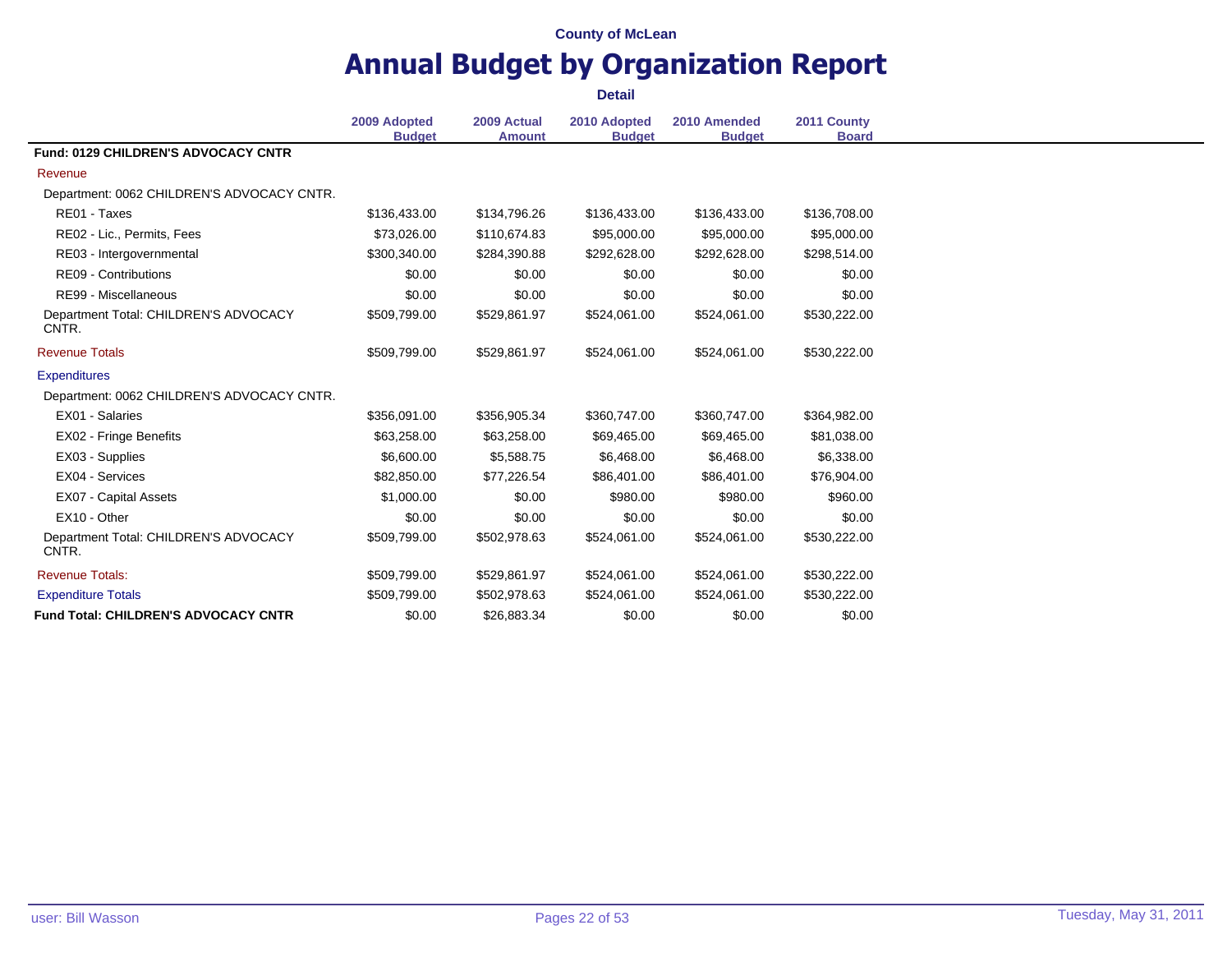### **Annual Budget by Organization Report Detail**

**2009 Adopted Budget 2009 Actual Amount 2010 Adopted Budget 2010 Amended Budget 2011 County Board Fund: 0130 SOCIAL SECURITY EXPENSE** Revenue Department: 0069 SOCIAL SECURITY/IMRF RE01 - Taxes \$2,179,363.00 \$2,172,058.05 \$2,409,000.00 \$2,409,000.00 \$2,321,731.00 RE03 - Intergovernmental 1 1 1 200 \$0.00 \$0.00 \$0.00 \$0.00 \$0.00 \$0.00 \$0.00 \$0.00 RE07 - Transfer From Other Funds \$0.00 \$0.00 \$0.00 \$0.00 \$0.00 \$0.00 \$0.00 \$0.00 \$0.00 \$0.00 RE99 - Miscellaneous **\$237,856.00** \$0.00 \$0.00 \$0.00 \$0.00 \$0.00 \$0.00 Department Total: SOCIAL SECURITY/IMRF \$2,417,219.00 \$2,172,058.05 \$2,409,000.00 \$2,409,000.00 \$2,321,731.00 Revenue Totals \$2,417,219.00 \$2,172,058.05 \$2,409,000.00 \$2,409,000.00 \$2,321,731.00 **Expenditures** Department: 0069 SOCIAL SECURITY/IMRF EX02 - Fringe Benefits \$2,095,301.00 \$1,913,168.42 \$2,087,163.00 \$2,087,163.00 \$1,998,170.00 EX04 - Services \$0.00 \$0.00 \$0.00 \$0.00 \$0.00 EX09 - Transfer To Other Funds \$321,918.00 \$321,918.00 \$321,837.00 \$321,837.00 \$323,561.00 EX10 - Other \$0.00 \$0.00 \$0.00 \$0.00 \$0.00 Department Total: SOCIAL SECURITY/IMRF \$2,417,219.00 \$2,235,086.42 \$2,409,000.00 \$2,409,000.00 \$2,321,731.00 Revenue Totals: \$2,417,219.00 \$2,172,058.05 \$2,409,000.00 \$2,409,000.00 \$2,321,731.00 Expenditure Totals **\$2,417,219.00** \$2,417,219.00 \$2,235,086.42 \$2,409,000.00 \$2,409,000.00 \$2,321,731.00 **Fund Total: SOCIAL SECURITY EXPENSE**  $$0.00$   $$0.00$   $$0.028.37)$   $$0.00$   $$0.00$   $$0.00$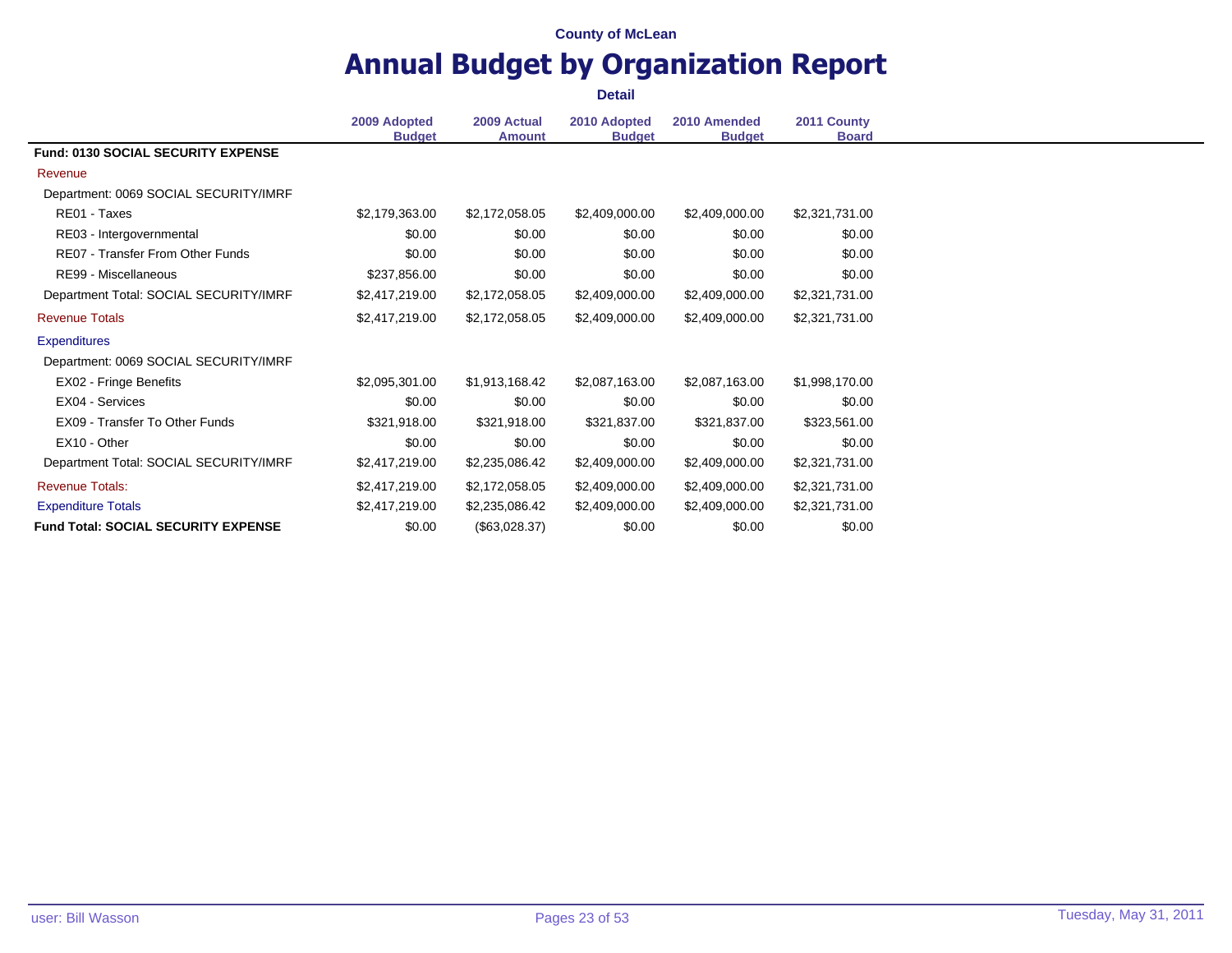### **Annual Budget by Organization Report Detail**

**2009 Adopted Budget 2009 Actual Amount 2010 Adopted Budget 2010 Amended Budget 2011 County Board Fund: 0131 I.M.R.F. FUND** Revenue Department: 0069 SOCIAL SECURITY/IMRF RE01 - Taxes \$2,580,281.00 \$2,573,383.30 \$3,180,000.00 \$3,180,000.00 \$3,891,367.00 RE03 - Intergovernmental  $$100,000.00$   $$78,327.46$   $$100,000.00$   $$100,000.00$   $$100,000.00$ RE07 - Transfer From Other Funds \$0.00 \$0.00 \$0.00 \$0.00 \$0.00 \$0.00 \$0.00 \$0.00 \$0.00 \$0.00 RE99 - Miscellaneous 60.00 \$0.00 \$0.00 \$0.00 \$0.00 \$0.00 \$0.00 \$0.00 \$0.00 \$0.00 Department Total: SOCIAL SECURITY/IMRF \$2,680,281.00 \$2,651,710.76 \$3,280,000.00 \$3,280,000.00 \$3,991,367.00 Revenue Totals \$2,680,281.00 \$2,651,710.76 \$3,280,000.00 \$3,280,000.00 \$3,991,367.00 **Expenditures** Department: 0069 SOCIAL SECURITY/IMRF EX02 - Fringe Benefits \$2,357,755.00 \$2,213,149.04 \$2,897,480.00 \$2,897,480.00 \$3,489,310.00 EX04 - Services \$0.00 \$0.00 \$0.00 \$0.00 \$0.00 EX09 - Transfer To Other Funds \$322,526.00 \$322,526.00 \$382,520.00 \$382,520.00 \$502,057.00 EX10 - Other \$0.00 \$0.00 \$0.00 \$0.00 \$0.00 Department Total: SOCIAL SECURITY/IMRF \$2,680,281.00 \$2,535,675.04 \$3,280,000.00 \$3,280,000.00 \$3,991,367.00 Revenue Totals: \$2,680,281.00 \$2,651,710.76 \$3,280,000.00 \$3,280,000.00 \$3,991,367.00 Expenditure Totals 63,991,367.00 \$2,680,281.00 \$2,535,675.04 \$3,280,000.00 \$3,280,000.00 \$3,991,367.00 **Fund Total: I.M.R.F. FUND** \$0.00 \$0.00 \$116,035.72 \$0.00 \$0.00 \$0.00 \$0.00 \$0.00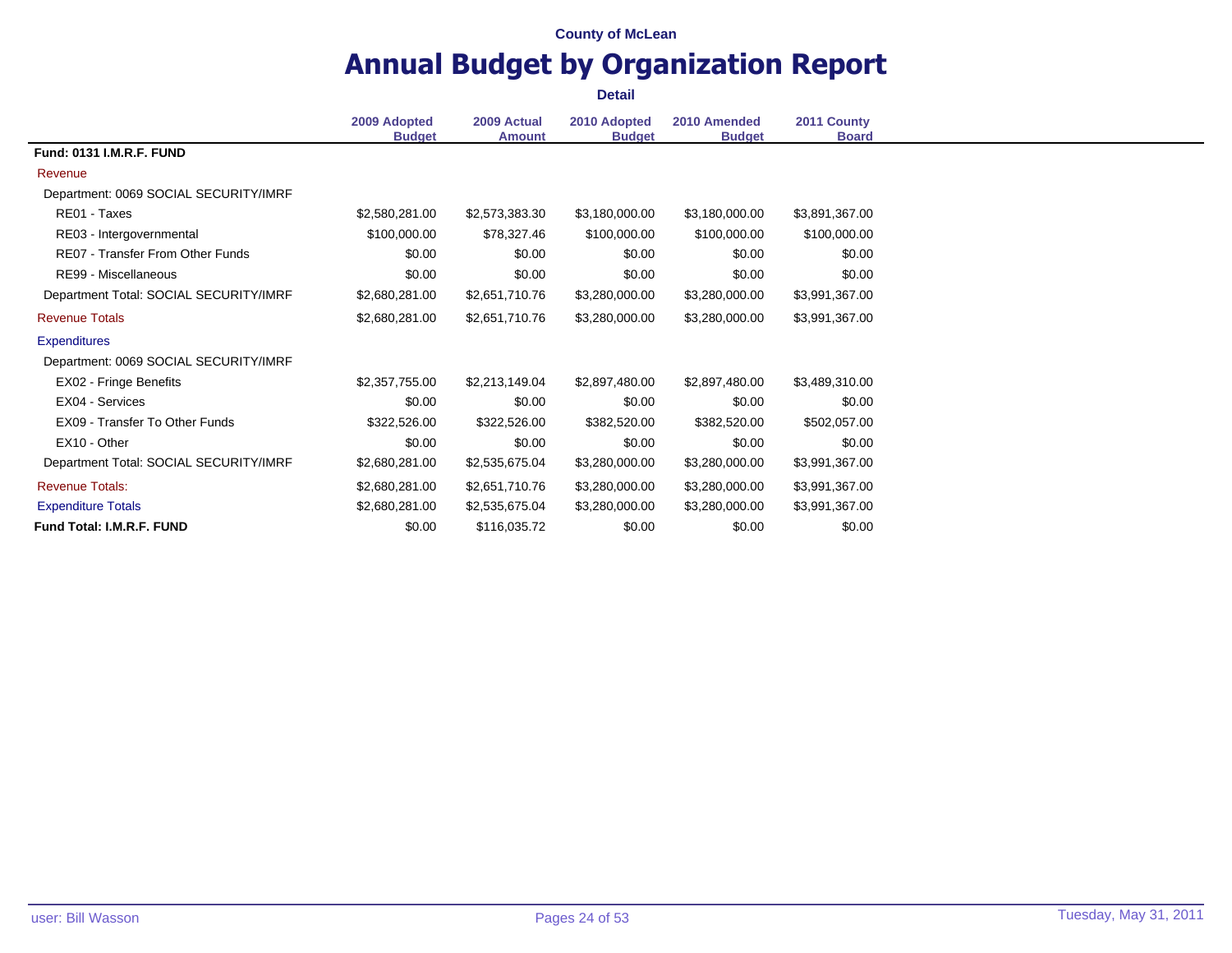### **Annual Budget by Organization Report Detail**

**2009 Adopted Budget 2009 Actual Amount 2010 Adopted Budget 2010 Amended Budget 2011 County Board Fund: 0133 CO-OPERATIVE EXTENSION** Revenue Department: 0088 CO-OPERATIVE EXTENSION RE01 - Taxes \$538,000.00 \$538,121.54 \$538,000.00 \$538,000.00 \$538,000.00 RE03 - Intergovernmental 1 1 1 200 \$0.00 \$0.00 \$0.00 \$0.00 \$0.00 \$0.00 \$0.00 \$0.00 RE99 - Miscellaneous 60.00 \$0.00 \$0.00 \$0.00 \$0.00 \$0.00 \$0.00 \$0.00 \$0.00 \$0.00 \$0.00 \$0.00 \$0.00 \$0.00 \$0.00 Department Total: CO-OPERATIVE EXTENSION \$538,000.00 \$536,121.54 \$538,000.00 \$538,000.00 \$538,000.00 Revenue Totals \$538,000.00 \$536,121.54 \$538,000.00 \$538,000.00 \$538,000.00 **Expenditures** Department: 0088 CO-OPERATIVE EXTENSION EX04 - Services \$538,000.00 \$536,121.54 \$538,000.00 \$538,000.00 \$538,000.00 EX10 - Other \$0.00 \$0.00 \$0.00 \$0.00 \$0.00 Department Total: CO-OPERATIVE EXTENSION \$538,000.00 \$536,121.54 \$538,000.00 \$538,000.00 \$538,000.00 Revenue Totals: \$538,000.00 \$536,121.54 \$538,000.00 \$538,000.00 \$538,000.00 Expenditure Totals \$538,000.00 \$536,121.54 \$538,000.00 \$538,000.00 \$538,000.00 **Fund Total: CO-OPERATIVE EXTENSION** \$0.00 \$0.00 \$0.00 \$0.00 \$0.00 \$0.00 \$0.00 \$0.00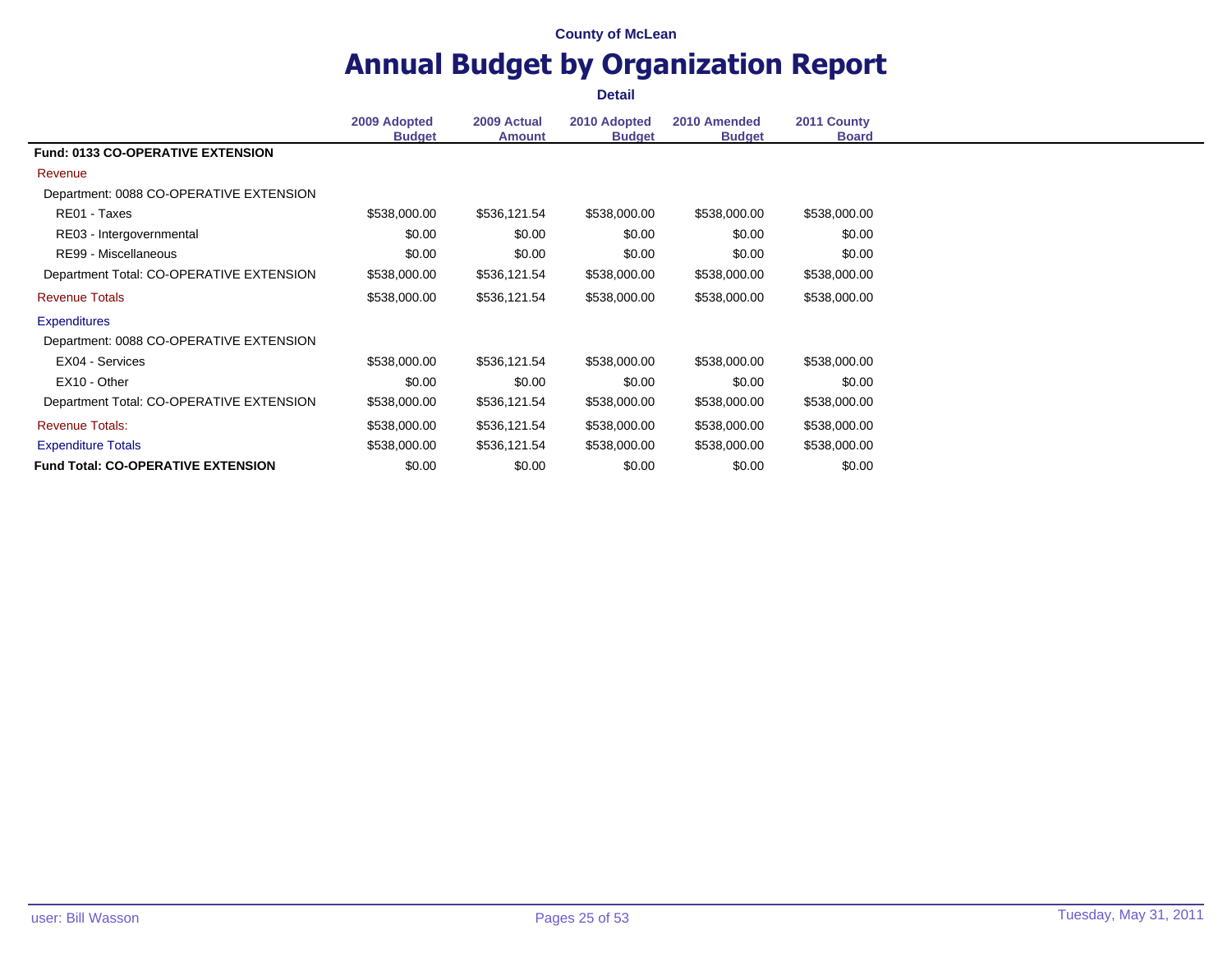### **Annual Budget by Organization Report Detail**

**2009 Adopted Budget 2009 Actual Amount 2010 Adopted Budget 2010 Amended Budget 2011 County Board Fund: 0134 HISTORICAL MUSEUM** Revenue Department: 0072 HISTORICAL MUSEUM RE01 - Taxes \$66,216.00 \$67,398.14 \$66,216.00 \$66,216.00 \$66,216.00 RE03 - Intergovernmental 1 1 1 200 \$0.00 \$0.00 \$0.00 \$0.00 \$0.00 \$0.00 \$0.00 \$0.00 RE99 - Miscellaneous 60.00 \$0.00 \$0.00 \$0.00 \$0.00 \$0.00 \$0.00 \$0.00 \$0.00 \$0.00 \$0.00 \$0.00 \$0.00 \$0.00 \$0.00 Department Total: HISTORICAL MUSEUM \$66,216.00 \$67,398.14 \$66,216.00 \$66,216.00 \$66,216.00 Revenue Totals \$66,216.00 \$67,398.14 \$66,216.00 \$66,216.00 \$66,216.00 **Expenditures** Department: 0072 HISTORICAL MUSEUM EX04 - Services \$66,216.00 \$67,398.14 \$66,216.00 \$66,216.00 \$66,216.00 EX10 - Other \$0.00 \$0.00 \$0.00 \$0.00 \$0.00 Department Total: HISTORICAL MUSEUM \$66,216.00 \$67,398.14 \$66,216.00 \$66,216.00 \$66,216.00 Revenue Totals: \$66,216.00 \$67,398.14 \$66,216.00 \$66,216.00 \$66,216.00 Expenditure Totals \$66,216.00 \$67,398.14 \$66,216.00 \$66,216.00 \$66,216.00 **Fund Total: HISTORICAL MUSEUM 60.00** \$0.00 \$0.00 \$0.00 \$0.00 \$0.00 \$0.00 \$0.00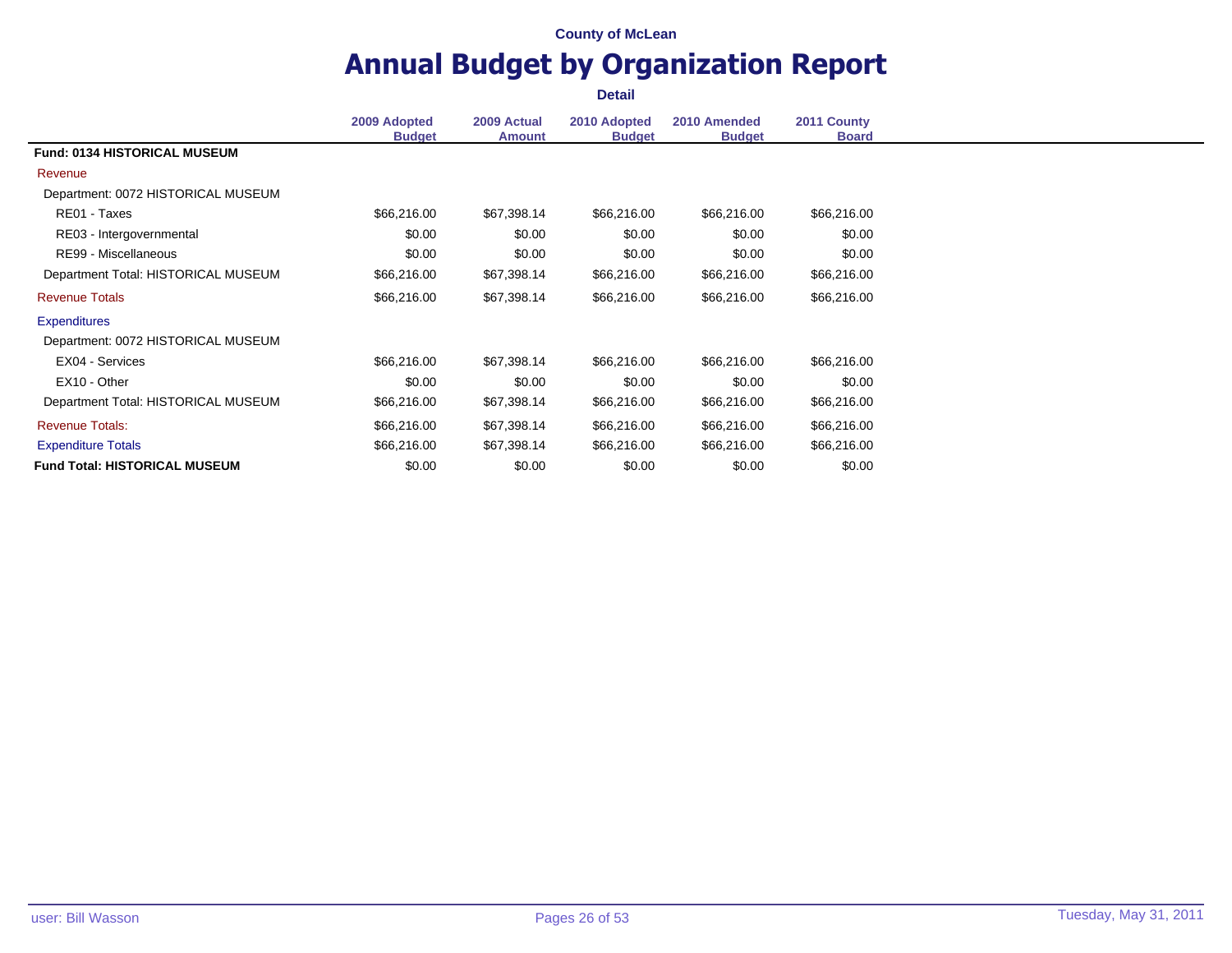# **Annual Budget by Organization Report**

|                                         | 2009 Adopted<br><b>Budget</b> | 2009 Actual<br><b>Amount</b> | 2010 Adopted<br><b>Budget</b> | 2010 Amended<br><b>Budget</b> | 2011 County<br><b>Board</b> |
|-----------------------------------------|-------------------------------|------------------------------|-------------------------------|-------------------------------|-----------------------------|
| Fund: 0135 TORT JUDGEMENT               |                               |                              |                               |                               |                             |
| Revenue                                 |                               |                              |                               |                               |                             |
| Department: 0077 TORT JUDGMENT          |                               |                              |                               |                               |                             |
| RE01 - Taxes                            | \$2,452,141.00                | \$2,444,714.14               | \$2,571,547.00                | \$2,571,547.00                | \$2,641,804.00              |
| RE02 - Lic., Permits, Fees              | \$0.00                        | \$0.00                       | \$0.00                        | \$0.00                        | \$0.00                      |
| RE03 - Intergovernmental                | \$0.00                        | \$0.00                       | \$0.00                        | \$0.00                        | \$0.00                      |
| RE04 - Charges For Services             | \$3,500.00                    | \$1,922.55                   | \$3,500.00                    | \$3,500.00                    | \$3,500.00                  |
| RE05 - Interest                         | \$0.00                        | \$0.00                       | \$0.00                        | \$0.00                        | \$0.00                      |
| <b>RE07 - Transfer From Other Funds</b> | \$0.00                        | \$0.00                       | \$0.00                        | \$0.00                        | \$0.00                      |
| RE08 - Transfer From PBC                | \$0.00                        | \$296,298.00                 | \$0.00                        | \$0.00                        | \$0.00                      |
| RE99 - Miscellaneous                    | \$0.00                        | \$3,710.62                   | \$0.00                        | \$0.00                        | \$0.00                      |
| Department Total: TORT JUDGMENT         | \$2,455,641.00                | \$2,746,645.31               | \$2,575,047.00                | \$2,575,047.00                | \$2,645,304.00              |
| <b>Revenue Totals</b>                   | \$2,455,641.00                | \$2,746,645.31               | \$2,575,047.00                | \$2,575,047.00                | \$2,645,304.00              |
| <b>Expenditures</b>                     |                               |                              |                               |                               |                             |
| Department: 0077 TORT JUDGMENT          |                               |                              |                               |                               |                             |
| EX01 - Salaries                         | \$843,789.00                  | \$831,819.98                 | \$835,408.00                  | \$835,408.00                  | \$848,316.00                |
| EX02 - Fringe Benefits                  | \$41,534.00                   | \$41,534.00                  | \$52,000.00                   | \$52,000.00                   | \$57,200.00                 |
| EX03 - Supplies                         | \$157,070.00                  | \$194,356.36                 | \$154,470.00                  | \$154,470.00                  | \$151,087.00                |
| EX04 - Services                         | \$1,299,248.00                | \$1,552,725.76               | \$1,408,239.00                | \$1,408,239.00                | \$1,363,261.00              |
| <b>EX07 - Capital Assets</b>            | \$5,000.00                    | \$2,499.21                   | \$9,930.00                    | \$9,930.00                    | \$2,000.00                  |
| EX09 - Transfer To Other Funds          | \$109,000.00                  | \$182,249.28                 | \$115,000.00                  | \$115,000.00                  | \$223,440.00                |
| EX10 - Other                            | \$0.00                        | \$0.00                       | \$0.00                        | \$0.00                        | \$0.00                      |
| Department Total: TORT JUDGMENT         | \$2,455,641.00                | \$2,805,184.59               | \$2,575,047.00                | \$2,575,047.00                | \$2,645,304.00              |
| <b>Revenue Totals:</b>                  | \$2,455,641.00                | \$2,746,645.31               | \$2,575,047.00                | \$2,575,047.00                | \$2,645,304.00              |
| <b>Expenditure Totals</b>               | \$2,455,641.00                | \$2,805,184.59               | \$2,575,047.00                | \$2,575,047.00                | \$2,645,304.00              |
| <b>Fund Total: TORT JUDGEMENT</b>       | \$0.00                        | (\$58,539.28)                | \$0.00                        | \$0.00                        | \$0.00                      |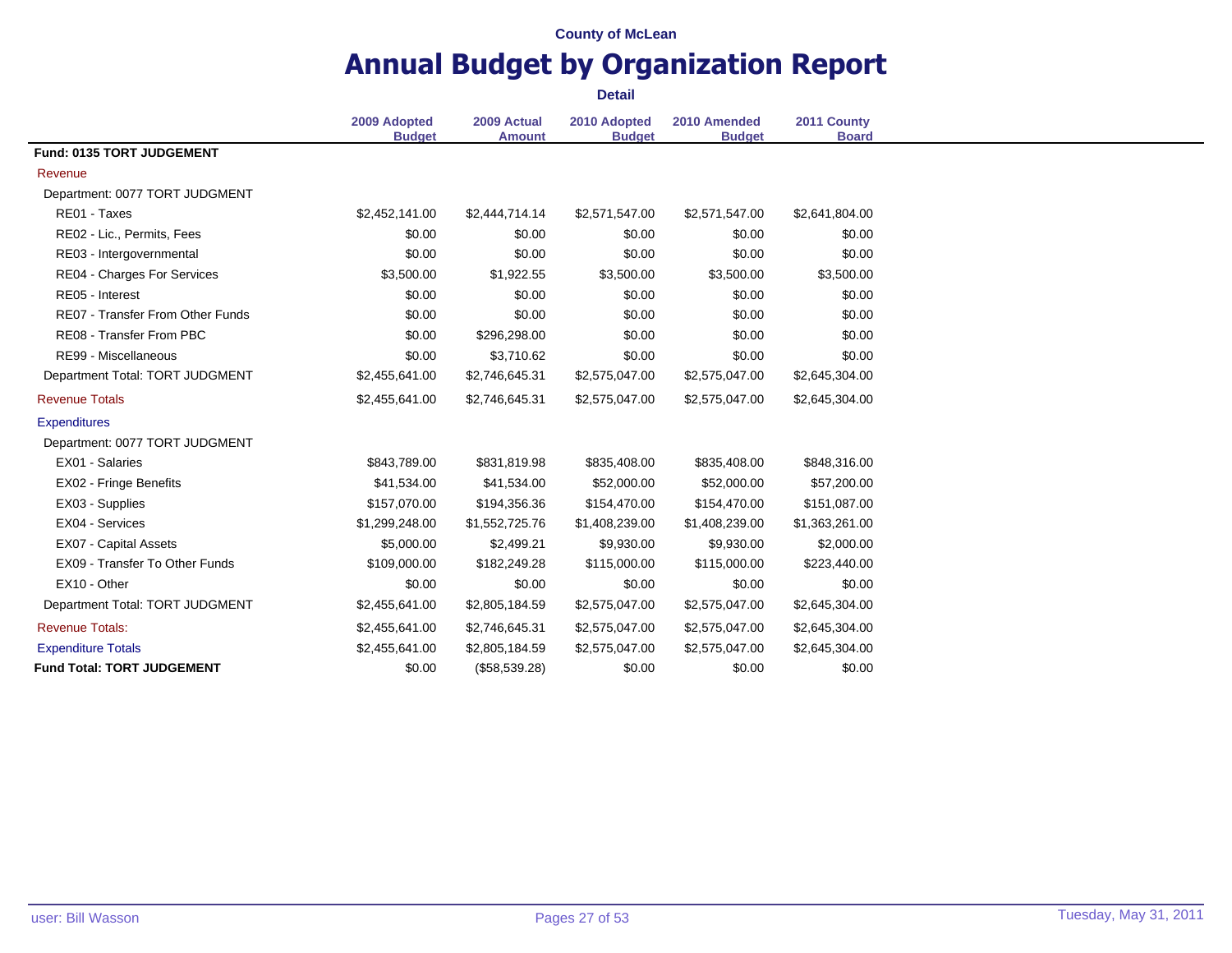### **Annual Budget by Organization Report Detail**

**2009 Adopted Budget 2009 Actual Amount 2010 Adopted Budget 2010 Amended Budget 2011 County Board Fund: 0136 VETERANS ASSISTANCE COMM.** Revenue Department: 0065 VETERAN'S ASSISTANCE RE01 - Taxes \$169,256.00 \$168,495.33 \$169,256.00 \$169,256.00 \$169,533.00 RE07 - Transfer From Other Funds \$0.00 \$0.00 \$0.00 \$0.00 \$0.00 \$0.00 \$0.00 \$0.00 \$0.00 \$0.00 RE09 - Contributions 60.00 \$0.00 \$0.00 \$0.00 \$0.00 \$0.00 \$0.00 \$0.00 \$0.00 \$0.00 RE99 - Miscellaneous **\$22,000.00** \$16,100.00 \$22,000.00 \$22,000.00 \$16,100.00 \$16,100.00 Department Total: VETERAN'S ASSISTANCE \$169,256.00 \$169,372.55 \$191,256.00 \$191,256.00 \$185,633.00 Revenue Totals \$169,256.00 \$169,372.55 \$191,256.00 \$191,256.00 \$185,633.00 **Expenditures** Department: 0065 VETERAN'S ASSISTANCE EX01 - Salaries \$74,117.00 \$75,424.35 \$75,922.00 \$75,922.00 \$77,061.00 EX02 - Fringe Benefits **57,600.00** \$7,600.00 \$8,000.00 \$8,000.00 \$8,000.00 \$23,850.00 EX03 - Supplies 65,063.00 \$3,100.00 \$3,376.66 \$5,363.00 \$5,363.00 \$5,063.00 EX04 - Services **\$81,834.00** \$81,834.00 \$65,493.51 \$78,171.00 \$78,171.00 \$77,895.00 EX07 - Capital Assets **62,600 52,605.00** \$0.00 \$23,800.00 \$23,800.00 \$1,764.00 EX09 - Transfer To Other Funds \$0.00 \$0.00 \$0.00 \$0.00 \$0.00 \$0.00 \$0.00 \$0.00 \$0.00 \$0.00 EX10 - Other \$0.00 \$0.00 \$0.00 \$0.00 \$0.00 Department Total: VETERAN'S ASSISTANCE \$169,256.00 \$151,894.52 \$191,256.00 \$191,256.00 \$185,633.00 Revenue Totals: \$169,256.00 \$169,372.55 \$191,256.00 \$191,256.00 \$185,633.00 Expenditure Totals \$169,256.00 \$151,894.52 \$191,256.00 \$191,256.00 \$185,633.00 **Fund Total: VETERANS ASSISTANCE COMM.**  $$0.00$   $$17.478.03$   $$0.00$   $$0.00$   $$0.00$   $$0.00$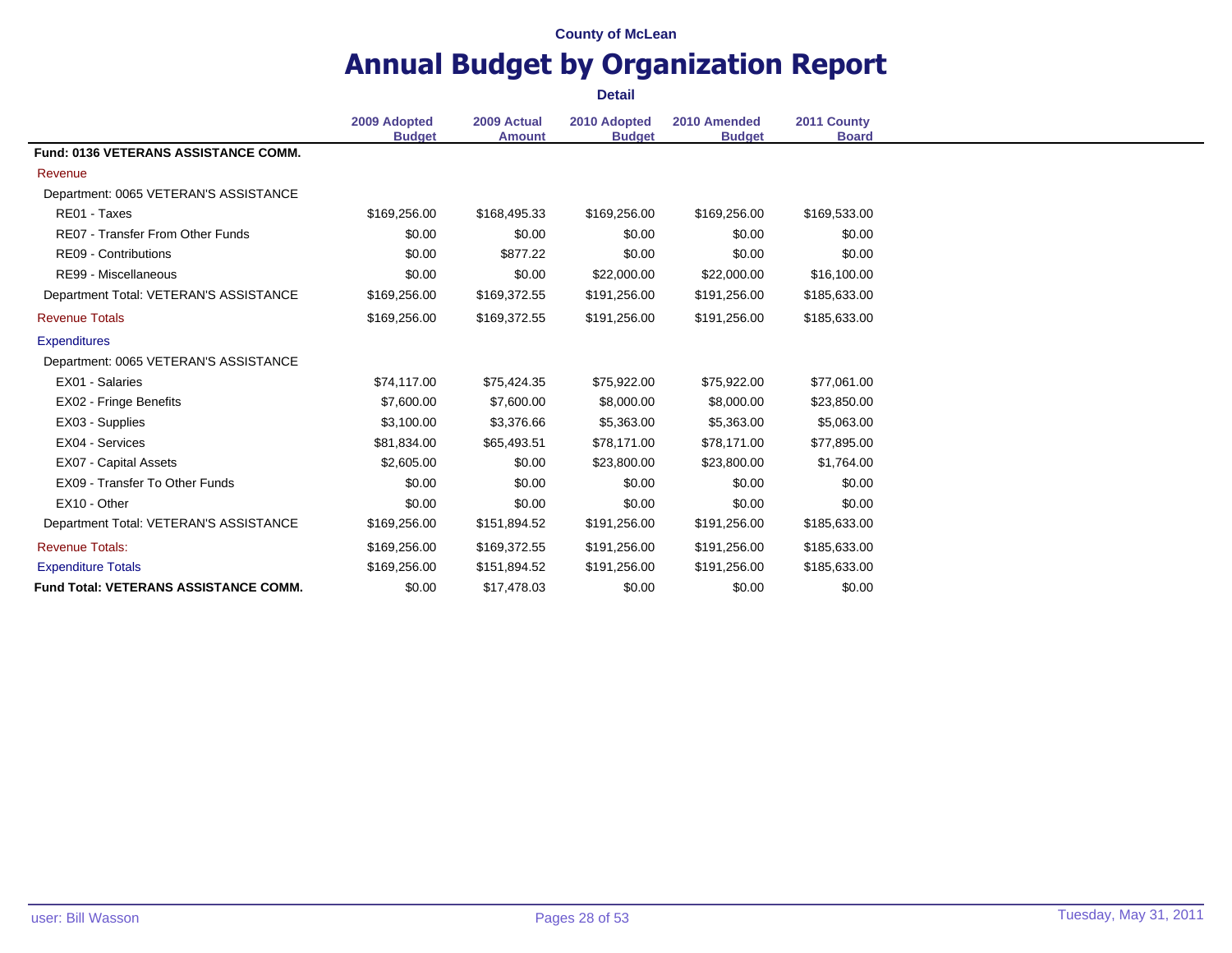# **Annual Budget by Organization Report**

|                                              | 2009 Adopted<br><b>Budget</b> | 2009 Actual<br><b>Amount</b> | 2010 Adopted<br><b>Budget</b> | 2010 Amended<br><b>Budget</b> | 2011 County<br><b>Board</b> |
|----------------------------------------------|-------------------------------|------------------------------|-------------------------------|-------------------------------|-----------------------------|
| <b>Fund: 0137 RECORDER DOCUMENT STORAGE</b>  |                               |                              |                               |                               |                             |
| Revenue                                      |                               |                              |                               |                               |                             |
| Department: 0006 COUNTY RECORDER             |                               |                              |                               |                               |                             |
| RE02 - Lic., Permits, Fees                   | \$106,000.00                  | \$158,696.00                 | \$154,469.00                  | \$154,469.00                  | \$90,000.00                 |
| RE99 - Miscellaneous                         | \$30,030.00                   | \$0.00                       | \$28,077.00                   | \$28,077.00                   | \$0.00                      |
| Department Total: COUNTY RECORDER            | \$136,030.00                  | \$158,696.00                 | \$182,546.00                  | \$182,546.00                  | \$90,000.00                 |
| <b>Revenue Totals</b>                        | \$136,030.00                  | \$158,696.00                 | \$182,546.00                  | \$182,546.00                  | \$90,000.00                 |
| <b>Expenditures</b>                          |                               |                              |                               |                               |                             |
| Department: 0006 COUNTY RECORDER             |                               |                              |                               |                               |                             |
| EX01 - Salaries                              | \$57,239.00                   | \$49,016.01                  | \$56,910.00                   | \$56,910.00                   | \$0.00                      |
| EX02 - Fringe Benefits                       | \$15,791.00                   | \$15,791.00                  | \$16,987.00                   | \$16,987.00                   | \$0.00                      |
| EX03 - Supplies                              | \$6,500.00                    | \$1,386.44                   | \$1,500.00                    | \$1,500.00                    | \$3,400.00                  |
| EX04 - Services                              | \$56,500.00                   | \$234,989.23                 | \$72,680.00                   | \$59,400.00                   | \$86,600.00                 |
| EX07 - Capital Assets                        | \$0.00                        | \$0.00                       | \$0.00                        | \$13,280.00                   | \$0.00                      |
| EX09 - Transfer To Other Funds               | \$0.00                        | \$33,849.00                  | \$34,469.00                   | \$34,469.00                   | \$0.00                      |
| EX10 - Other                                 | \$0.00                        | \$0.00                       | \$0.00                        | \$0.00                        | \$0.00                      |
| Department Total: COUNTY RECORDER            | \$136,030.00                  | \$335,031.68                 | \$182,546.00                  | \$182,546.00                  | \$90,000.00                 |
| <b>Revenue Totals:</b>                       | \$136,030.00                  | \$158,696.00                 | \$182,546.00                  | \$182,546.00                  | \$90,000.00                 |
| <b>Expenditure Totals</b>                    | \$136,030.00                  | \$335,031.68                 | \$182,546.00                  | \$182,546.00                  | \$90,000.00                 |
| <b>Fund Total: RECORDER DOCUMENT STORAGE</b> | \$0.00                        | (\$176,335.68)               | \$0.00                        | \$0.00                        | \$0.00                      |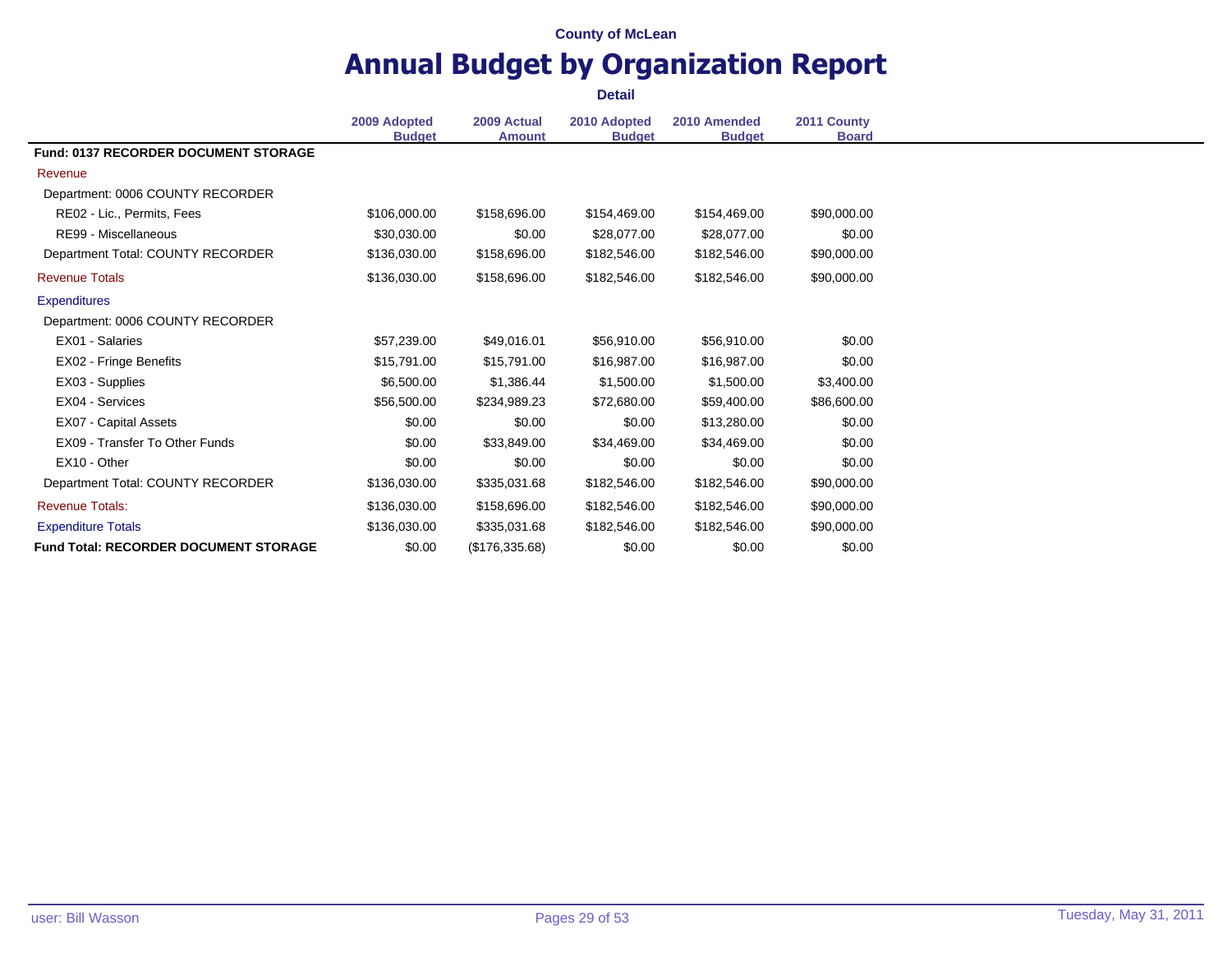# **Annual Budget by Organization Report**

|                                                 | 2009 Adopted<br><b>Budget</b> | 2009 Actual<br><b>Amount</b> | 2010 Adopted<br><b>Budget</b> | 2010 Amended<br><b>Budget</b> | 2011 County<br><b>Board</b> |
|-------------------------------------------------|-------------------------------|------------------------------|-------------------------------|-------------------------------|-----------------------------|
| <b>Fund: 0138 CIRCUIT CLK/OPER &amp; ADMIN</b>  |                               |                              |                               |                               |                             |
| Revenue                                         |                               |                              |                               |                               |                             |
| Department: 0015 CIRCUIT CLERK                  |                               |                              |                               |                               |                             |
| RE02 - Lic., Permits, Fees                      | \$20,325.00                   | \$19,924.93                  | \$21,575.00                   | \$21,575.00                   | \$22,075.00                 |
| RE04 - Charges For Services                     | \$0.00                        | \$0.00                       | \$0.00                        | \$0.00                        | \$0.00                      |
| Department Total: CIRCUIT CLERK                 | \$20,325.00                   | \$19,924.93                  | \$21,575.00                   | \$21,575.00                   | \$22,075.00                 |
| <b>Revenue Totals</b>                           | \$20,325.00                   | \$19,924.93                  | \$21,575.00                   | \$21,575.00                   | \$22,075.00                 |
| <b>Expenditures</b>                             |                               |                              |                               |                               |                             |
| Department: 0015 CIRCUIT CLERK                  |                               |                              |                               |                               |                             |
| EX01 - Salaries                                 | \$0.00                        | \$0.00                       | \$0.00                        | \$0.00                        | \$0.00                      |
| EX02 - Fringe Benefits                          | \$0.00                        | \$0.00                       | \$0.00                        | \$0.00                        | \$0.00                      |
| EX03 - Supplies                                 | \$8,325.00                    | \$187.42                     | \$10,539.00                   | \$10,539.00                   | \$11,260.00                 |
| EX04 - Services                                 | \$8,000.00                    | \$0.00                       | \$7,136.00                    | \$7,136.00                    | \$6,993.00                  |
| EX07 - Capital Assets                           | \$4,000.00                    | \$0.00                       | \$3,900.00                    | \$3,900.00                    | \$3,822.00                  |
| EX10 - Other                                    | \$0.00                        | \$0.00                       | \$0.00                        | \$0.00                        | \$0.00                      |
| Department Total: CIRCUIT CLERK                 | \$20,325.00                   | \$187.42                     | \$21,575.00                   | \$21,575.00                   | \$22,075.00                 |
| <b>Revenue Totals:</b>                          | \$20,325.00                   | \$19,924.93                  | \$21,575.00                   | \$21,575.00                   | \$22,075.00                 |
| <b>Expenditure Totals</b>                       | \$20,325.00                   | \$187.42                     | \$21,575.00                   | \$21,575.00                   | \$22,075.00                 |
| <b>Fund Total: CIRCUIT CLK/OPER &amp; ADMIN</b> | \$0.00                        | \$19,737.51                  | \$0.00                        | \$0.00                        | \$0.00                      |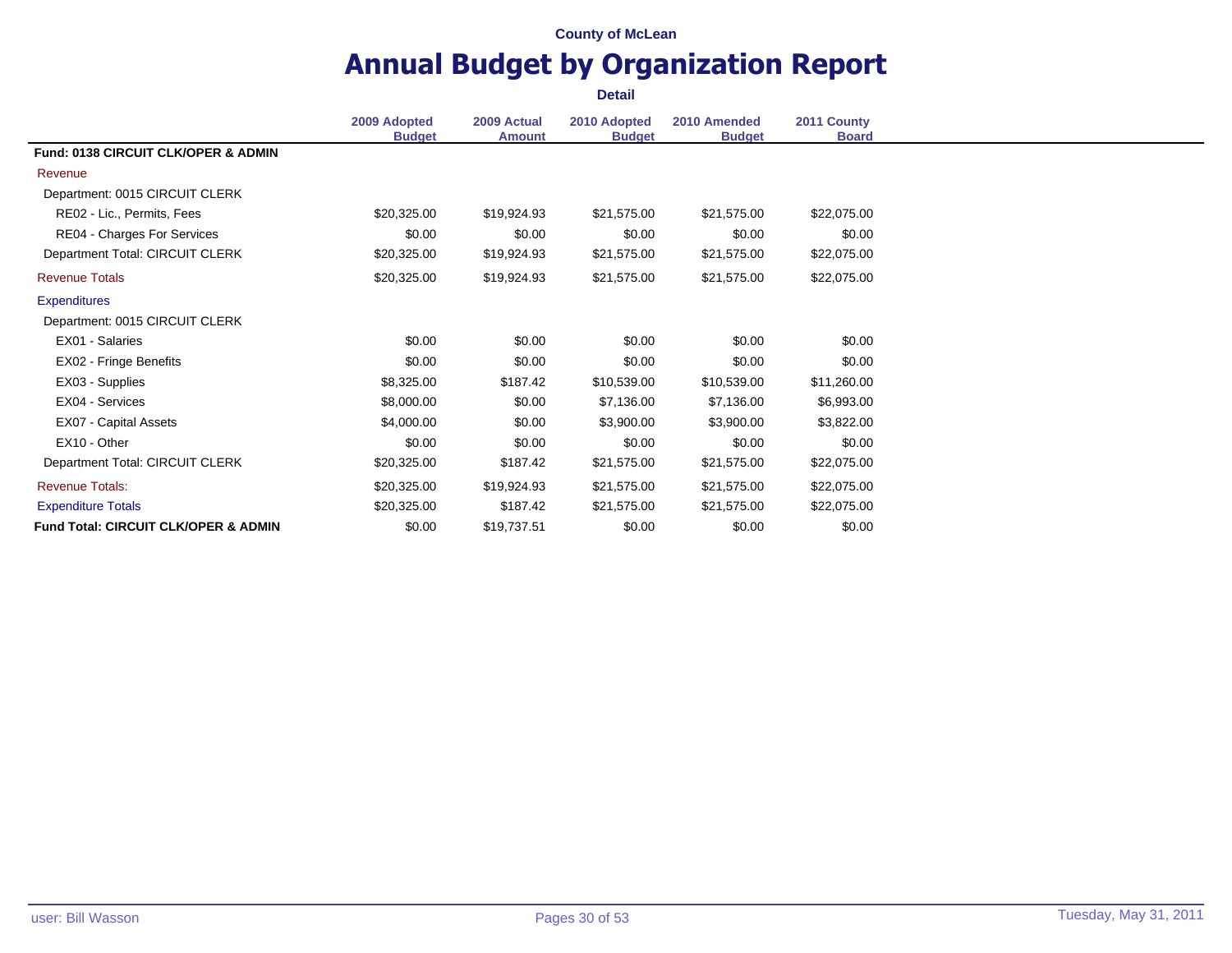# **Annual Budget by Organization Report**

|                                             | 2009 Adopted<br><b>Budget</b> | 2009 Actual<br><b>Amount</b> | 2010 Adopted<br><b>Budget</b> | 2010 Amended<br><b>Budget</b> | 2011 County<br><b>Board</b> |
|---------------------------------------------|-------------------------------|------------------------------|-------------------------------|-------------------------------|-----------------------------|
| <b>Fund: 0140 CIRCUIT CLERK AUTOMATION</b>  |                               |                              |                               |                               |                             |
| Revenue                                     |                               |                              |                               |                               |                             |
| Department: 0015 CIRCUIT CLERK              |                               |                              |                               |                               |                             |
| RE04 - Charges For Services                 | \$217,000.00                  | \$201,591.00                 | \$197,000.00                  | \$197,000.00                  | \$197,000.00                |
| RE07 - Transfer From Other Funds            | \$0.00                        | \$0.00                       | \$0.00                        | \$0.00                        | \$0.00                      |
| RE99 - Miscellaneous                        | \$841.00                      | \$0.00                       | \$0.00                        | \$0.00                        | \$15,337.00                 |
| Department Total: CIRCUIT CLERK             | \$217,841.00                  | \$201,591.00                 | \$197,000.00                  | \$197,000.00                  | \$212,337.00                |
| <b>Revenue Totals</b>                       | \$217,841.00                  | \$201,591.00                 | \$197,000.00                  | \$197,000.00                  | \$212,337.00                |
| <b>Expenditures</b>                         |                               |                              |                               |                               |                             |
| Department: 0015 CIRCUIT CLERK              |                               |                              |                               |                               |                             |
| EX03 - Supplies                             | \$2,500.00                    | \$1,918.58                   | \$2,450.00                    | \$32,344.00                   | \$12,401.00                 |
| EX04 - Services                             | \$45,524.00                   | \$6,314.80                   | \$30,653.00                   | \$30,653.00                   | \$62,370.00                 |
| EX07 - Capital Assets                       | \$80,000.00                   | \$22,134.82                  | \$71,534.00                   | \$41,640.00                   | \$45,203.00                 |
| <b>EX09 - Transfer To Other Funds</b>       | \$89,817.00                   | \$129,708.08                 | \$92,363.00                   | \$92,363.00                   | \$92,363.00                 |
| EX10 - Other                                | \$0.00                        | \$0.00                       | \$0.00                        | \$0.00                        | \$0.00                      |
| Department Total: CIRCUIT CLERK             | \$217,841.00                  | \$160,076.28                 | \$197,000.00                  | \$197,000.00                  | \$212,337.00                |
| <b>Revenue Totals:</b>                      | \$217,841.00                  | \$201,591.00                 | \$197,000.00                  | \$197,000.00                  | \$212,337.00                |
| <b>Expenditure Totals</b>                   | \$217,841.00                  | \$160,076.28                 | \$197,000.00                  | \$197,000.00                  | \$212,337.00                |
| <b>Fund Total: CIRCUIT CLERK AUTOMATION</b> | \$0.00                        | \$41,514.72                  | \$0.00                        | \$0.00                        | \$0.00                      |
|                                             |                               |                              |                               |                               |                             |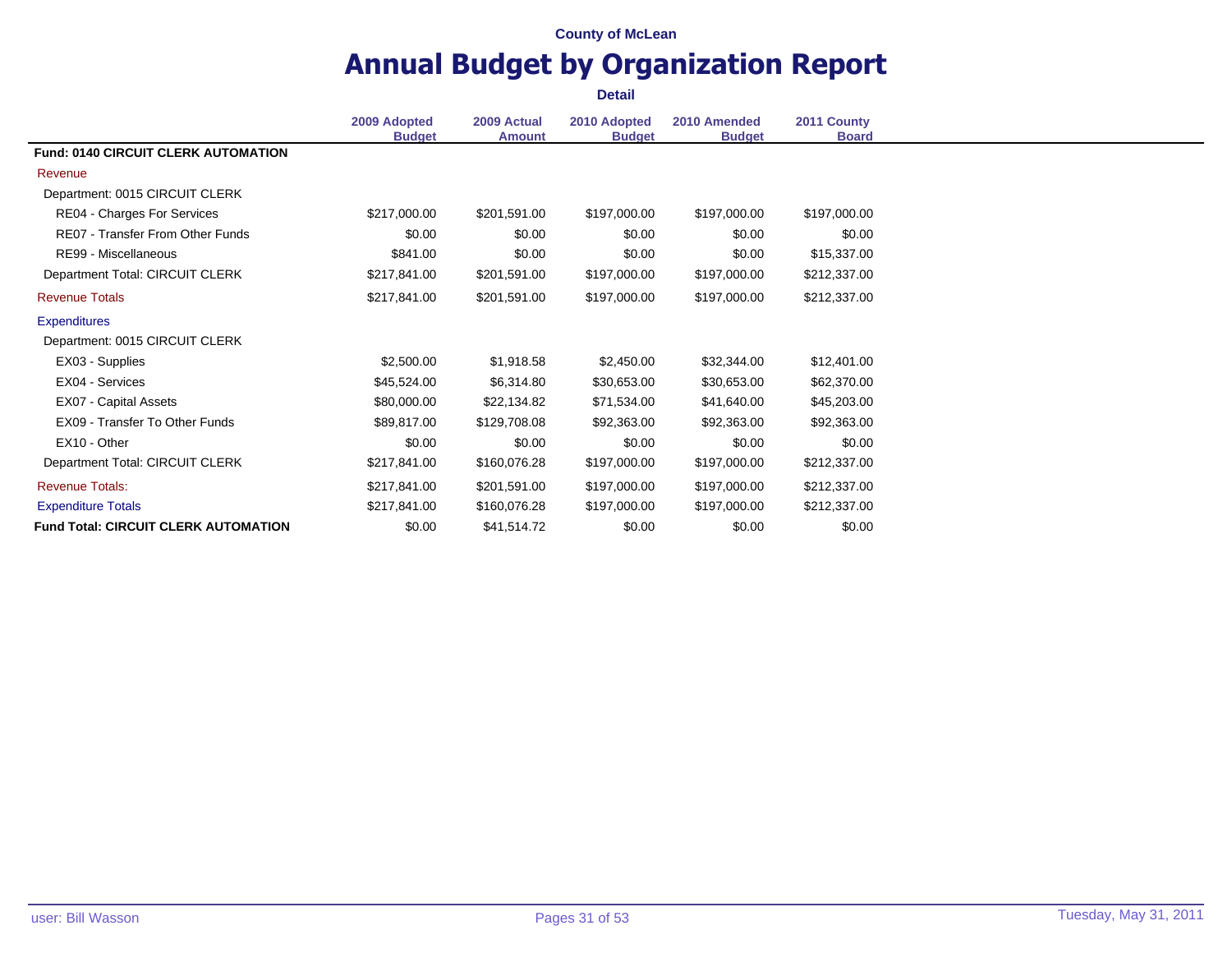### **Annual Budget by Organization Report Detail**

**2009 Adopted Budget 2009 Actual Amount 2010 Adopted Budget 2010 Amended Budget 2011 County Board Fund: 0141 COURT SECURITY** Revenue Department: 0029 SHERIFF RE02 - Lic., Permits, Fees  $$400,000.00$   $$374,257.24$   $$400,000.00$   $$400,000.00$   $$400,000.00$   $$400,000.00$ RE03 - Intergovernmental 1 1 1 200 \$0.00 \$0.00 \$0.00 \$0.00 \$0.00 \$0.00 \$0.00 \$0.00 RE04 - Charges For Services 60.00 \$0.00 \$0.00 \$0.00 \$0.00 \$0.00 \$0.00 \$0.00 \$0.00 RE07 - Transfer From Other Funds \$0.00 \$0.00 \$0.00 \$0.00 \$0.00 \$0.00 \$0.00 \$0.00 \$0.00 \$0.00 RE99 - Miscellaneous **547,569.00** \$47,569.00 \$0.00 \$49,049.00 \$49,049.00 \$33,276.00 Department Total: SHERIFF \$447,569.00 \$374,257.24 \$449,049.00 \$449,049.00 \$433,276.00 Revenue Totals \$447,569.00 \$374,257.24 \$449,049.00 \$449,049.00 \$433,276.00 **Expenditures** Department: 0029 SHERIFF EX01 - Salaries \$392,171.00 \$362,577.28 \$393,252.00 \$393,252.00 \$375,171.00 EX02 - Fringe Benefits **\$26,600.00** \$26,600.00 \$26,600.00 \$28,000.00 \$30,800.00 \$30,800.00 EX03 - Supplies \$4,449.00 \$2,375.92 \$5,703.00 \$5,703.00 \$5,603.00 EX04 - Services \$20,749.00 \$18,455.85 \$20,894.00 \$20,894.00 \$20,502.00 EX07 - Capital Assets 61,200.00 \$3,600.00 \$1,200.00 \$1,200.00 \$1,200.00 \$1,200.00 EX10 - Other \$0.00 \$0.00 \$0.00 \$0.00 \$0.00 Department Total: SHERIFF \$447,569.00 \$413,116.57 \$449,049.00 \$449,049.00 \$433,276.00 Revenue Totals: \$447,569.00 \$374,257.24 \$449,049.00 \$449,049.00 \$433,276.00 Expenditure Totals **\$447,569.00** \$447,569.00 \$413,116.57 \$449,049.00 \$449,049.00 \$433,276.00 **Fund Total: COURT SECURITY**  $$0.00$   $$38,859.33$   $$0.00$   $$0.00$   $$0.00$   $$0.00$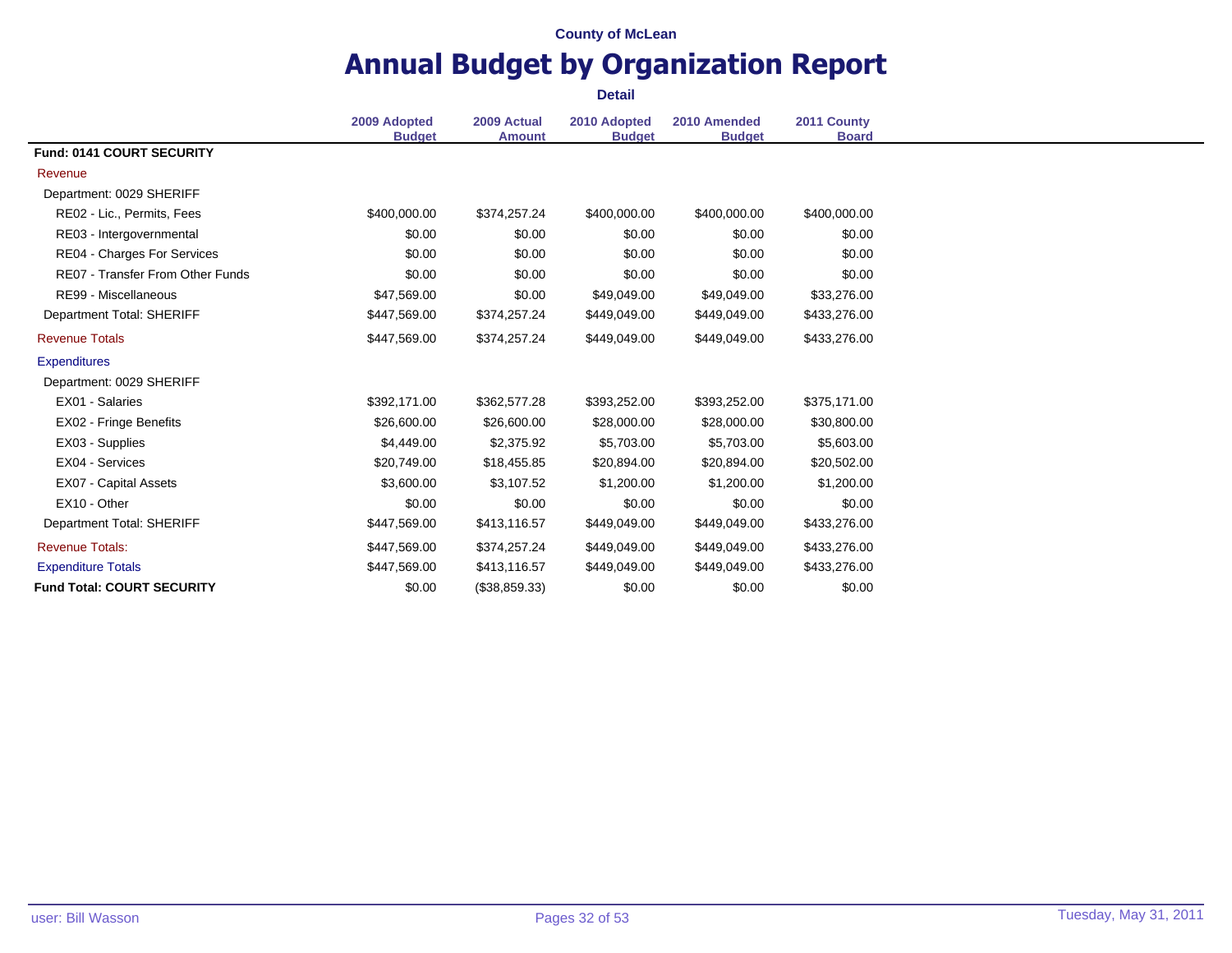# **Annual Budget by Organization Report**

|                                           | 2009 Adopted<br><b>Budget</b> | 2009 Actual<br><b>Amount</b> | 2010 Adopted<br><b>Budget</b> | 2010 Amended<br><b>Budget</b> | 2011 County<br><b>Board</b> |
|-------------------------------------------|-------------------------------|------------------------------|-------------------------------|-------------------------------|-----------------------------|
| <b>Fund: 0142 COURT DOCUMENT STORAGE</b>  |                               |                              |                               |                               |                             |
| Revenue                                   |                               |                              |                               |                               |                             |
| Department: 0015 CIRCUIT CLERK            |                               |                              |                               |                               |                             |
| RE02 - Lic., Permits, Fees                | \$217,000.00                  | \$199,170.36                 | \$197,000.00                  | \$197,000.00                  | \$197,000.00                |
| RE99 - Miscellaneous                      | \$58,922.00                   | \$0.00                       | \$88,329.00                   | \$88,329.00                   | \$65,407.00                 |
| Department Total: CIRCUIT CLERK           | \$275,922.00                  | \$199,170.36                 | \$285,329.00                  | \$285,329.00                  | \$262,407.00                |
| <b>Revenue Totals</b>                     | \$275,922.00                  | \$199,170.36                 | \$285,329.00                  | \$285,329.00                  | \$262,407.00                |
| <b>Expenditures</b>                       |                               |                              |                               |                               |                             |
| Department: 0015 CIRCUIT CLERK            |                               |                              |                               |                               |                             |
| EX01 - Salaries                           | \$103,002.00                  | \$87,813.93                  | \$103,692.00                  | \$103,692.00                  | \$94,721.00                 |
| EX02 - Fringe Benefits                    | \$26,131.00                   | \$26,131.00                  | \$28,357.00                   | \$28,357.00                   | \$31,699.00                 |
| EX03 - Supplies                           | \$38,750.00                   | \$42,734.63                  | \$51,975.00                   | \$51,975.00                   | \$50,936.00                 |
| EX04 - Services                           | \$95,539.00                   | \$13,880.62                  | \$89,055.00                   | \$89,055.00                   | \$73,046.00                 |
| EX07 - Capital Assets                     | \$12,500.00                   | \$0.00                       | \$12,250.00                   | \$12,250.00                   | \$12,005.00                 |
| EX09 - Transfer To Other Funds            | \$0.00                        | \$0.00                       | \$0.00                        | \$0.00                        | \$0.00                      |
| EX10 - Other                              | \$0.00                        | \$0.00                       | \$0.00                        | \$0.00                        | \$0.00                      |
| Department Total: CIRCUIT CLERK           | \$275,922.00                  | \$170,560.18                 | \$285,329.00                  | \$285,329.00                  | \$262,407.00                |
| <b>Revenue Totals:</b>                    | \$275,922.00                  | \$199,170.36                 | \$285,329.00                  | \$285,329.00                  | \$262,407.00                |
| <b>Expenditure Totals</b>                 | \$275,922.00                  | \$170,560.18                 | \$285,329.00                  | \$285,329.00                  | \$262,407.00                |
| <b>Fund Total: COURT DOCUMENT STORAGE</b> | \$0.00                        | \$28,610.18                  | \$0.00                        | \$0.00                        | \$0.00                      |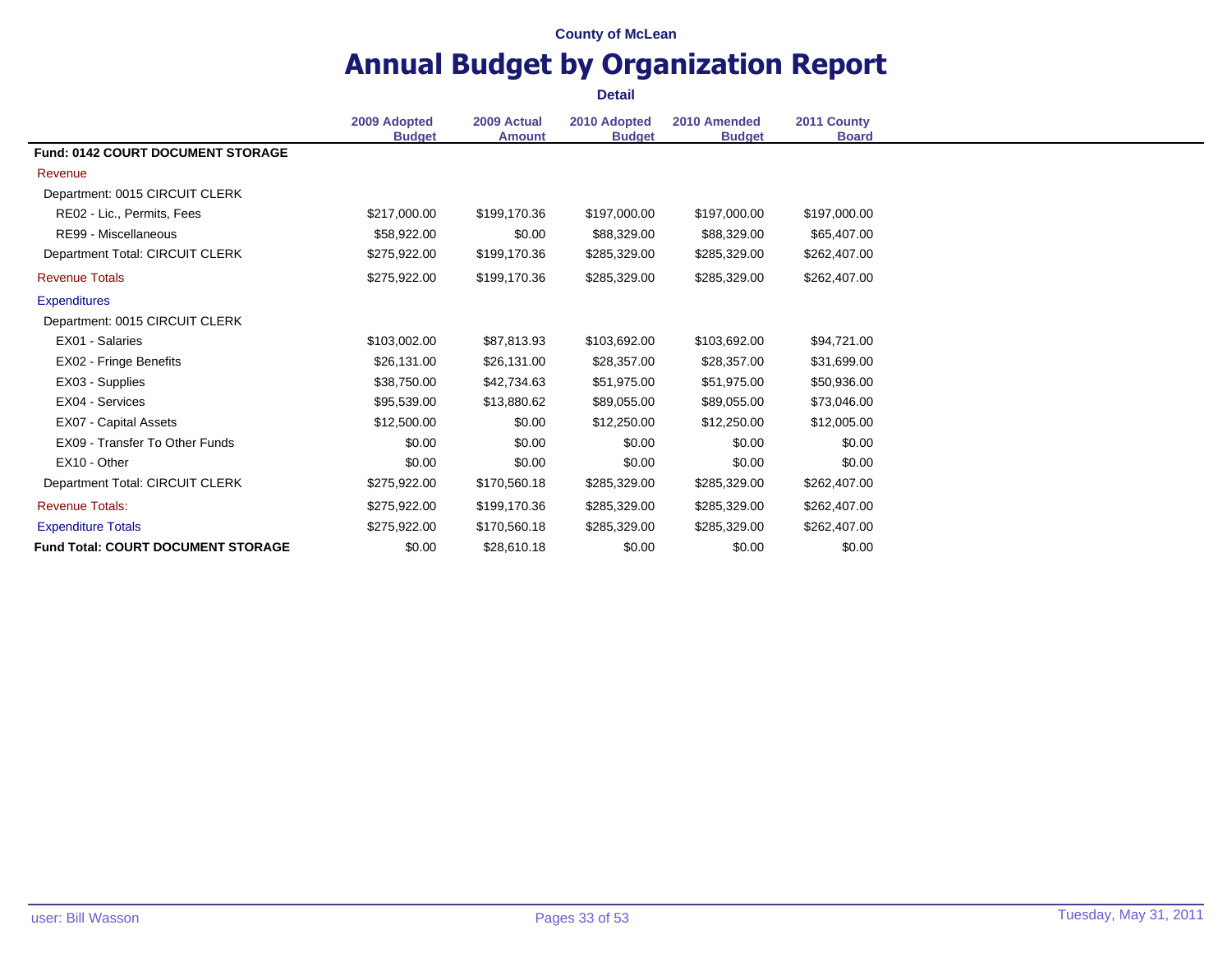# **Annual Budget by Organization Report**

|                                             | 2009 Adopted<br><b>Budget</b> | 2009 Actual<br><b>Amount</b> | 2010 Adopted<br><b>Budget</b> | 2010 Amended<br><b>Budget</b> | 2011 County<br><b>Board</b> |
|---------------------------------------------|-------------------------------|------------------------------|-------------------------------|-------------------------------|-----------------------------|
| Fund: 0143 CHILD SUPPORT COLLECTION         |                               |                              |                               |                               |                             |
| Revenue                                     |                               |                              |                               |                               |                             |
| Department: 0015 CIRCUIT CLERK              |                               |                              |                               |                               |                             |
| RE02 - Lic., Permits, Fees                  | \$56,500.00                   | \$62,894.99                  | \$56,500.00                   | \$56,500.00                   | \$56,500.00                 |
| RE99 - Miscellaneous                        | \$24,740.00                   | \$0.00                       | \$14,433.00                   | \$14,433.00                   | \$16,574.00                 |
| Department Total: CIRCUIT CLERK             | \$81,240.00                   | \$62,894.99                  | \$70,933.00                   | \$70,933.00                   | \$73,074.00                 |
| <b>Revenue Totals</b>                       | \$81,240.00                   | \$62,894.99                  | \$70,933.00                   | \$70,933.00                   | \$73,074.00                 |
| <b>Expenditures</b>                         |                               |                              |                               |                               |                             |
| Department: 0015 CIRCUIT CLERK              |                               |                              |                               |                               |                             |
| EX01 - Salaries                             | \$45,997.00                   | \$45,883.69                  | \$47,008.00                   | \$47,008.00                   | \$48,154.00                 |
| EX02 - Fringe Benefits                      | \$12,451.00                   | \$12,451.00                  | \$13,674.00                   | \$13,674.00                   | \$15,775.00                 |
| EX03 - Supplies                             | \$2,500.00                    | \$3,428.10                   | \$2,450.00                    | \$2,450.00                    | \$1,500.00                  |
| EX04 - Services                             | \$20,292.00                   | \$3,877.40                   | \$7,801.00                    | \$7,801.00                    | \$7,645.00                  |
| EX07 - Capital Assets                       | \$0.00                        | \$0.00                       | \$0.00                        | \$0.00                        | \$0.00                      |
| EX10 - Other                                | \$0.00                        | \$0.00                       | \$0.00                        | \$0.00                        | \$0.00                      |
| Department Total: CIRCUIT CLERK             | \$81,240.00                   | \$65,640.19                  | \$70,933.00                   | \$70,933.00                   | \$73,074.00                 |
| <b>Revenue Totals:</b>                      | \$81,240.00                   | \$62,894.99                  | \$70,933.00                   | \$70,933.00                   | \$73,074.00                 |
| <b>Expenditure Totals</b>                   | \$81,240.00                   | \$65,640.19                  | \$70,933.00                   | \$70,933.00                   | \$73,074.00                 |
| <b>Fund Total: CHILD SUPPORT COLLECTION</b> | \$0.00                        | (\$2,745.20)                 | \$0.00                        | \$0.00                        | \$0.00                      |
|                                             |                               |                              |                               |                               |                             |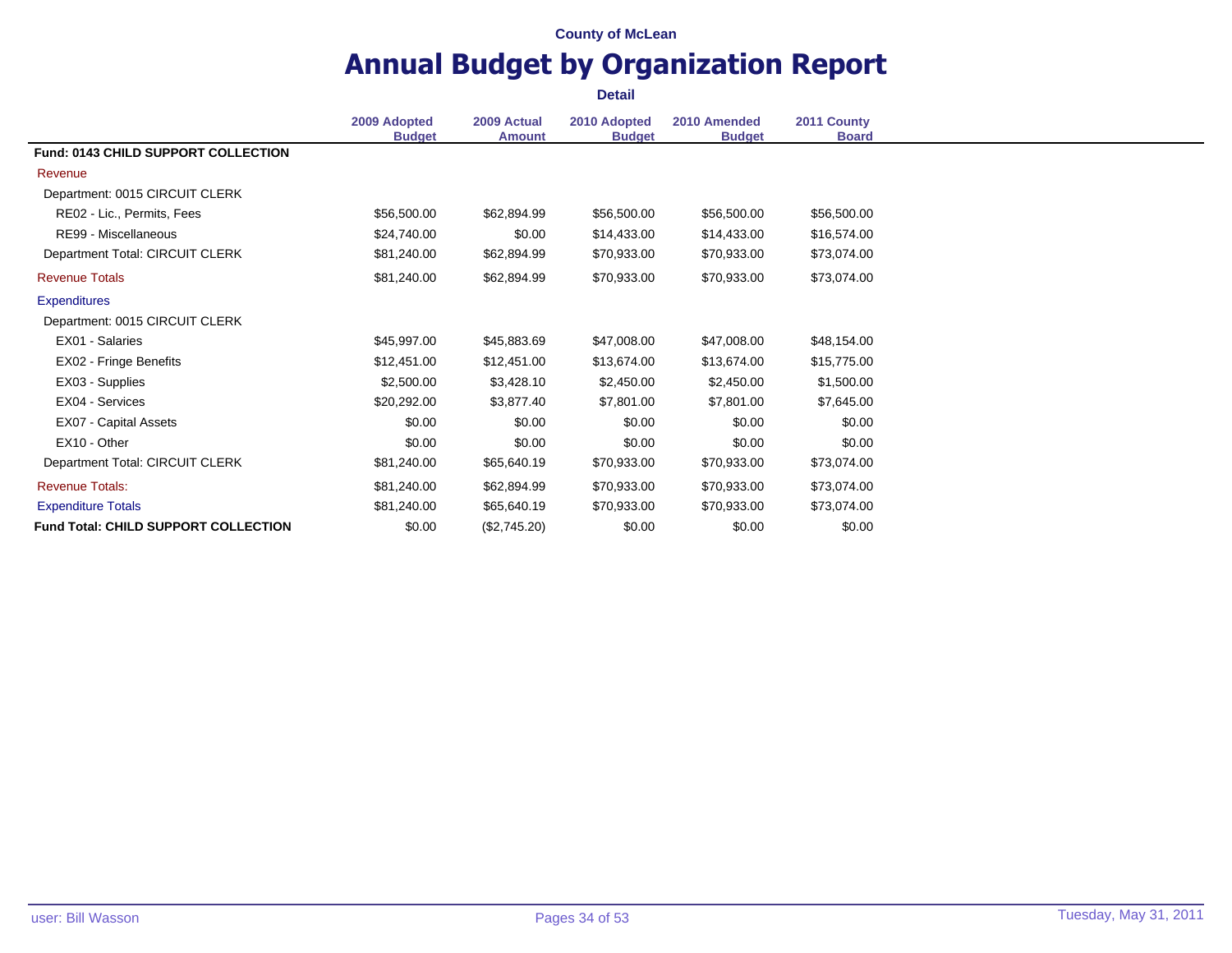### **Annual Budget by Organization Report Detail**

**2009 Adopted Budget 2009 Actual Amount 2010 Adopted Budget 2010 Amended Budget 2011 County Board Fund: 0146 ADULT PROBATION SERVICES** Revenue Department: 0022 COURT SERVICES RE02 - Lic., Permits, Fees 6249,395.00 \$208,233.00 \$192,478.45 \$301,678.00 \$301,678.00 \$249,395.00 RE03 - Intergovernmental 1 1 1 200 \$0.00 \$0.00 \$9,600.00 \$9,600.00 \$9,600.00 \$0.00 RE99 - Miscellaneous **53,417.00** \$1,222.90 \$0.00 \$0.00 \$57,448.00 Department Total: COURT SERVICES \$211,650.00 \$193,701.35 \$311,278.00 \$311,278.00 \$306,843.00 Revenue Totals \$211,650.00 \$193,701.35 \$311,278.00 \$311,278.00 \$306,843.00 **Expenditures** Department: 0022 COURT SERVICES EX01 - Salaries \$0.00 \$0.00 \$0.00 \$0.00 \$0.00 EX02 - Fringe Benefits **\$0.00** \$0.00 \$0.00 \$0.00 \$0.00 \$0.00 \$0.00 \$0.00 EX03 - Supplies \$42,000.00 \$18,554.93 \$42,000.00 \$42,000.00 \$40,950.00 EX04 - Services 65,893.00 \$57,650.00 \$51,581.94 \$69,278.00 \$69,278.00 \$65,893.00 EX07 - Capital Assets 60.00 \$22,000.00 \$16,505.00 \$0.00 \$0.00 \$0.00 \$0.00 EX09 - Transfer To Other Funds  $$90,000.00$  \$90,000.00 \$200,000.00 \$200,000.00 \$200,000.00 EX10 - Other \$0.00 \$0.00 \$0.00 \$0.00 \$0.00 Department Total: COURT SERVICES \$211,650.00 \$176,641.87 \$311,278.00 \$311,278.00 \$306,843.00 Revenue Totals: \$211,650.00 \$193,701.35 \$311,278.00 \$311,278.00 \$306,843.00 Expenditure Totals \$211,650.00 \$176,641.87 \$311,278.00 \$311,278.00 \$306,843.00 **Fund Total: ADULT PROBATION SERVICES** \$0.00 \$17,059.48 \$0.00 \$0.00 \$0.00 \$0.00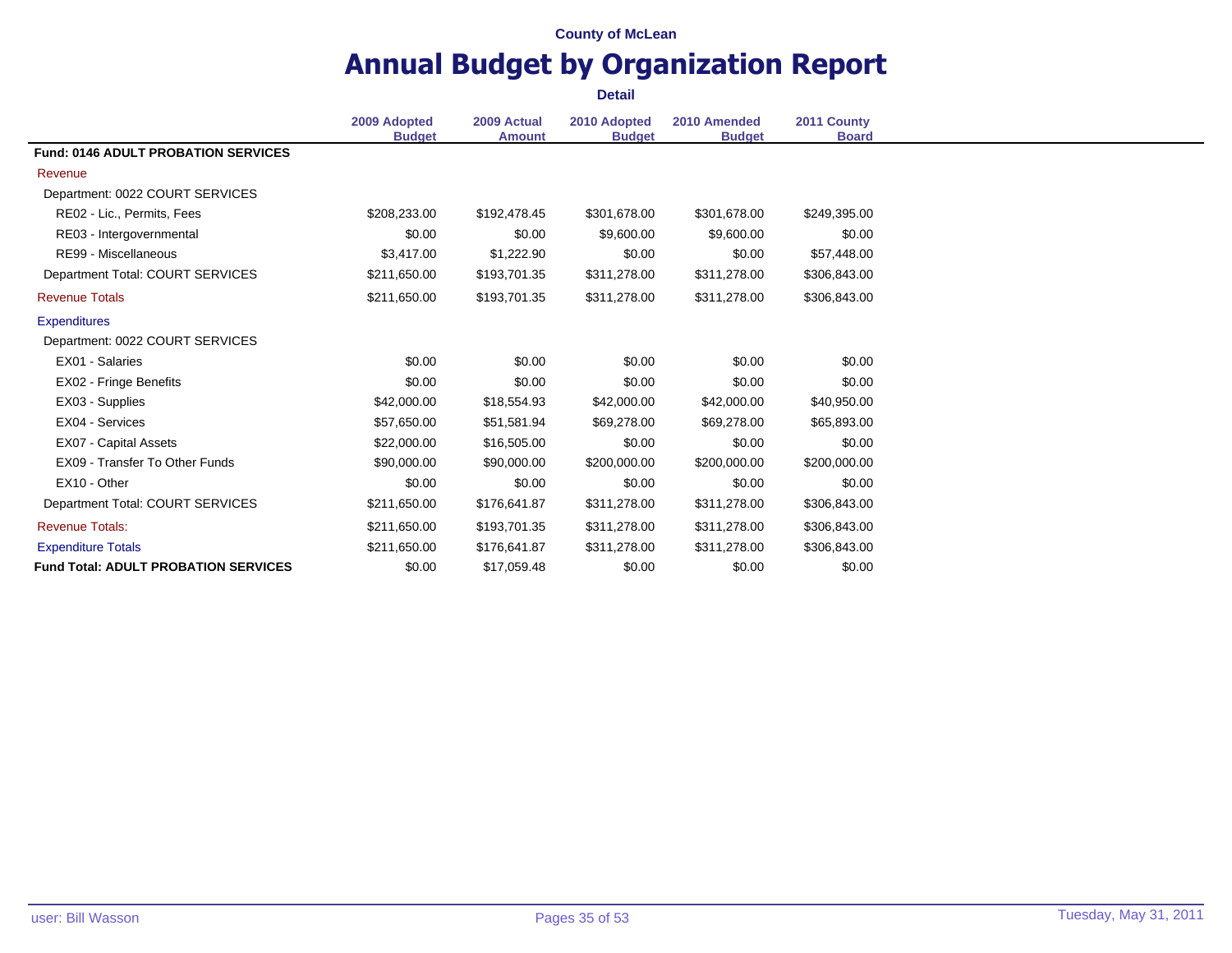### **Annual Budget by Organization Report Detail**

**2009 Adopted Budget 2009 Actual Amount 2010 Adopted Budget 2010 Amended Budget 2011 County Board Fund: 0147 EVERGREEN LAKE LEASE** Revenue Department: 0040 PARKS & RECREATION RE03 - Intergovernmental 1 1 1 200 \$0.00 \$0.00 \$0.00 \$0.00 \$0.00 \$0.00 \$0.00 \$0.00 RE04 - Charges For Services 60.00 \$14,000.00 \$13,954.65 \$0.00 \$0.00 \$0.00 \$0.00 RE99 - Miscellaneous **63,280.00** \$3,280.00 \$12,356.00 \$12,356.00 \$12,356.00 \$12,311.00 Department Total: PARKS & RECREATION \$17,280.00 \$16,954.65 \$12,356.00 \$12,356.00 \$12,311.00 Revenue Totals \$17,280.00 \$16,954.65 \$12,356.00 \$12,356.00 \$12,311.00 **Expenditures** Department: 0040 PARKS & RECREATION EX01 - Salaries \$10,680.00 \$4,373.95 \$5,888.00 \$5,888.00 \$5,976.00 EX02 - Fringe Benefits **60.00** \$0.00 \$0.00 \$0.00 \$0.00 \$0.00 \$0.00 \$0.00 EX03 - Supplies \$6,100.00 \$5,234.73 \$5,978.00 \$5,978.00 \$5,855.00 EX04 - Services \$500.00 \$0.00 \$490.00 \$490.00 \$480.00 EX07 - Capital Assets 60.00 \$0.00 \$0.00 \$0.00 \$0.00 \$0.00 \$0.00 \$0.00 \$0.00 EX10 - Other \$0.00 \$0.00 \$0.00 \$0.00 \$0.00 Department Total: PARKS & RECREATION \$17,280.00 \$9,608.68 \$12,356.00 \$12,356.00 \$12,311.00 Revenue Totals: \$17,280.00 \$16,954.65 \$12,356.00 \$12,356.00 \$12,311.00 Expenditure Totals \$17,280.00 \$9,608.68 \$12,356.00 \$12,356.00 \$12,311.00 **Fund Total: EVERGREEN LAKE LEASE** \$0.00 \$7.345.97 \$0.00 \$0.00 \$0.00 \$0.00 \$0.00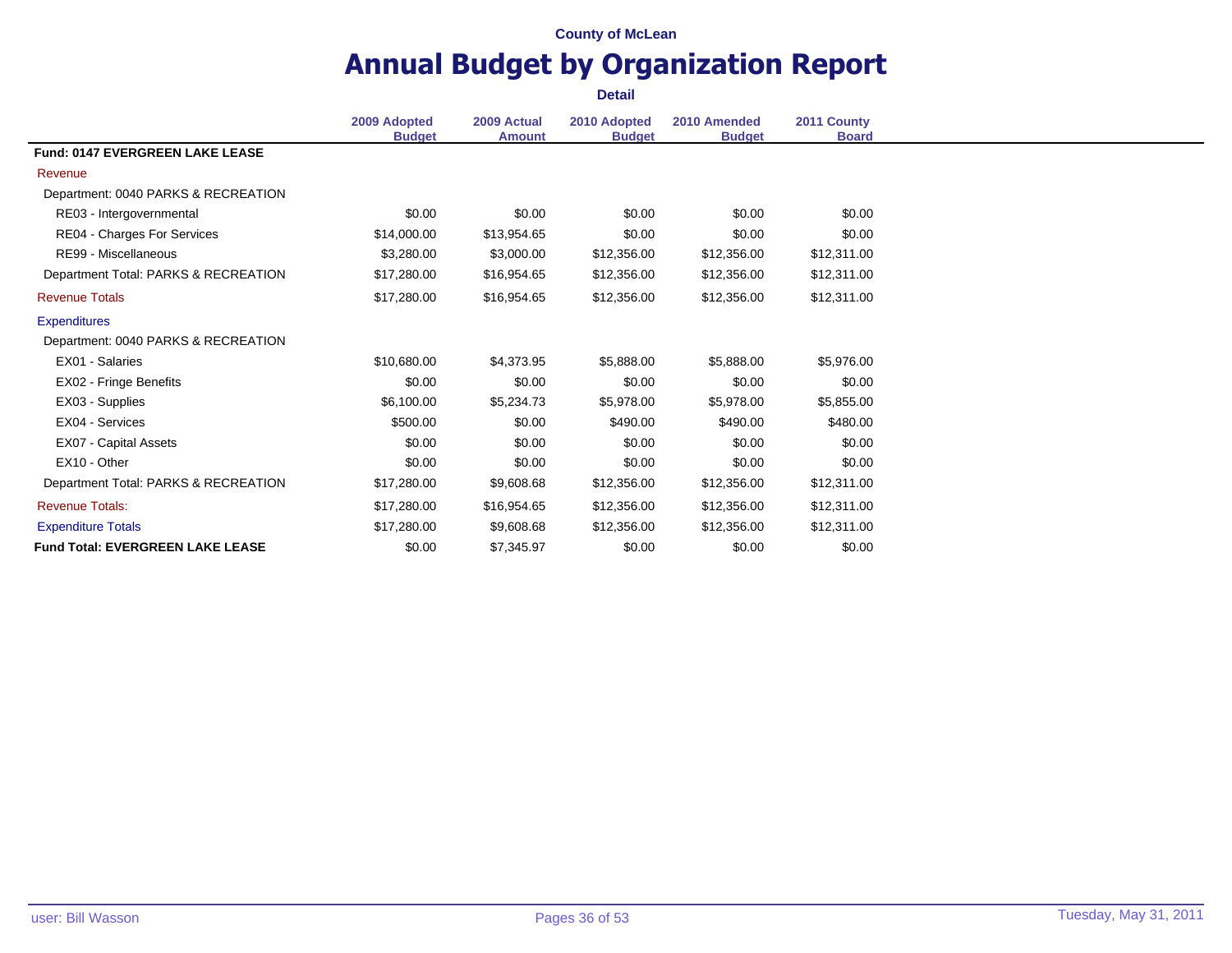# **Annual Budget by Organization Report**

|                                    | 2009 Adopted<br><b>Budget</b> | 2009 Actual<br><b>Amount</b> | 2010 Adopted<br><b>Budget</b> | 2010 Amended<br><b>Budget</b> | 2011 County<br><b>Board</b> |
|------------------------------------|-------------------------------|------------------------------|-------------------------------|-------------------------------|-----------------------------|
| Fund: 0156 IDPA IV-D PROJECT       |                               |                              |                               |                               |                             |
| Revenue                            |                               |                              |                               |                               |                             |
| Department: 0015 CIRCUIT CLERK     |                               |                              |                               |                               |                             |
| RE03 - Intergovernmental           | \$35,948.00                   | \$32,001.46                  | \$35,948.00                   | \$35,948.00                   | \$35,948.00                 |
| Department Total: CIRCUIT CLERK    | \$35,948.00                   | \$32,001.46                  | \$35,948.00                   | \$35,948.00                   | \$35,948.00                 |
| Department: 0016 CIRCUIT COURT     |                               |                              |                               |                               |                             |
| RE03 - Intergovernmental           | \$33,400.00                   | \$36,888.42                  | \$33,400.00                   | \$33,400.00                   | \$33,400.00                 |
| Department Total: CIRCUIT COURT    | \$33,400.00                   | \$36,888.42                  | \$33,400.00                   | \$33,400.00                   | \$33,400.00                 |
| Department: 0020 STATE'S ATTORNEY  |                               |                              |                               |                               |                             |
| RE03 - Intergovernmental           | \$306,465.00                  | \$319,911.68                 | \$274,782.00                  | \$299,304.00                  | \$299,304.00                |
| Department Total: STATE'S ATTORNEY | \$306,465.00                  | \$319,911.68                 | \$274,782.00                  | \$299,304.00                  | \$299,304.00                |
| <b>Revenue Totals</b>              | \$375,813.00                  | \$388,801.56                 | \$344,130.00                  | \$368,652.00                  | \$368,652.00                |
| <b>Expenditures</b>                |                               |                              |                               |                               |                             |
| Department: 0015 CIRCUIT CLERK     |                               |                              |                               |                               |                             |
| EX01 - Salaries                    | \$27,546.00                   | \$34,756.66                  | \$25,972.00                   | \$25,972.00                   | \$26,361.00                 |
| EX02 - Fringe Benefits             | \$7,202.00                    | \$7,202.00                   | \$7,350.00                    | \$7,350.00                    | \$8,449.00                  |
| EX03 - Supplies                    | \$0.00                        | \$0.00                       | \$1,136.00                    | \$1,136.00                    | \$658.00                    |
| EX04 - Services                    | \$1,200.00                    | \$268.69                     | \$1,490.00                    | \$1,490.00                    | \$480.00                    |
| <b>EX07 - Capital Assets</b>       | \$0.00                        | \$0.00                       | \$0.00                        | \$0.00                        | \$0.00                      |
| Department Total: CIRCUIT CLERK    | \$35,948.00                   | \$42,227.35                  | \$35,948.00                   | \$35,948.00                   | \$35,948.00                 |
| Department: 0016 CIRCUIT COURT     |                               |                              |                               |                               |                             |
| EX03 - Supplies                    | \$0.00                        | \$0.00                       | \$0.00                        | \$0.00                        | \$0.00                      |
| EX04 - Services                    | \$33,400.00                   | \$34,117.84                  | \$33,400.00                   | \$33,400.00                   | \$33,400.00                 |
| EX07 - Capital Assets              | \$0.00                        | \$0.00                       | \$0.00                        | \$0.00                        | \$0.00                      |
| Department Total: CIRCUIT COURT    | \$33,400.00                   | \$34,117.84                  | \$33,400.00                   | \$33,400.00                   | \$33,400.00                 |
| Department: 0020 STATE'S ATTORNEY  |                               |                              |                               |                               |                             |
| EX01 - Salaries                    | \$234,939.00                  | \$208,993.21                 | \$200,632.00                  | \$200,632.00                  | \$203,690.00                |
| EX02 - Fringe Benefits             | \$19,000.00                   | \$19,000.00                  | \$20,000.00                   | \$44,522.00                   | \$42,547.00                 |
| EX03 - Supplies                    | \$12,000.00                   | \$14,541.93                  | \$13,000.00                   | \$13,000.00                   | \$12,740.00                 |
| EX04 - Services                    | \$39,526.00                   | \$37,110.04                  | \$40,150.00                   | \$40,150.00                   | \$39,347.00                 |
| <b>EX07 - Capital Assets</b>       | \$1,000.00                    | \$1,313.60                   | \$1,000.00                    | \$1,000.00                    | \$980.00                    |
| EX09 - Transfer To Other Funds     | \$0.00                        | \$0.00                       | \$0.00                        | \$0.00                        | \$0.00                      |
| Department Total: STATE'S ATTORNEY | \$306,465.00                  | \$280,958.78                 | \$274,782.00                  | \$299,304.00                  | \$299,304.00                |
| <b>Revenue Totals:</b>             | \$375,813.00                  | \$388,801.56                 | \$344,130.00                  | \$368,652.00                  | \$368,652.00                |
| <b>Expenditure Totals</b>          | \$375,813.00                  | \$357,303.97                 | \$344,130.00                  | \$368,652.00                  | \$368,652.00                |
| Fund Total: IDPA IV-D PROJECT      | \$0.00                        | \$31,497.59                  | \$0.00                        | \$0.00                        | \$0.00                      |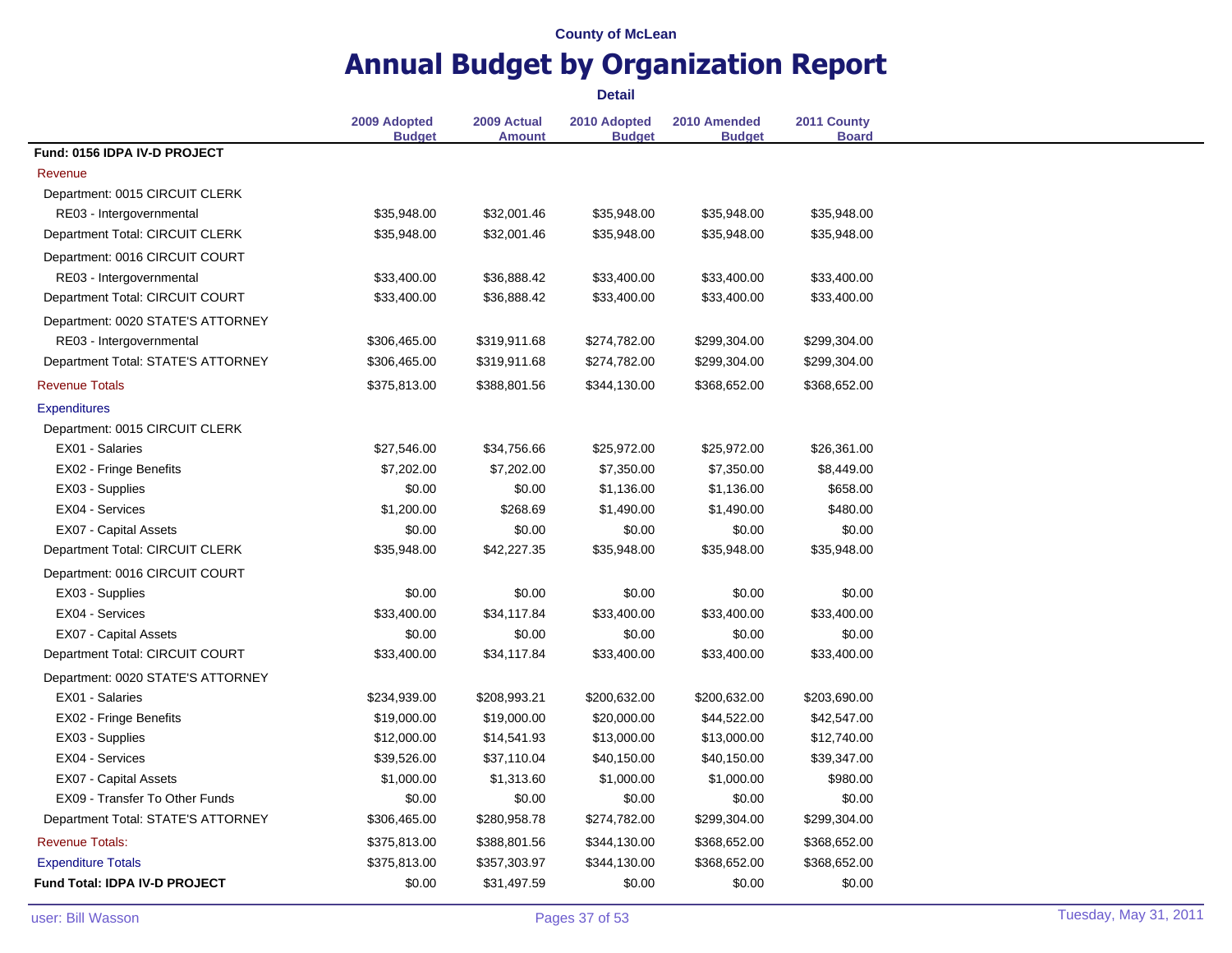### **Annual Budget by Organization Report Detail**

**2009 Adopted Budget 2009 Actual Amount 2010 Adopted Budget 2010 Amended Budget 2011 County Board Fund: 0159 WASTE MANAGEMENT FUND** Revenue Department: 0001 COUNTY BOARD RE02 - Lic., Permits, Fees  $$170,000.00$   $$155,122.71$   $$170,000.00$   $$170,000.00$   $$170,000.00$ RE03 - Intergovernmental 1 1 1 200 \$0.00 \$0.00 \$0.00 \$0.00 \$0.00 \$0.00 \$0.00 \$0.00 RE04 - Charges For Services 60.00 \$0.00 \$0.00 \$0.00 \$0.00 \$0.00 \$0.00 \$0.00 \$0.00 RE05 - Interest \$0.00 \$0.00 \$0.00 \$0.00 \$0.00 RE07 - Transfer From Other Funds \$0.00 \$0.00 \$0.00 \$0.00 \$0.00 \$0.00 \$0.00 \$0.00 \$0.00 \$0.00 \$ RE09 - Contributions 60.00 \$0.00 \$0.00 \$0.00 \$0.00 \$0.00 \$0.00 \$0.00 \$0.00 \$0.00 \$0.00 \$0.00 \$0.00 \$0.00 \$0.00 RE99 - Miscellaneous 60.00 \$0.00 \$0.00 \$0.00 \$0.00 \$0.00 \$0.00 \$0.00 \$0.00 Department Total: COUNTY BOARD \$170,000.00 \$155,122.71 \$170,000.00 \$170,000.00 \$170,000.00 Revenue Totals \$170,000.00 \$155,122.71 \$170,000.00 \$170,000.00 \$170,000.00 **Expenditures** Department: 0001 COUNTY BOARD EX01 - Salaries \$0.00 \$0.00 \$0.00 \$0.00 \$0.00 EX02 - Fringe Benefits **60.00** \$0.00 \$0.00 \$0.00 \$0.00 \$0.00 \$0.00 \$0.00 EX03 - Supplies 60.00 \$0.00 \$0.00 \$0.00 \$0.00 \$0.00 \$0.00 \$0.00 \$0.00 \$0.00 \$0.00 \$0.00 \$0.00 \$0.00 \$0.00 \$0.00 EX04 - Services \$155,000.00 \$120,314.97 \$150,000.00 \$150,000.00 \$150,000.00 EX07 - Capital Assets 60.00 \$0.00 \$0.00 \$0.00 \$0.00 \$0.00 \$0.00 \$0.00 \$0.00 EX09 - Transfer To Other Funds \$15,000.00 \$20,000.00 \$20,000.00 \$20,000.00 \$20,000.00 Department Total: COUNTY BOARD \$170,000.00 \$140,314.97 \$170,000.00 \$170,000.00 \$170,000.00 Revenue Totals: \$170,000.00 \$155,122.71 \$170,000.00 \$170,000.00 \$170,000.00 Expenditure Totals **5170,000.00 \$170,000.00** \$170,000.00 \$170,000.00 \$170,000.00 \$170,000.00 **Fund Total: WASTE MANAGEMENT FUND** \$0.00 \$14,807.74 \$0.00 \$0.00 \$0.00 \$0.00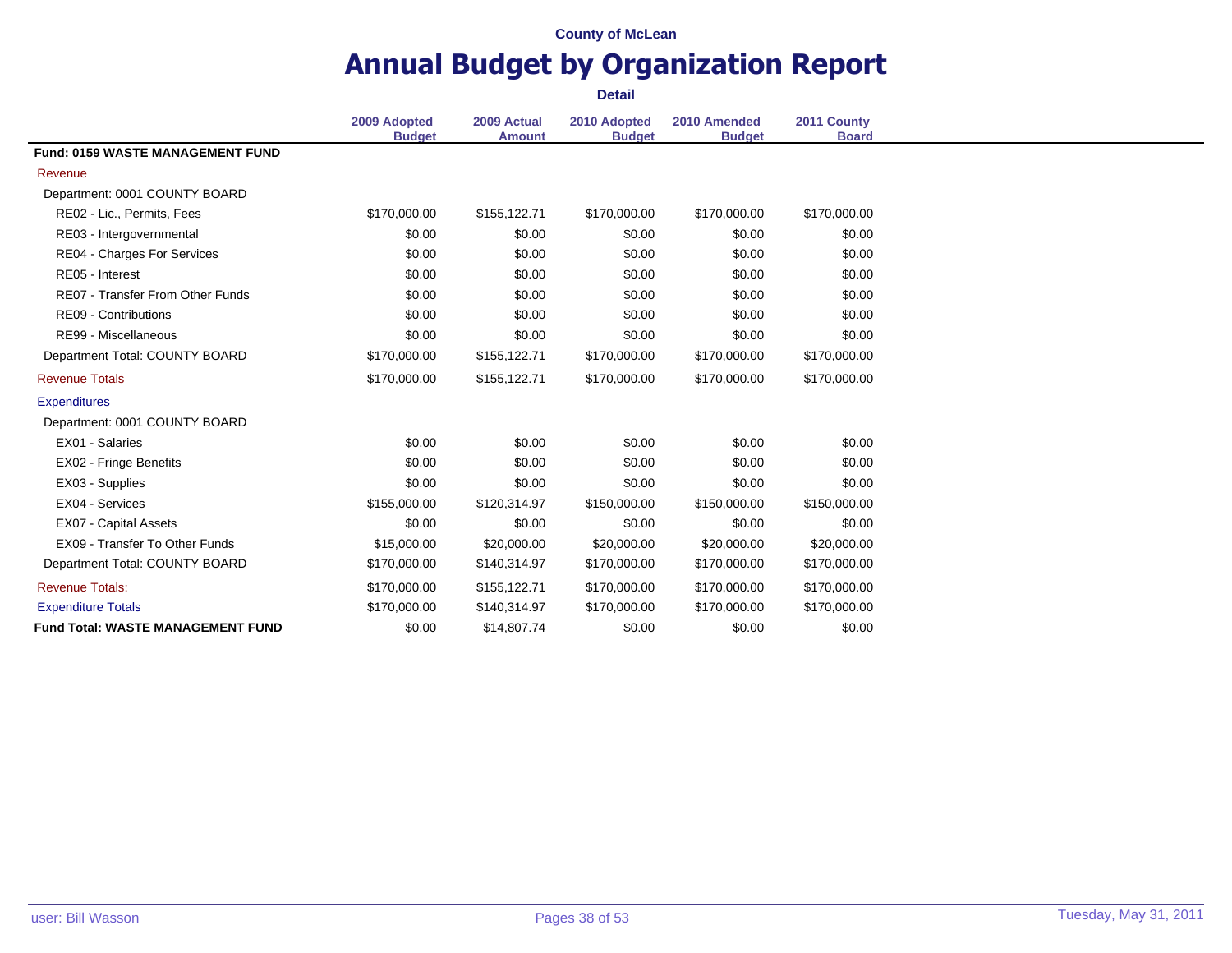# **Annual Budget by Organization Report**

|                                      | 2009 Adopted<br><b>Budget</b> | 2009 Actual<br><b>Amount</b> | 2010 Adopted<br><b>Budget</b> | 2010 Amended<br><b>Budget</b> | 2011 County<br><b>Board</b> |
|--------------------------------------|-------------------------------|------------------------------|-------------------------------|-------------------------------|-----------------------------|
| Fund: 0160 MULTIDISCIPLINARY DV GRNT |                               |                              |                               |                               |                             |
| Revenue                              |                               |                              |                               |                               |                             |
| Department: 0020 STATE'S ATTORNEY    |                               |                              |                               |                               |                             |
| RE03 - Intergovernmental             | \$50,924.00                   | \$66,895.17                  | \$50,924.00                   | \$72,624.00                   | \$50,924.00                 |
| RE99 - Miscellaneous                 | \$0.00                        | \$0.00                       | \$0.00                        | \$0.00                        | \$0.00                      |
| Department Total: STATE'S ATTORNEY   | \$50,924.00                   | \$66,895.17                  | \$50,924.00                   | \$72,624.00                   | \$50,924.00                 |
| Department: 0022 COURT SERVICES      |                               |                              |                               |                               |                             |
| RE03 - Intergovernmental             | \$33,948.00                   | \$47,331.92                  | \$33,948.00                   | \$50,348.00                   | \$39,277.00                 |
| RE99 - Miscellaneous                 | \$0.00                        | \$0.00                       | \$0.00                        | \$0.00                        | \$0.00                      |
| Department Total: COURT SERVICES     | \$33,948.00                   | \$47,331.92                  | \$33,948.00                   | \$50,348.00                   | \$39,277.00                 |
| Department: 0029 SHERIFF             |                               |                              |                               |                               |                             |
| RE03 - Intergovernmental             | \$89,347.00                   | \$137,357.70                 | \$89,347.00                   | \$132,347.00                  | \$89,347.00                 |
| RE99 - Miscellaneous                 | \$0.00                        | \$0.00                       | \$0.00                        | \$0.00                        | \$0.00                      |
| Department Total: SHERIFF            | \$89,347.00                   | \$137,357.70                 | \$89,347.00                   | \$132,347.00                  | \$89,347.00                 |
| <b>Revenue Totals</b>                | \$174,219.00                  | \$251,584.79                 | \$174,219.00                  | \$255,319.00                  | \$179,548.00                |
| <b>Expenditures</b>                  |                               |                              |                               |                               |                             |
| Department: 0020 STATE'S ATTORNEY    |                               |                              |                               |                               |                             |
| EX01 - Salaries                      | \$35,026.00                   | \$48,093.16                  | \$36,012.00                   | \$52,012.00                   | \$32,328.00                 |
| EX02 - Fringe Benefits               | \$7,795.00                    | \$7,795.00                   | \$8,735.00                    | \$11,735.00                   | \$9,218.00                  |
| EX03 - Supplies                      | \$0.00                        | \$0.00                       | \$0.00                        | \$0.00                        | \$7,354.00                  |
| EX04 - Services                      | \$8,103.00                    | \$2,735.48                   | \$6,177.00                    | \$6,177.00                    | \$2,024.00                  |
| <b>EX07 - Capital Assets</b>         | \$0.00                        | \$0.00                       | \$0.00                        | \$1,200.00                    | \$0.00                      |
| Department Total: STATE'S ATTORNEY   | \$50,924.00                   | \$58,623.64                  | \$50,924.00                   | \$71,124.00                   | \$50,924.00                 |
| Department: 0022 COURT SERVICES      |                               |                              |                               |                               |                             |
| EX01 - Salaries                      | \$21,746.00                   | \$34,369.73                  | \$22,750.00                   | \$36,750.00                   | \$23,644.00                 |
| EX02 - Fringe Benefits               | \$5,805.00                    | \$5,805.00                   | \$6,450.00                    | \$8,850.00                    | \$7,522.00                  |
| EX03 - Supplies                      | \$0.00                        | \$0.00                       | \$0.00                        | \$0.00                        | \$0.00                      |
| EX04 - Services                      | \$6,397.00                    | \$6,082.10                   | \$4,748.00                    | \$4,748.00                    | \$8,111.00                  |
| Department Total: COURT SERVICES     | \$33,948.00                   | \$46,256.83                  | \$33,948.00                   | \$50,348.00                   | \$39,277.00                 |
| Department: 0029 SHERIFF             |                               |                              |                               |                               |                             |
| EX01 - Salaries                      | \$35,271.00                   | \$57,848.62                  | \$35,537.00                   | \$61,537.00                   | \$35,537.00                 |
| EX02 - Fringe Benefits               | \$7,419.00                    | \$7,419.00                   | \$13,537.00                   | \$15,537.00                   | \$14,875.00                 |
| EX03 - Supplies                      | \$360.00                      | \$0.00                       | \$353.00                      | \$353.00                      | \$280.00                    |
| EX04 - Services                      | \$46,297.00                   | \$91,864.73                  | \$39,920.00                   | \$54,920.00                   | \$38,655.00                 |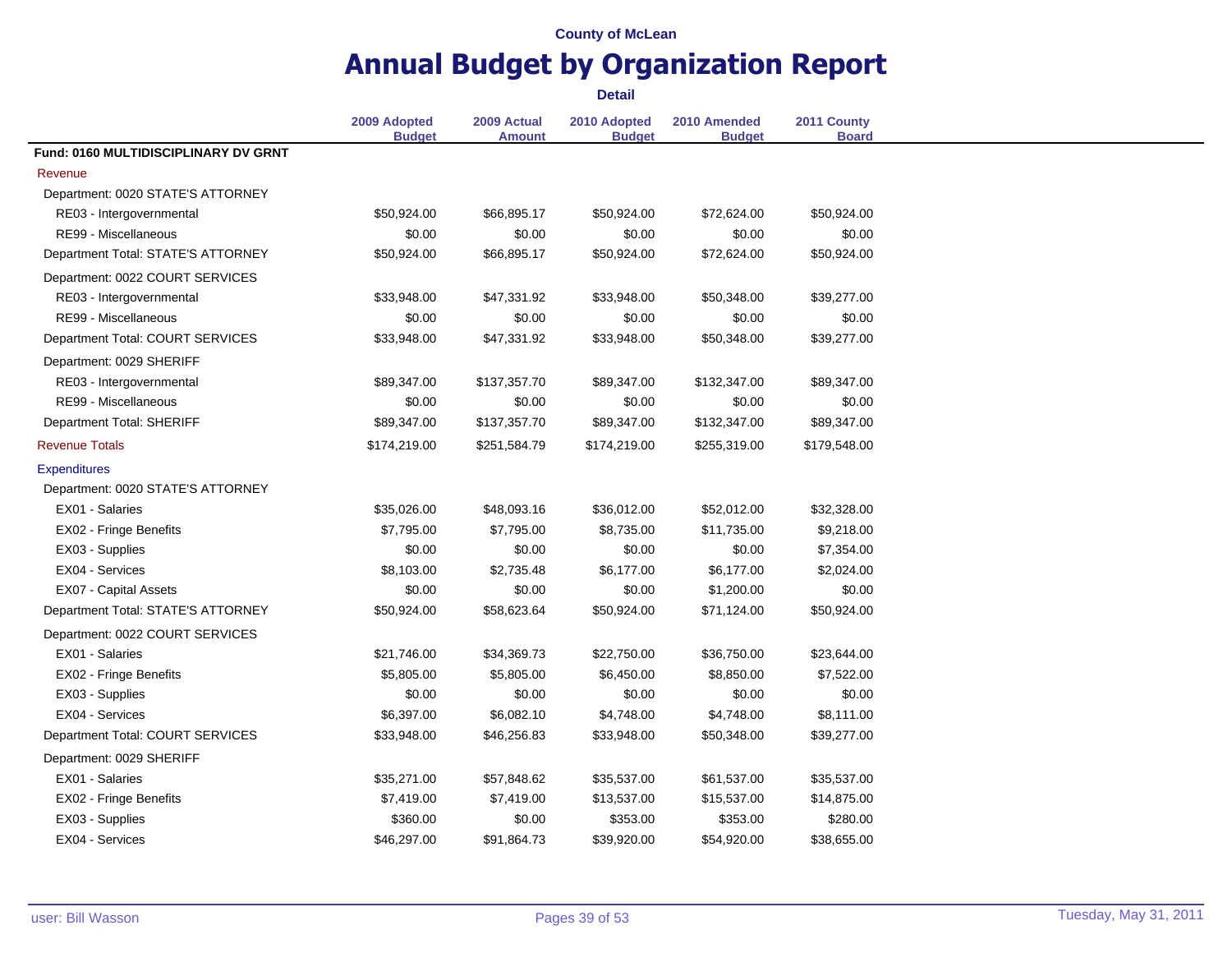# **Annual Budget by Organization Report**

|                                              | 2009 Adopted<br><b>Budget</b> | 2009 Actual<br><b>Amount</b> | 2010 Adopted<br><b>Budget</b> | 2010 Amended<br><b>Budget</b> | 2011 County<br><b>Board</b> |
|----------------------------------------------|-------------------------------|------------------------------|-------------------------------|-------------------------------|-----------------------------|
| EX07 - Capital Assets                        | \$0.00                        | \$0.00                       | \$0.00                        | \$0.00                        | \$0.00                      |
| Department Total: SHERIFF                    | \$89,347.00                   | \$157,132.35                 | \$89,347.00                   | \$132,347.00                  | \$89,347.00                 |
| <b>Revenue Totals:</b>                       | \$174.219.00                  | \$251.584.79                 | \$174.219.00                  | \$255,319.00                  | \$179,548.00                |
| <b>Expenditure Totals</b>                    | \$174,219.00                  | \$262.012.82                 | \$174,219.00                  | \$253,819.00                  | \$179,548.00                |
| <b>Fund Total: MULTIDISCIPLINARY DV GRNT</b> | \$0.00                        | (\$10,428.03)                | \$0.00                        | \$1,500.00                    | \$0.00                      |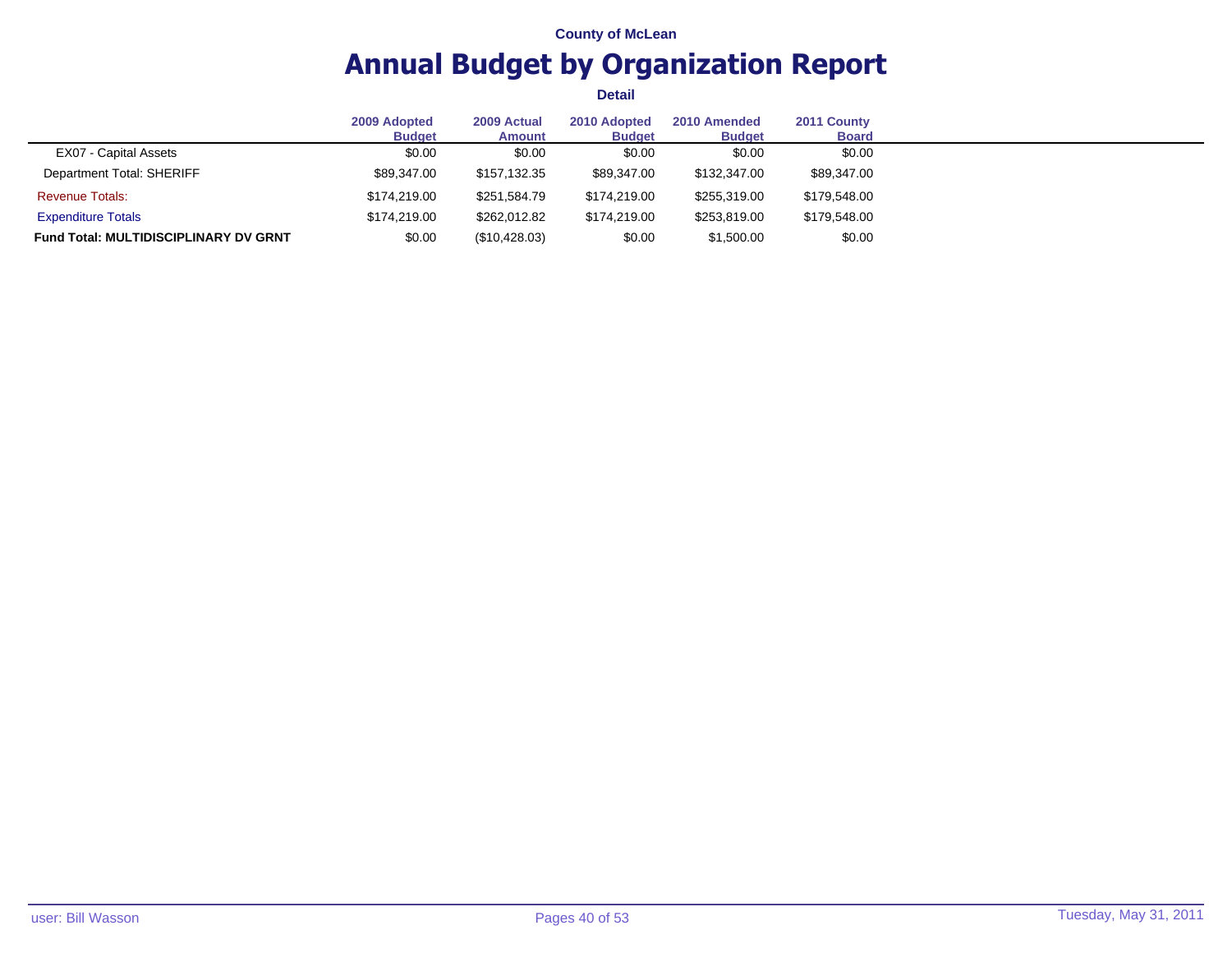# **Annual Budget by Organization Report**

|                                          | 2009 Adopted<br><b>Budget</b> | 2009 Actual<br><b>Amount</b> | 2010 Adopted<br><b>Budget</b> | 2010 Amended<br><b>Budget</b> | 2011 County<br><b>Board</b> |
|------------------------------------------|-------------------------------|------------------------------|-------------------------------|-------------------------------|-----------------------------|
| Fund: 0161 PBC LEASE                     |                               |                              |                               |                               |                             |
| Revenue                                  |                               |                              |                               |                               |                             |
| Department: 0045 LAW & JUSTICE BUILDING  |                               |                              |                               |                               |                             |
| RE01 - Taxes                             | \$1,685,000.00                | \$1,678,826.25               | \$1,685,000.00                | \$1,685,000.00                | \$1,685,000.00              |
| RE03 - Intergovernmental                 | \$0.00                        | \$0.00                       | \$0.00                        | \$0.00                        | \$0.00                      |
| RE07 - Transfer From Other Funds         | \$0.00                        | \$0.00                       | \$0.00                        | \$0.00                        | \$0.00                      |
| RE99 - Miscellaneous                     | \$0.00                        | \$0.00                       | \$0.00                        | \$0.00                        | \$0.00                      |
| Department Total: LAW & JUSTICE BUILDING | \$1,685,000.00                | \$1,678,826.25               | \$1,685,000.00                | \$1,685,000.00                | \$1,685,000.00              |
| Department: 0115 GOVERNMENT BUILDING     |                               |                              |                               |                               |                             |
| RE01 - Taxes                             | \$429,176.00                  | \$428,897.22                 | \$429,176.00                  | \$429,176.00                  | \$429,176.00                |
| RE03 - Intergovernmental                 | \$0.00                        | \$0.00                       | \$0.00                        | \$0.00                        | \$0.00                      |
| RE07 - Transfer From Other Funds         | \$0.00                        | \$0.00                       | \$0.00                        | \$0.00                        | \$0.00                      |
| RE99 - Miscellaneous                     | \$0.00                        | \$0.00                       | \$0.00                        | \$0.00                        | \$0.00                      |
| Department Total: GOVERNMENT BUILDING    | \$429,176.00                  | \$428,897.22                 | \$429,176.00                  | \$429,176.00                  | \$429,176.00                |
| <b>Revenue Totals</b>                    | \$2,114,176.00                | \$2,107,723.47               | \$2,114,176.00                | \$2,114,176.00                | \$2,114,176.00              |
| <b>Expenditures</b>                      |                               |                              |                               |                               |                             |
| Department: 0045 LAW & JUSTICE BUILDING  |                               |                              |                               |                               |                             |
| EX04 - Services                          | \$271,229.00                  | \$329,633.50                 | \$271,230.00                  | \$271,230.00                  | \$442,954.00                |
| EX07 - Capital Assets                    | \$1,413,771.00                | \$1,355,366.50               | \$1,413,770.00                | \$1,413,770.00                | \$1,242,046.00              |
| EX10 - Other                             | \$0.00                        | \$0.00                       | \$0.00                        | \$0.00                        | \$0.00                      |
| Department Total: LAW & JUSTICE BUILDING | \$1,685,000.00                | \$1,685,000.00               | \$1,685,000.00                | \$1,685,000.00                | \$1,685,000.00              |
| Department: 0115 GOVERNMENT BUILDING     |                               |                              |                               |                               |                             |
| EX04 - Services                          | \$229,176.00                  | \$229,176.00                 | \$229,176.00                  | \$229,176.00                  | \$201,676.00                |
| EX07 - Capital Assets                    | \$200,000.00                  | \$200,000.00                 | \$200,000.00                  | \$200,000.00                  | \$227,500.00                |
| EX10 - Other                             | \$0.00                        | \$0.00                       | \$0.00                        | \$0.00                        | \$0.00                      |
| Department Total: GOVERNMENT BUILDING    | \$429,176.00                  | \$429,176.00                 | \$429,176.00                  | \$429,176.00                  | \$429,176.00                |
| <b>Revenue Totals:</b>                   | \$2,114,176.00                | \$2,107,723.47               | \$2,114,176.00                | \$2,114,176.00                | \$2,114,176.00              |
| <b>Expenditure Totals</b>                | \$2,114,176.00                | \$2,114,176.00               | \$2,114,176.00                | \$2,114,176.00                | \$2,114,176.00              |
| <b>Fund Total: PBC LEASE</b>             | \$0.00                        | (\$6,452.53)                 | \$0.00                        | \$0.00                        | \$0.00                      |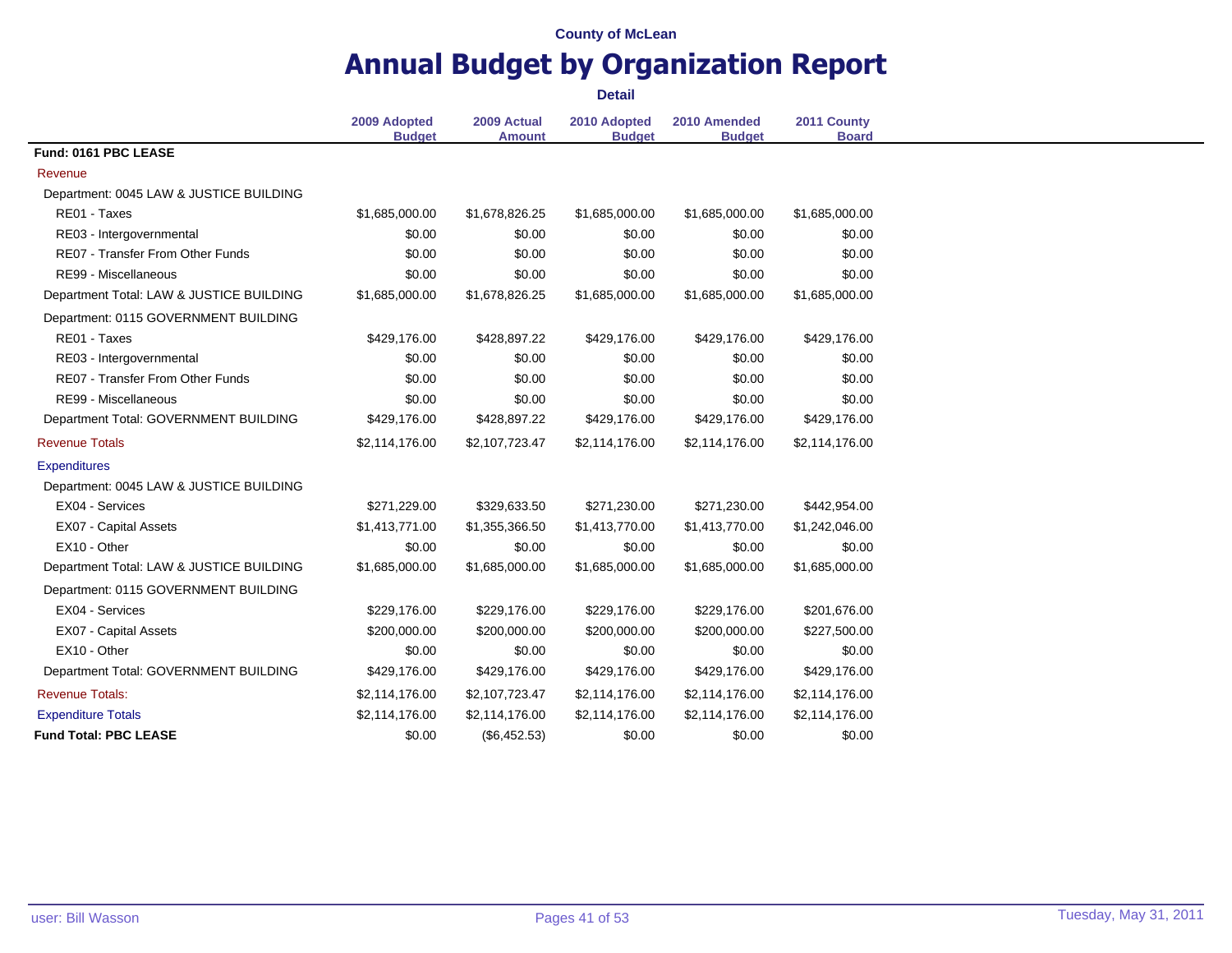# **Annual Budget by Organization Report**

|                                          | 2009 Adopted<br><b>Budget</b> | 2009 Actual<br><b>Amount</b> | 2010 Adopted<br><b>Budget</b> | 2010 Amended<br><b>Budget</b> | 2011 County<br><b>Board</b> |
|------------------------------------------|-------------------------------|------------------------------|-------------------------------|-------------------------------|-----------------------------|
| Fund: 0162 PBC RENT/O & M                |                               |                              |                               |                               |                             |
| Revenue                                  |                               |                              |                               |                               |                             |
| Department: 0041 FACILITIES MANAGEMENT   |                               |                              |                               |                               |                             |
| RE01 - Taxes                             | \$217,261.00                  | \$217,512.16                 | \$175,724.00                  | \$175,724.00                  | \$148,074.00                |
| RE03 - Intergovernmental                 | \$0.00                        | \$0.00                       | \$0.00                        | \$0.00                        | \$0.00                      |
| RE07 - Transfer From Other Funds         | \$0.00                        | \$0.00                       | \$0.00                        | \$0.00                        | \$0.00                      |
| RE99 - Miscellaneous                     | \$0.00                        | \$0.00                       | \$0.00                        | \$0.00                        | \$0.00                      |
| Department Total: FACILITIES MANAGEMENT  | \$217,261.00                  | \$217,512.16                 | \$175,724.00                  | \$175,724.00                  | \$148,074.00                |
| Department: 0045 LAW & JUSTICE BUILDING  |                               |                              |                               |                               |                             |
| RE01 - Taxes                             | \$2,129,077.00                | \$2,119,977.68               | \$1,979,855.00                | \$1,979,855.00                | \$1,888,070.00              |
| RE03 - Intergovernmental                 | \$0.00                        | \$0.00                       | \$0.00                        | \$0.00                        | \$0.00                      |
| RE07 - Transfer From Other Funds         | \$0.00                        | \$0.00                       | \$0.00                        | \$0.00                        | \$0.00                      |
| RE99 - Miscellaneous                     | \$0.00                        | \$0.00                       | \$0.00                        | \$0.00                        | \$0.00                      |
| Department Total: LAW & JUSTICE BUILDING | \$2,129,077.00                | \$2,119,977.68               | \$1,979,855.00                | \$1,979,855.00                | \$1,888,070.00              |
| Department: 0115 GOVERNMENT BUILDING     |                               |                              |                               |                               |                             |
| RE01 - Taxes                             | \$449,120.00                  | \$447,278.53                 | \$412,305.00                  | \$412,305.00                  | \$383,635.00                |
| RE03 - Intergovernmental                 | \$0.00                        | \$0.00                       | \$0.00                        | \$0.00                        | \$0.00                      |
| RE07 - Transfer From Other Funds         | \$0.00                        | \$0.00                       | \$0.00                        | \$0.00                        | \$0.00                      |
| RE99 - Miscellaneous                     | \$0.00                        | \$0.00                       | \$0.00                        | \$0.00                        | \$0.00                      |
| Department Total: GOVERNMENT BUILDING    | \$449,120.00                  | \$447,278.53                 | \$412,305.00                  | \$412,305.00                  | \$383,635.00                |
| <b>Revenue Totals</b>                    | \$2,795,458.00                | \$2,784,768.37               | \$2,567,884.00                | \$2,567,884.00                | \$2,419,779.00              |
| <b>Expenditures</b>                      |                               |                              |                               |                               |                             |
| Department: 0041 FACILITIES MANAGEMENT   |                               |                              |                               |                               |                             |
| EX04 - Services                          | \$217,261.00                  | \$217,261.00                 | \$175,724.00                  | \$175,724.00                  | \$148,074.00                |
| EX10 - Other                             | \$0.00                        | \$0.00                       | \$0.00                        | \$0.00                        | \$0.00                      |
| Department Total: FACILITIES MANAGEMENT  | \$217,261.00                  | \$217,261.00                 | \$175,724.00                  | \$175,724.00                  | \$148,074.00                |
|                                          |                               |                              |                               |                               |                             |
| Department: 0045 LAW & JUSTICE BUILDING  |                               |                              |                               |                               |                             |
| EX04 - Services                          | \$2,129,077.00                | \$2,129,077.00               | \$1,979,855.00                | \$1,979,855.00                | \$1,888,070.00              |
| EX10 - Other                             | \$0.00                        | \$0.00                       | \$0.00                        | \$0.00                        | \$0.00                      |
| Department Total: LAW & JUSTICE BUILDING | \$2,129,077.00                | \$2,129,077.00               | \$1,979,855.00                | \$1,979,855.00                | \$1,888,070.00              |
| Department: 0115 GOVERNMENT BUILDING     |                               |                              |                               |                               |                             |
| EX04 - Services                          | \$449,120.00                  | \$449,120.00                 | \$412,305.00                  | \$412,305.00                  | \$383,635.00                |
| EX10 - Other                             | \$0.00                        | \$0.00                       | \$0.00                        | \$0.00                        | \$0.00                      |
| Department Total: GOVERNMENT BUILDING    | \$449,120.00                  | \$449,120.00                 | \$412,305.00                  | \$412,305.00                  | \$383,635.00                |
| <b>Revenue Totals:</b>                   | \$2,795,458.00                | \$2,784,768.37               | \$2,567,884.00                | \$2,567,884.00                | \$2,419,779.00              |
| <b>Expenditure Totals</b>                | \$2,795,458.00                | \$2,795,458.00               | \$2,567,884.00                | \$2,567,884.00                | \$2,419,779.00              |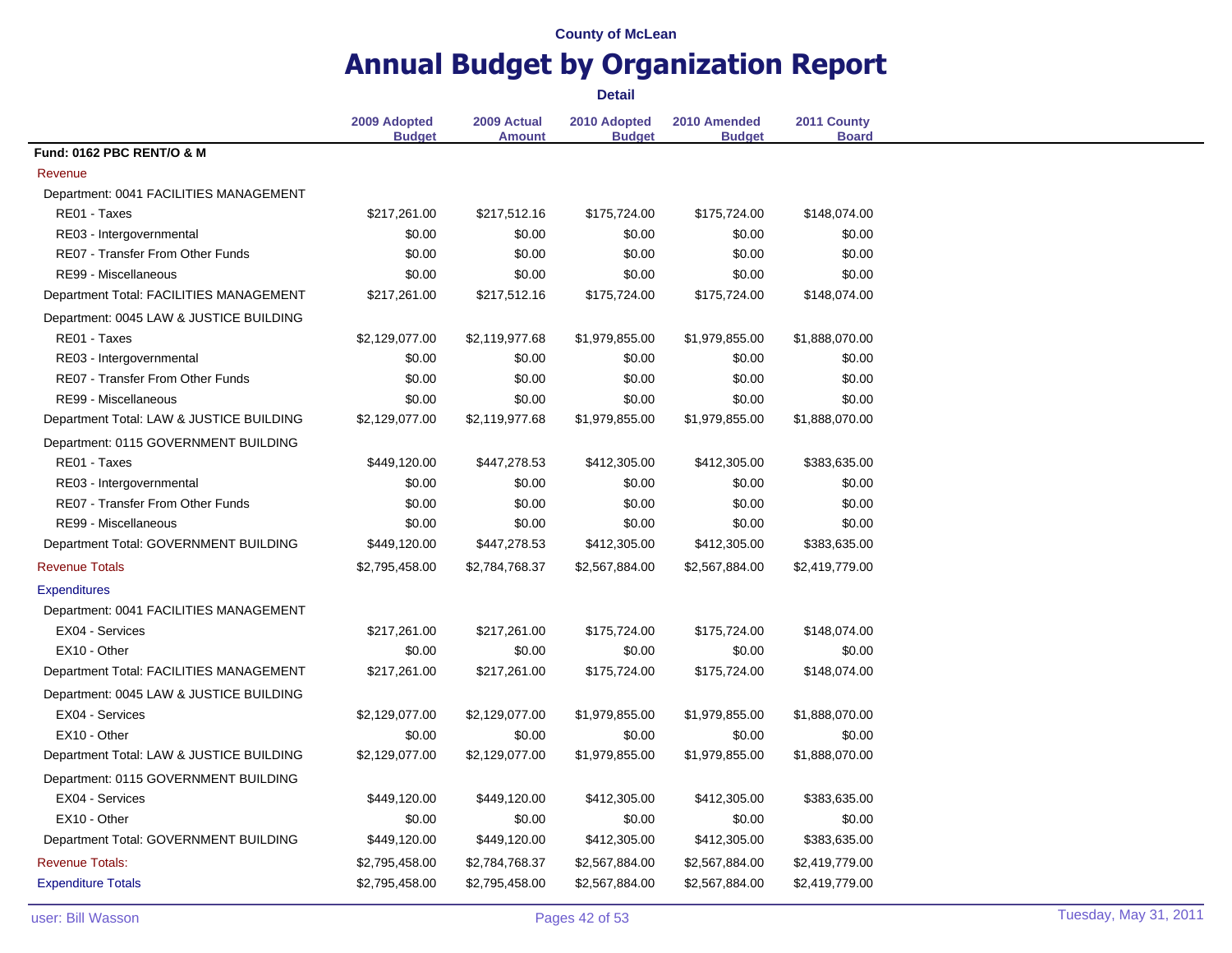# **Annual Budget by Organization Report**

|                            | 2009 Adopted<br><b>Budget</b> | 2009 Actual<br>Amount | 2010 Adopted<br><b>Budget</b> | 2010 Amended<br><b>Budget</b> | $201^\circ$<br><sup>1</sup> County<br>Board |  |
|----------------------------|-------------------------------|-----------------------|-------------------------------|-------------------------------|---------------------------------------------|--|
| Fund Total: PBC RENT/O & M | \$0.00                        | $($ \$10,689.63)      | \$0.00                        | \$0.00                        | \$0.00                                      |  |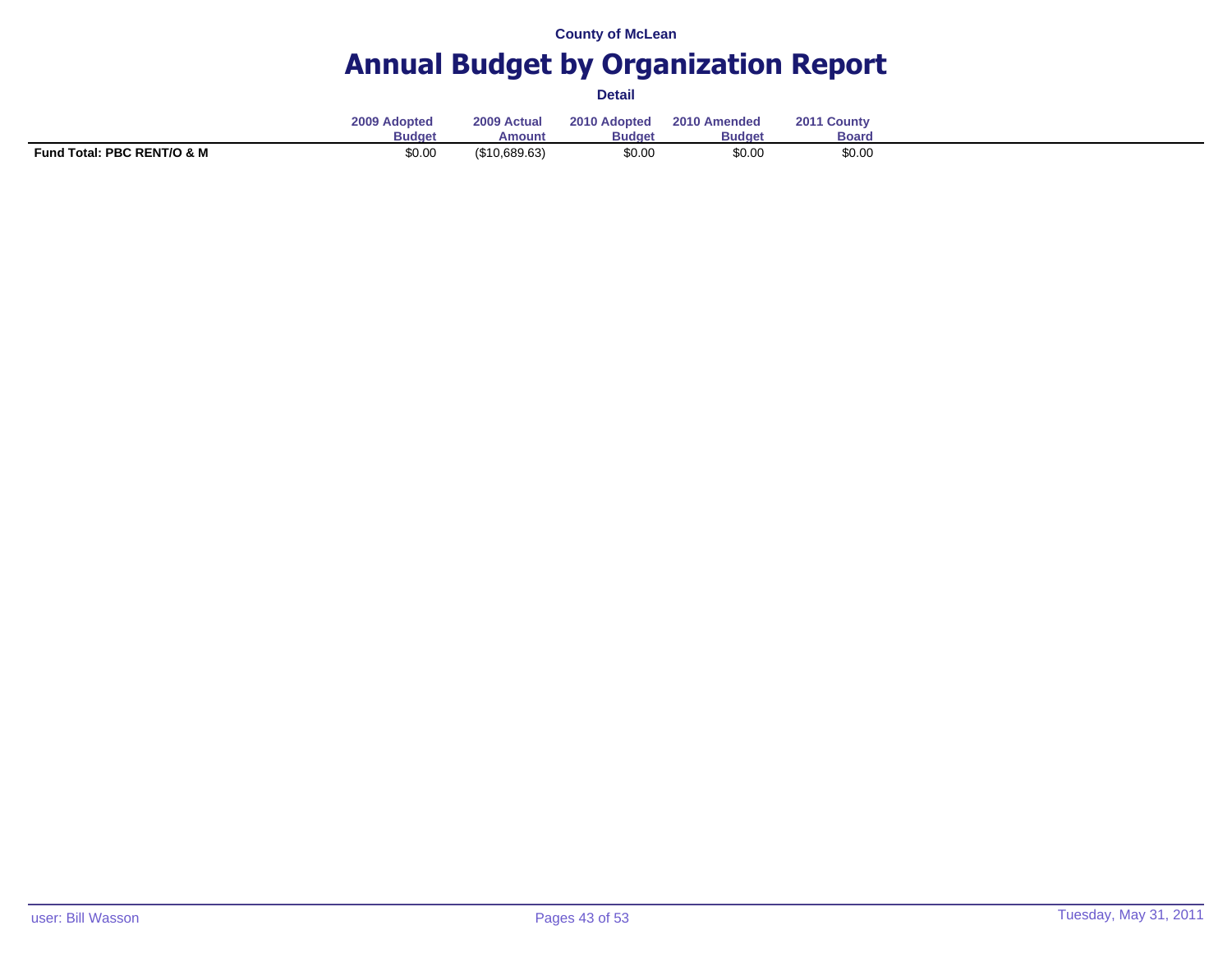# **Annual Budget by Organization Report**

| 2011 County<br>2009 Adopted<br>2010 Adopted<br>2009 Actual<br>2010 Amended<br><b>Board</b><br><b>Budget</b><br><b>Budget</b><br><b>Budget</b><br><b>Amount</b><br><b>Fund: 0164 CO CLERK DOC STORAGE</b><br>Revenue<br>Department: 0005 COUNTY CLERK<br>RE02 - Lic., Permits, Fees<br>\$25,000.00<br>\$25,000.00<br>\$27,500.00<br>\$22,734.00<br>\$25,000.00<br>RE99 - Miscellaneous<br>\$20,768.00<br>\$0.00<br>\$22,817.00<br>\$22,817.00<br>\$14,552.00<br>Department Total: COUNTY CLERK<br>\$48,268.00<br>\$22,734.00<br>\$47,817.00<br>\$39,552.00<br>\$47,817.00<br>\$22,734.00<br><b>Revenue Totals</b><br>\$48,268.00<br>\$47,817.00<br>\$47,817.00<br>\$39,552.00<br><b>Expenditures</b><br>Department: 0005 COUNTY CLERK<br>EX01 - Salaries<br>\$29,936.00<br>\$26,160.79<br>\$28,991.00<br>\$28,991.00<br>\$29,512.00<br>EX02 - Fringe Benefits<br>\$8,081.00<br>\$8,081.00<br>\$8,567.00<br>\$8,567.00<br>\$9,786.00<br>EX03 - Supplies<br>\$0.00<br>\$0.00<br>\$0.00<br>\$0.00<br>\$0.00<br>EX04 - Services<br>\$10,251.00<br>\$251.00<br>\$10,259.00<br>\$254.00<br>\$10,259.00<br>EX07 - Capital Assets<br>\$0.00<br>\$0.00<br>\$0.00<br>\$0.00<br>\$0.00<br>EX09 - Transfer To Other Funds<br>\$0.00<br>\$0.00<br>\$0.00<br>\$0.00<br>\$0.00<br>EX10 - Other<br>\$0.00<br>\$0.00<br>\$0.00<br>\$0.00<br>\$0.00<br>Department Total: COUNTY CLERK<br>\$48,268.00<br>\$34,492.79<br>\$47,817.00<br>\$47,817.00<br>\$39,552.00<br><b>Revenue Totals:</b><br>\$48,268.00<br>\$22,734.00<br>\$39,552.00<br>\$47,817.00<br>\$47,817.00<br><b>Expenditure Totals</b><br>\$48,268.00<br>\$47,817.00<br>\$47,817.00<br>\$39,552.00<br>\$34,492.79<br><b>Fund Total: CO CLERK DOC STORAGE</b><br>\$0.00<br>\$0.00<br>\$0.00<br>\$0.00<br>(\$11,758.79) |  |  |  |
|----------------------------------------------------------------------------------------------------------------------------------------------------------------------------------------------------------------------------------------------------------------------------------------------------------------------------------------------------------------------------------------------------------------------------------------------------------------------------------------------------------------------------------------------------------------------------------------------------------------------------------------------------------------------------------------------------------------------------------------------------------------------------------------------------------------------------------------------------------------------------------------------------------------------------------------------------------------------------------------------------------------------------------------------------------------------------------------------------------------------------------------------------------------------------------------------------------------------------------------------------------------------------------------------------------------------------------------------------------------------------------------------------------------------------------------------------------------------------------------------------------------------------------------------------------------------------------------------------------------------------------------------------------------------------------------------------------------------------------------------------------------|--|--|--|
|                                                                                                                                                                                                                                                                                                                                                                                                                                                                                                                                                                                                                                                                                                                                                                                                                                                                                                                                                                                                                                                                                                                                                                                                                                                                                                                                                                                                                                                                                                                                                                                                                                                                                                                                                                |  |  |  |
|                                                                                                                                                                                                                                                                                                                                                                                                                                                                                                                                                                                                                                                                                                                                                                                                                                                                                                                                                                                                                                                                                                                                                                                                                                                                                                                                                                                                                                                                                                                                                                                                                                                                                                                                                                |  |  |  |
|                                                                                                                                                                                                                                                                                                                                                                                                                                                                                                                                                                                                                                                                                                                                                                                                                                                                                                                                                                                                                                                                                                                                                                                                                                                                                                                                                                                                                                                                                                                                                                                                                                                                                                                                                                |  |  |  |
|                                                                                                                                                                                                                                                                                                                                                                                                                                                                                                                                                                                                                                                                                                                                                                                                                                                                                                                                                                                                                                                                                                                                                                                                                                                                                                                                                                                                                                                                                                                                                                                                                                                                                                                                                                |  |  |  |
|                                                                                                                                                                                                                                                                                                                                                                                                                                                                                                                                                                                                                                                                                                                                                                                                                                                                                                                                                                                                                                                                                                                                                                                                                                                                                                                                                                                                                                                                                                                                                                                                                                                                                                                                                                |  |  |  |
|                                                                                                                                                                                                                                                                                                                                                                                                                                                                                                                                                                                                                                                                                                                                                                                                                                                                                                                                                                                                                                                                                                                                                                                                                                                                                                                                                                                                                                                                                                                                                                                                                                                                                                                                                                |  |  |  |
|                                                                                                                                                                                                                                                                                                                                                                                                                                                                                                                                                                                                                                                                                                                                                                                                                                                                                                                                                                                                                                                                                                                                                                                                                                                                                                                                                                                                                                                                                                                                                                                                                                                                                                                                                                |  |  |  |
|                                                                                                                                                                                                                                                                                                                                                                                                                                                                                                                                                                                                                                                                                                                                                                                                                                                                                                                                                                                                                                                                                                                                                                                                                                                                                                                                                                                                                                                                                                                                                                                                                                                                                                                                                                |  |  |  |
|                                                                                                                                                                                                                                                                                                                                                                                                                                                                                                                                                                                                                                                                                                                                                                                                                                                                                                                                                                                                                                                                                                                                                                                                                                                                                                                                                                                                                                                                                                                                                                                                                                                                                                                                                                |  |  |  |
|                                                                                                                                                                                                                                                                                                                                                                                                                                                                                                                                                                                                                                                                                                                                                                                                                                                                                                                                                                                                                                                                                                                                                                                                                                                                                                                                                                                                                                                                                                                                                                                                                                                                                                                                                                |  |  |  |
|                                                                                                                                                                                                                                                                                                                                                                                                                                                                                                                                                                                                                                                                                                                                                                                                                                                                                                                                                                                                                                                                                                                                                                                                                                                                                                                                                                                                                                                                                                                                                                                                                                                                                                                                                                |  |  |  |
|                                                                                                                                                                                                                                                                                                                                                                                                                                                                                                                                                                                                                                                                                                                                                                                                                                                                                                                                                                                                                                                                                                                                                                                                                                                                                                                                                                                                                                                                                                                                                                                                                                                                                                                                                                |  |  |  |
|                                                                                                                                                                                                                                                                                                                                                                                                                                                                                                                                                                                                                                                                                                                                                                                                                                                                                                                                                                                                                                                                                                                                                                                                                                                                                                                                                                                                                                                                                                                                                                                                                                                                                                                                                                |  |  |  |
|                                                                                                                                                                                                                                                                                                                                                                                                                                                                                                                                                                                                                                                                                                                                                                                                                                                                                                                                                                                                                                                                                                                                                                                                                                                                                                                                                                                                                                                                                                                                                                                                                                                                                                                                                                |  |  |  |
|                                                                                                                                                                                                                                                                                                                                                                                                                                                                                                                                                                                                                                                                                                                                                                                                                                                                                                                                                                                                                                                                                                                                                                                                                                                                                                                                                                                                                                                                                                                                                                                                                                                                                                                                                                |  |  |  |
|                                                                                                                                                                                                                                                                                                                                                                                                                                                                                                                                                                                                                                                                                                                                                                                                                                                                                                                                                                                                                                                                                                                                                                                                                                                                                                                                                                                                                                                                                                                                                                                                                                                                                                                                                                |  |  |  |
|                                                                                                                                                                                                                                                                                                                                                                                                                                                                                                                                                                                                                                                                                                                                                                                                                                                                                                                                                                                                                                                                                                                                                                                                                                                                                                                                                                                                                                                                                                                                                                                                                                                                                                                                                                |  |  |  |
|                                                                                                                                                                                                                                                                                                                                                                                                                                                                                                                                                                                                                                                                                                                                                                                                                                                                                                                                                                                                                                                                                                                                                                                                                                                                                                                                                                                                                                                                                                                                                                                                                                                                                                                                                                |  |  |  |
|                                                                                                                                                                                                                                                                                                                                                                                                                                                                                                                                                                                                                                                                                                                                                                                                                                                                                                                                                                                                                                                                                                                                                                                                                                                                                                                                                                                                                                                                                                                                                                                                                                                                                                                                                                |  |  |  |
|                                                                                                                                                                                                                                                                                                                                                                                                                                                                                                                                                                                                                                                                                                                                                                                                                                                                                                                                                                                                                                                                                                                                                                                                                                                                                                                                                                                                                                                                                                                                                                                                                                                                                                                                                                |  |  |  |
|                                                                                                                                                                                                                                                                                                                                                                                                                                                                                                                                                                                                                                                                                                                                                                                                                                                                                                                                                                                                                                                                                                                                                                                                                                                                                                                                                                                                                                                                                                                                                                                                                                                                                                                                                                |  |  |  |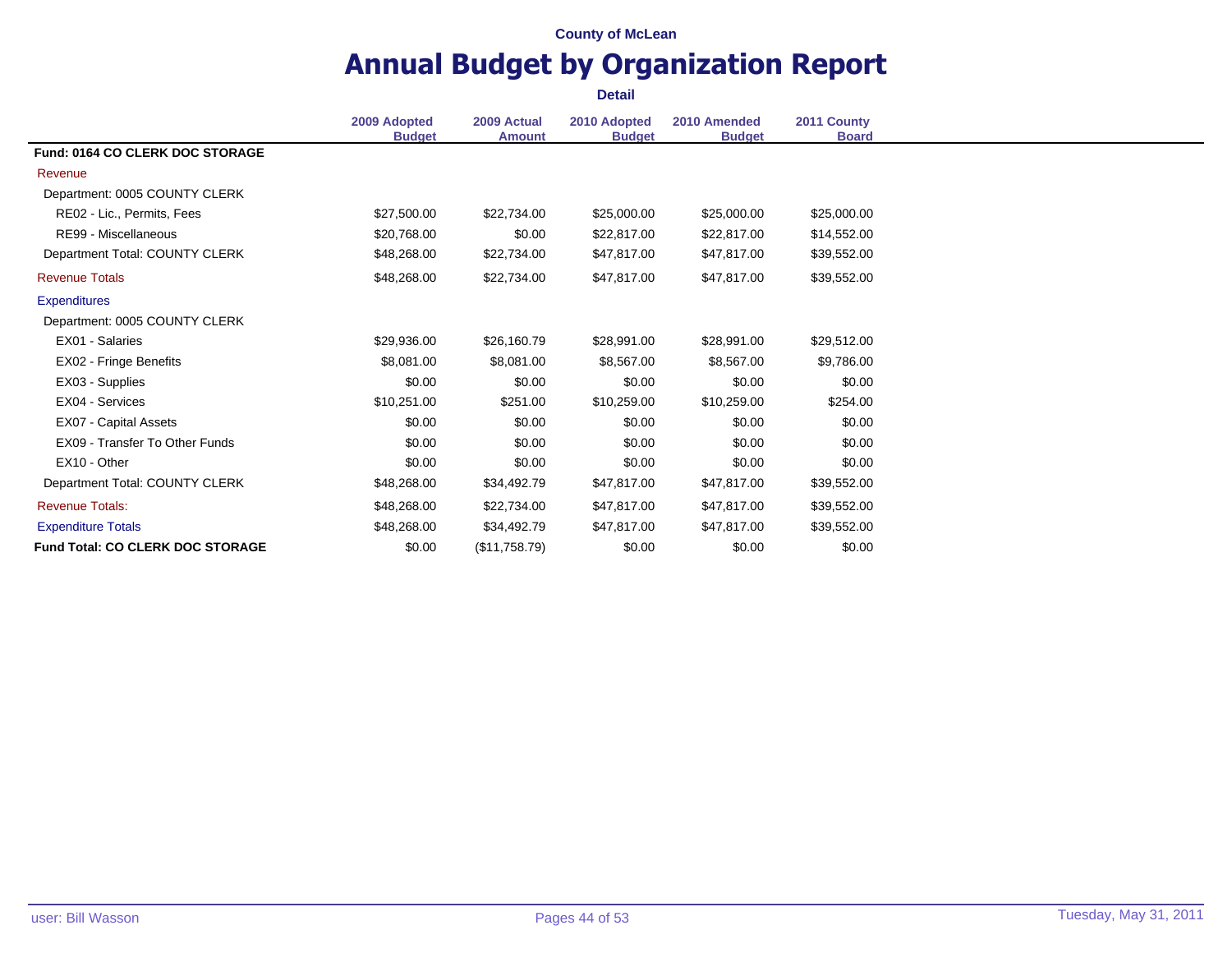# **Annual Budget by Organization Report**

|                                      | 2009 Adopted  | 2009 Actual   | 2010 Adopted  | 2010 Amended  | 2011 County  |
|--------------------------------------|---------------|---------------|---------------|---------------|--------------|
|                                      | <b>Budget</b> | <b>Amount</b> | <b>Budget</b> | <b>Budget</b> | <b>Board</b> |
| Fund: 0167 GIS FEES (Recorders Off)  |               |               |               |               |              |
| Revenue                              |               |               |               |               |              |
| Department: 0006 COUNTY RECORDER     |               |               |               |               |              |
| RE02 - Lic., Permits, Fees           | \$180,000.00  | \$195,307.00  | \$180,000.00  | \$180,000.00  | \$162,000.00 |
| Department Total: COUNTY RECORDER    | \$180,000.00  | \$195,307.00  | \$180,000.00  | \$180,000.00  | \$162,000.00 |
| <b>Revenue Totals</b>                | \$180,000.00  | \$195,307.00  | \$180,000.00  | \$180,000.00  | \$162,000.00 |
| <b>Expenditures</b>                  |               |               |               |               |              |
| Department: 0006 COUNTY RECORDER     |               |               |               |               |              |
| EX09 - Transfer To Other Funds       | \$0.00        | \$0.00        | \$50,600.00   | \$50,600.00   | \$0.00       |
| EX10 - Other                         | \$180,000.00  | \$191,579.00  | \$129,400.00  | \$129,400.00  | \$162,000.00 |
| Department Total: COUNTY RECORDER    | \$180,000.00  | \$191,579.00  | \$180,000.00  | \$180,000.00  | \$162,000.00 |
| Department: 0099 NON-DEPARTMENTAL    |               |               |               |               |              |
| EX10 - Other                         | \$0.00        | \$0.00        | \$0.00        | \$0.00        | \$0.00       |
| Department Total: NON-DEPARTMENTAL   | \$0.00        | \$0.00        | \$0.00        | \$0.00        | \$0.00       |
| <b>Revenue Totals:</b>               | \$180,000.00  | \$195,307.00  | \$180,000.00  | \$180,000.00  | \$162,000.00 |
| <b>Expenditure Totals</b>            | \$180,000.00  | \$191,579.00  | \$180,000.00  | \$180,000.00  | \$162,000.00 |
| Fund Total: GIS FEES (Recorders Off) | \$0.00        | \$3,728.00    | \$0.00        | \$0.00        | \$0.00       |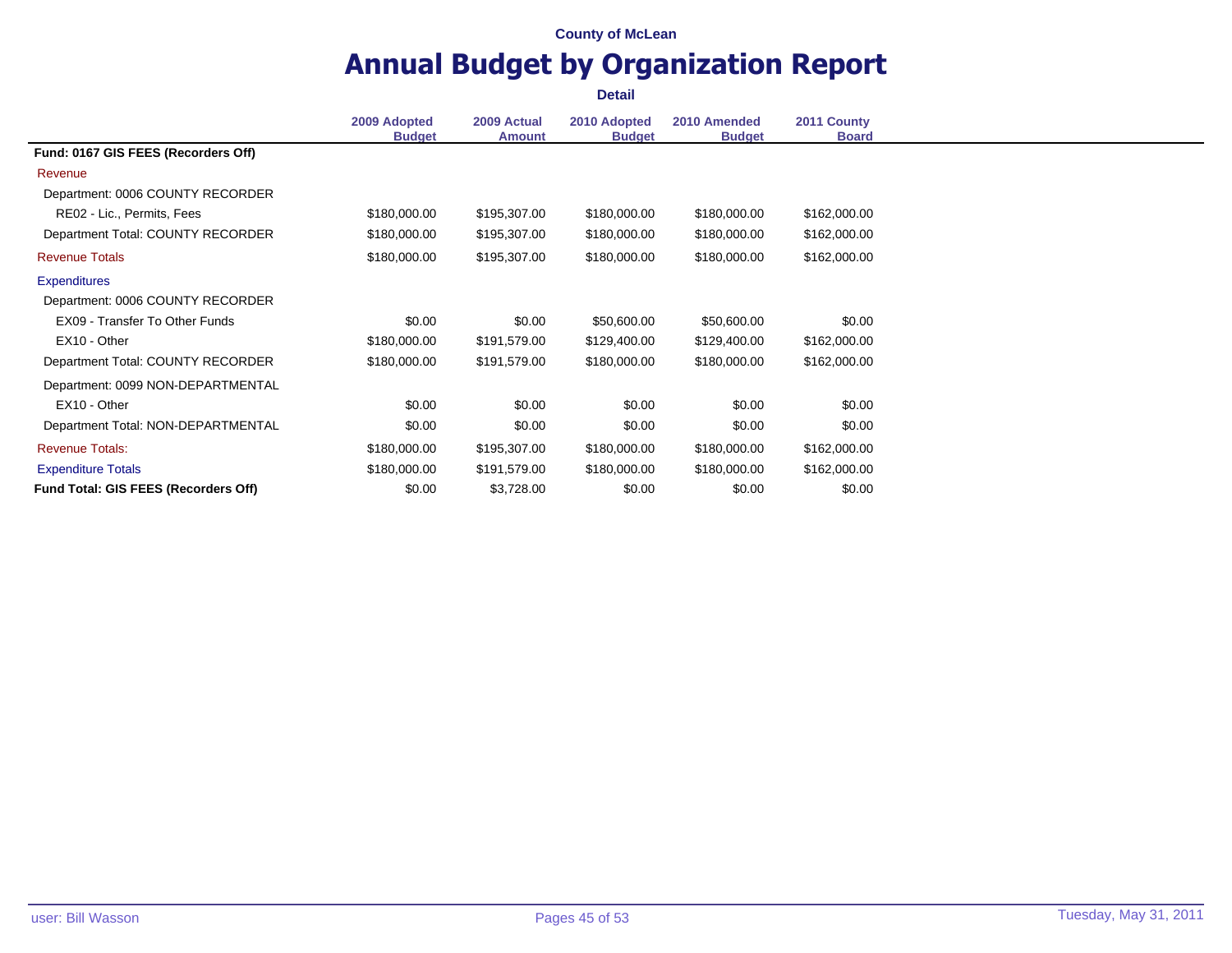### **Annual Budget by Organization Report Detail**

**2009 Adopted Budget 2009 Actual Amount 2010 Adopted Budget 2010 Amended Budget 2011 County Board Fund: 0168 COLLECTOR AUTOMATION FUND** Revenue Department: 0004 COUNTY TREASURER RE02 - Lic., Permits, Fees 625,000.00 \$25,000.00 \$25,577.00 \$20,000.00 \$20,000.00 \$20,000.00 \$20,000.00 RE99 - Miscellaneous 60.00 \$1,000.00 \$1,574.10 \$0.00 \$0.00 \$0.00 \$0.00 Department Total: COUNTY TREASURER  $$26,000.00$   $$27,151.10$   $$20,000.00$   $$20,000.00$   $$20,000.00$ Revenue Totals \$26,000.00 \$27,151.10 \$20,000.00 \$20,000.00 \$20,000.00 **Expenditures** Department: 0004 COUNTY TREASURER EX04 - Services \$1,000.00 \$0.00 \$0.00 \$0.00 \$0.00 EX07 - Capital Assets 60.00 \$0.00 \$0.00 \$0.00 \$0.00 \$0.00 \$0.00 \$0.00 \$0.00 EX09 - Transfer To Other Funds \$25,000.00 \$25,000.00 \$20,000.00 \$20,000.00 \$20,000.00 Department Total: COUNTY TREASURER \$26,000.00 \$25,000.00 \$20,000.00 \$20,000.00 \$20,000.00 Revenue Totals: \$26,000.00 \$27,151.10 \$20,000.00 \$20,000.00 \$20,000.00 Expenditure Totals **\$26,000.00** \$26,000.00 \$25,000.00 \$20,000.00 \$20,000.00 \$20,000.00 \$20,000.00 **Fund Total: COLLECTOR AUTOMATION FUND** \$0.00 \$2,151.10 \$0.00 \$0.00 \$0.00 \$0.00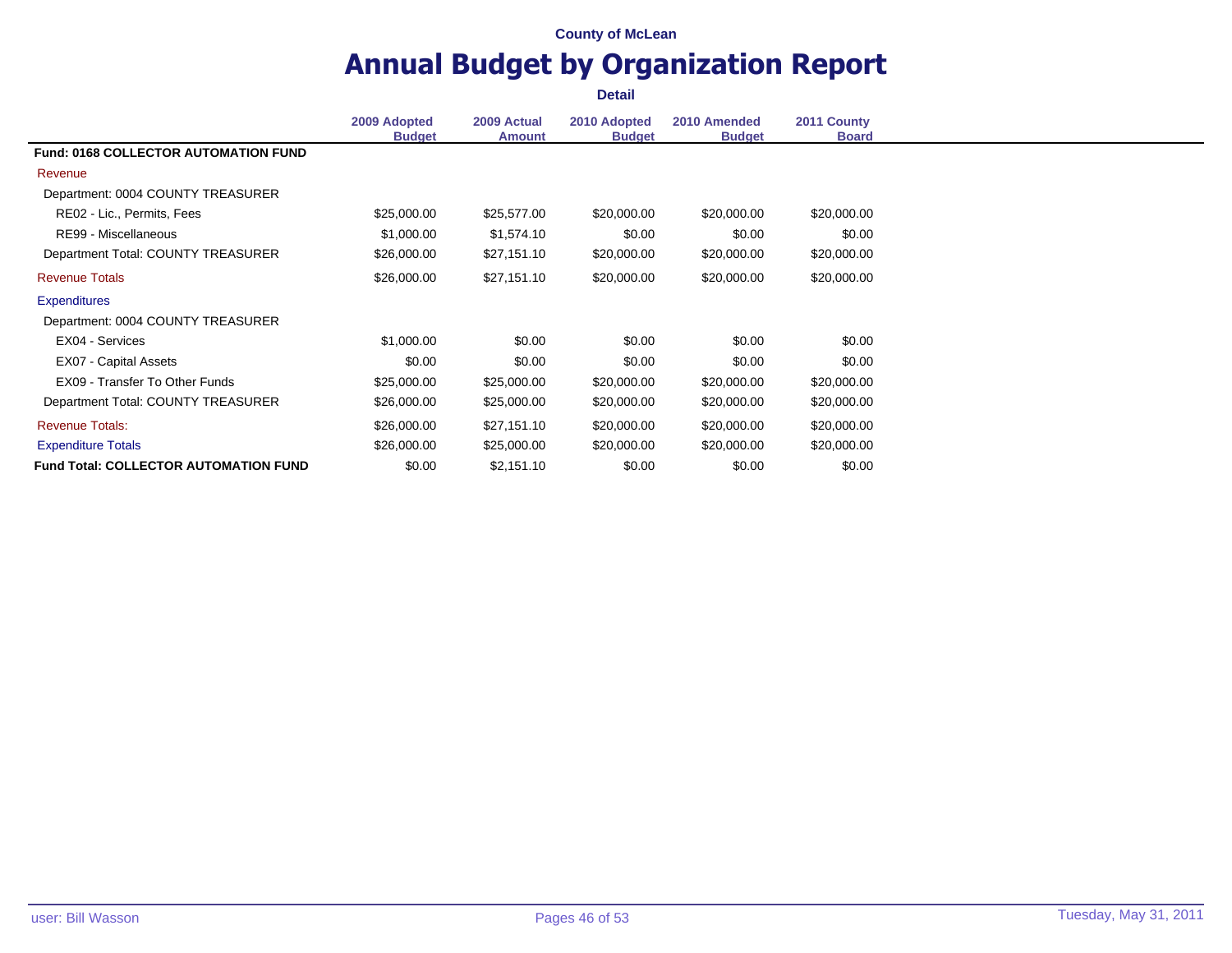# **Annual Budget by Organization Report**

|                                              | 2009 Adopted  | 2009 Actual   | 2010 Adopted  | 2010 Amended  | 2011 County  |
|----------------------------------------------|---------------|---------------|---------------|---------------|--------------|
|                                              | <b>Budget</b> | <b>Amount</b> | <b>Budget</b> | <b>Budget</b> | <b>Board</b> |
| <b>Fund: 0170 NEUTRAL SITE CUSTODY EXCH</b>  |               |               |               |               |              |
| Revenue                                      |               |               |               |               |              |
| Department: 0016 CIRCUIT COURT               |               |               |               |               |              |
| RE02 - Lic., Permits, Fees                   | \$80,000.00   | \$53,982.00   | \$55,000.00   | \$55,000.00   | \$55,000.00  |
| Department Total: CIRCUIT COURT              | \$80,000.00   | \$53,982.00   | \$55,000.00   | \$55,000.00   | \$55,000.00  |
| <b>Revenue Totals</b>                        | \$80,000.00   | \$53,982.00   | \$55,000.00   | \$55,000.00   | \$55,000.00  |
| <b>Expenditures</b>                          |               |               |               |               |              |
| Department: 0016 CIRCUIT COURT               |               |               |               |               |              |
| EX04 - Services                              | \$80,000.00   | \$44,823.25   | \$55,000.00   | \$55,000.00   | \$55,000.00  |
| Department Total: CIRCUIT COURT              | \$80,000.00   | \$44,823.25   | \$55,000.00   | \$55,000.00   | \$55,000.00  |
| <b>Revenue Totals:</b>                       | \$80,000.00   | \$53,982.00   | \$55,000.00   | \$55,000.00   | \$55,000.00  |
| <b>Expenditure Totals</b>                    | \$80,000.00   | \$44,823.25   | \$55,000.00   | \$55,000.00   | \$55,000.00  |
| <b>Fund Total: NEUTRAL SITE CUSTODY EXCH</b> | \$0.00        | \$9,158.75    | \$0.00        | \$0.00        | \$0.00       |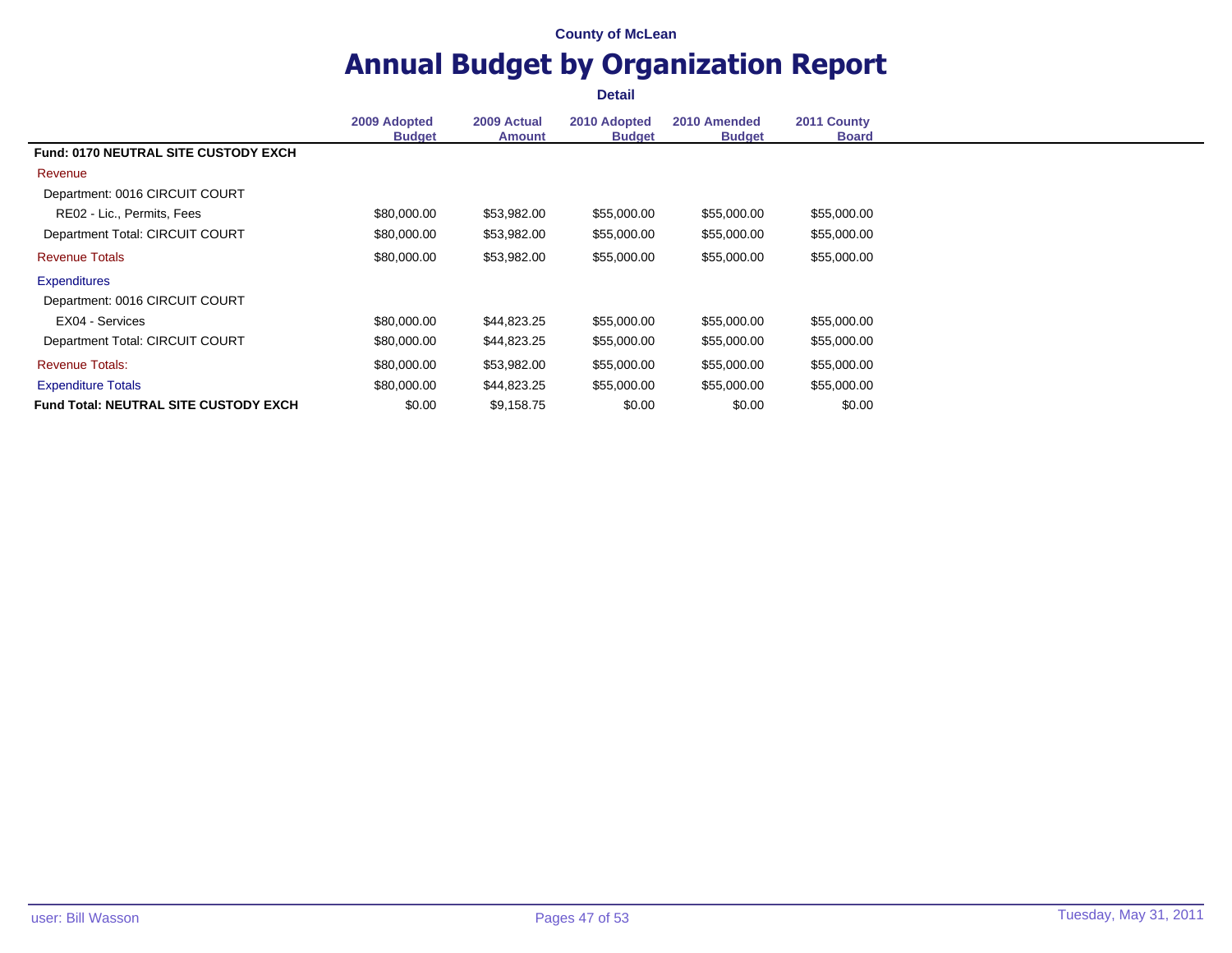# **Annual Budget by Organization Report**

|                                            | 2009 Adopted<br><b>Budget</b> | 2009 Actual<br><b>Amount</b> | 2010 Adopted<br><b>Budget</b> | 2010 Amended<br><b>Budget</b> | 2011 County<br><b>Board</b> |
|--------------------------------------------|-------------------------------|------------------------------|-------------------------------|-------------------------------|-----------------------------|
| <b>Fund: 0171 CHILDREN'S WAITING ROOM</b>  |                               |                              |                               |                               |                             |
|                                            |                               |                              |                               |                               |                             |
| Revenue                                    |                               |                              |                               |                               |                             |
| Department: 0016 CIRCUIT COURT             |                               |                              |                               |                               |                             |
| RE02 - Lic., Permits, Fees                 | \$33,000.00                   | \$33,804.00                  | \$33,000.00                   | \$33,000.00                   | \$33,000.00                 |
| Department Total: CIRCUIT COURT            | \$33,000.00                   | \$33,804.00                  | \$33,000.00                   | \$33,000.00                   | \$33,000.00                 |
| <b>Revenue Totals</b>                      | \$33,000.00                   | \$33,804.00                  | \$33,000.00                   | \$33,000.00                   | \$33,000.00                 |
| <b>Expenditures</b>                        |                               |                              |                               |                               |                             |
| Department: 0016 CIRCUIT COURT             |                               |                              |                               |                               |                             |
| EX04 - Services                            | \$33,000.00                   | \$37,800.00                  | \$33,000.00                   | \$33,000.00                   | \$33,000.00                 |
| Department Total: CIRCUIT COURT            | \$33,000.00                   | \$37,800.00                  | \$33,000.00                   | \$33,000.00                   | \$33,000.00                 |
| <b>Revenue Totals:</b>                     | \$33,000.00                   | \$33,804.00                  | \$33,000.00                   | \$33,000.00                   | \$33,000.00                 |
| <b>Expenditure Totals</b>                  | \$33,000.00                   | \$37,800.00                  | \$33,000.00                   | \$33,000.00                   | \$33,000.00                 |
| <b>Fund Total: CHILDREN'S WAITING ROOM</b> | \$0.00                        | (\$3,996.00)                 | \$0.00                        | \$0.00                        | \$0.00                      |
|                                            |                               |                              |                               |                               |                             |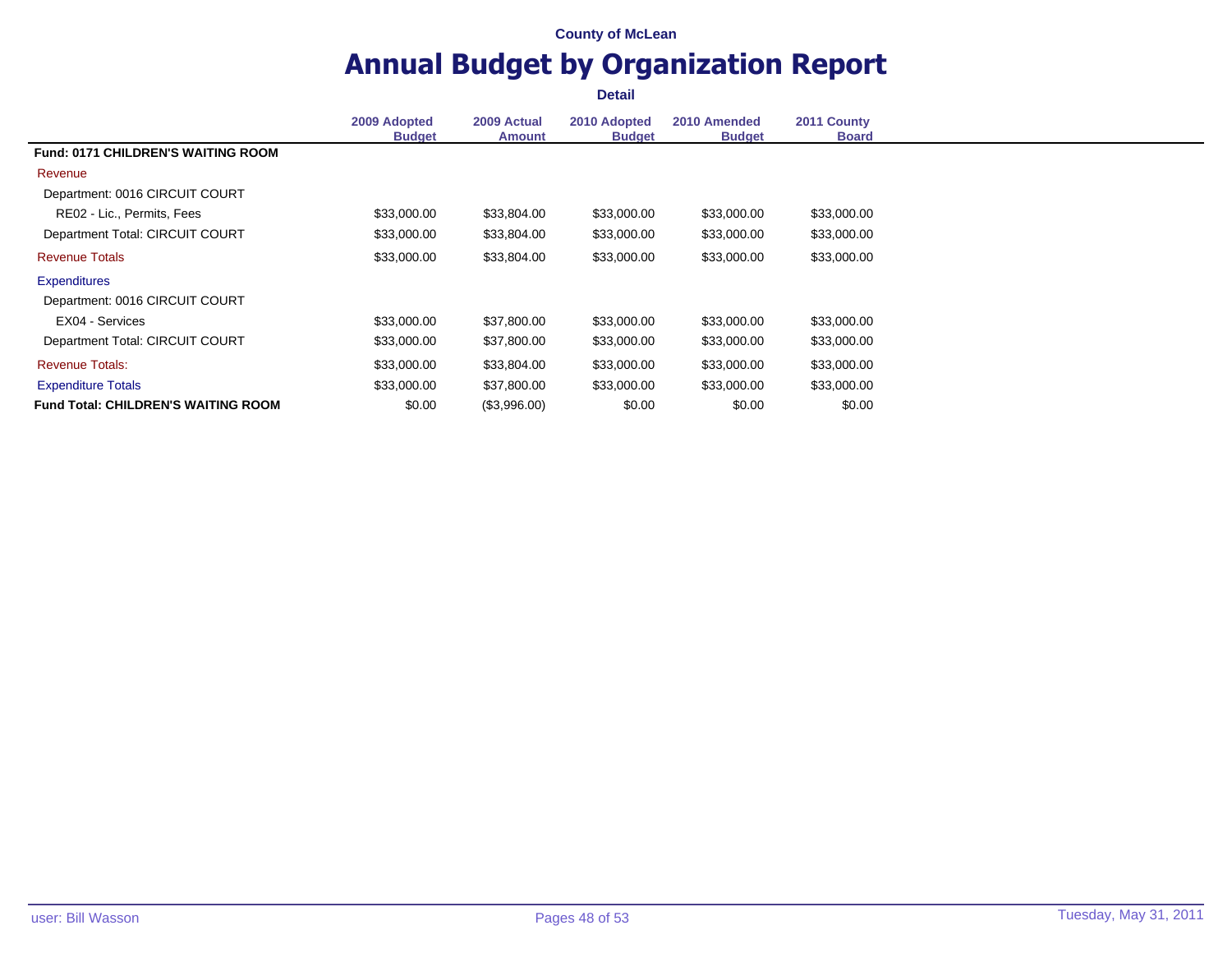### **Annual Budget by Organization Report Detail**

**2009 Adopted Budget 2009 Actual Amount 2010 Adopted Budget 2010 Amended Budget 2011 County Board Fund: 0360 FAIRVIEW BUILDING** Revenue Department: 0041 FACILITIES MANAGEMENT RE04 - Charges For Services  $$80,229.00$   $$62,652.80$   $$88,294.00$   $$84,841.00$   $$84,841.00$ RE07 - Transfer From Other Funds \$0.00 \$0.00 \$0.00 \$0.00 \$0.00 \$0.00 \$0.00 \$0.00 \$0.00 \$0.00 RE99 - Miscellaneous 60.00 \$0.00 \$0.00 \$0.00 \$0.00 \$0.00 \$0.00 \$0.00 \$0.00 \$0.00 \$0.00 \$0.00 \$0.00 \$0.00 \$0.00 Department Total: FACILITIES MANAGEMENT \$80,229.00 \$62,652.80 \$88,294.00 \$88,294.00 \$84,841.00 Revenue Totals \$80,229.00 \$62,652.80 \$88,294.00 \$88,294.00 \$84,841.00 **Expenditures** Department: 0041 FACILITIES MANAGEMENT EX01 - Salaries \$14,196.00 \$14,582.82 \$14,003.00 \$14,003.00 \$14,221.00 EX02 - Fringe Benefits 64,537.00 \$3,662.00 \$3,662.00 \$3,945.00 \$3,945.00 \$4,537.00 EX03 - Supplies \$4,130.00 \$3,934.29 \$4,813.00 \$4,813.00 \$4,813.00 EX04 - Services \$55,241.00 \$38,534.66 \$62,533.00 \$62,533.00 \$59,793.00 EX07 - Capital Assets 60.00 \$0.00 \$0.00 \$0.00 \$0.00 \$0.00 \$0.00 \$0.00 \$0.00 EX10 - Other \$3,000.00 \$0.00 \$3,000.00 \$3,000.00 \$1,477.00 Department Total: FACILITIES MANAGEMENT \$80,229.00 \$60,713.77 \$88,294.00 \$88,294.00 \$84,841.00 Revenue Totals: \$80,229.00 \$62,652.80 \$88,294.00 \$88,294.00 \$84,841.00 Expenditure Totals 68, 294.00 \$80,229.00 \$80,229.00 \$60,713.77 \$88,294.00 \$88,294.00 \$84,841.00 **Fund Total: FAIRVIEW BUILDING**  $$0.00$   $$1,939.03$   $$0.00$   $$0.00$   $$0.00$   $$0.00$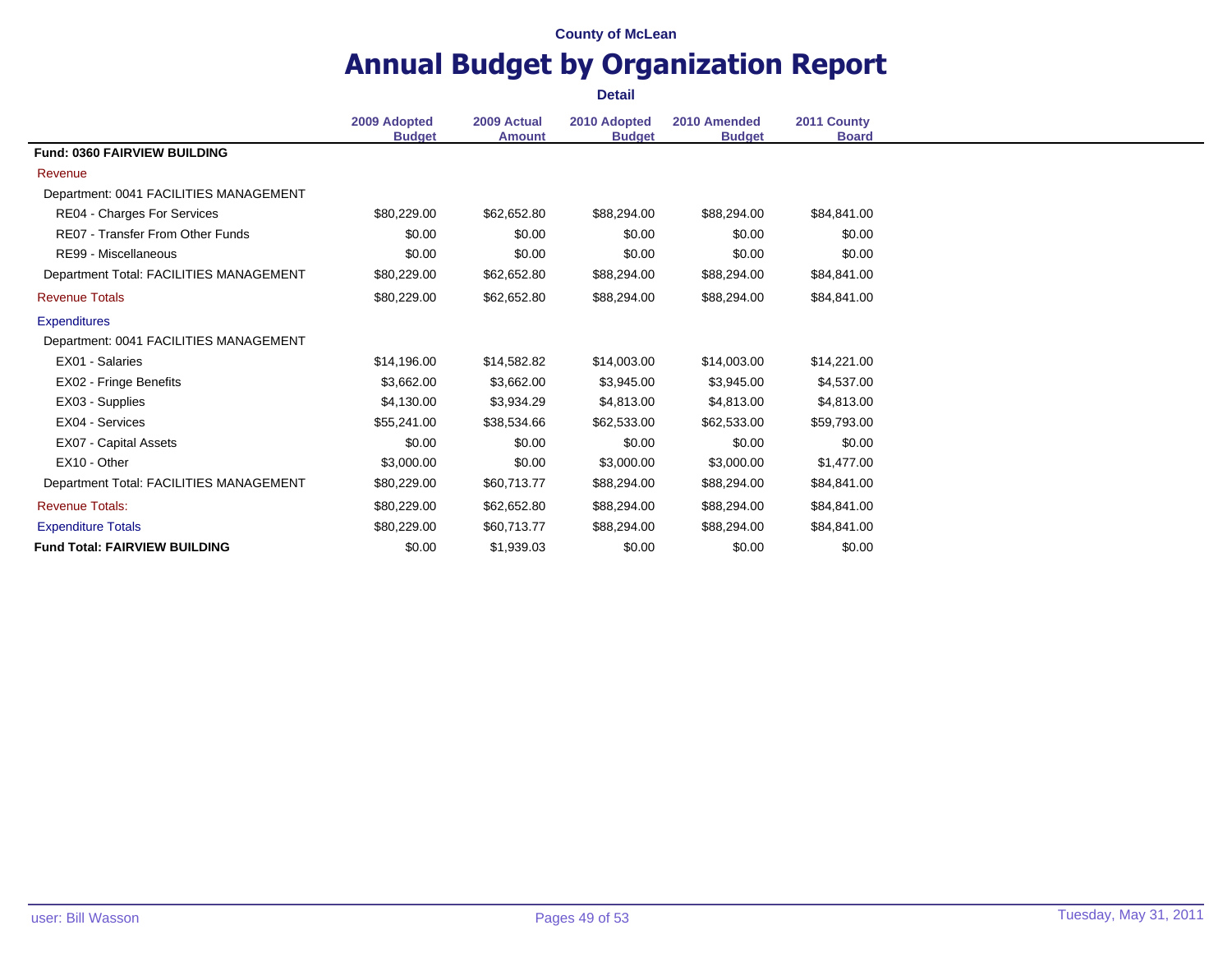# **Annual Budget by Organization Report**

|                                         |                               |                              |                               | 2010 Amended   |                             |
|-----------------------------------------|-------------------------------|------------------------------|-------------------------------|----------------|-----------------------------|
|                                         | 2009 Adopted<br><b>Budget</b> | 2009 Actual<br><b>Amount</b> | 2010 Adopted<br><b>Budget</b> | <b>Budget</b>  | 2011 County<br><b>Board</b> |
| Fund: 0401 NURSING HOME                 |                               |                              |                               |                |                             |
| Revenue                                 |                               |                              |                               |                |                             |
| Department: 0090 NURSING HOME           |                               |                              |                               |                |                             |
| RE03 - Intergovernmental                | \$1,008,481.00                | \$907,947.53                 | \$982,201.00                  | \$982,201.00   | \$1,003,504.00              |
| RE04 - Charges For Services             | \$5,461,057.00                | \$6,826,942.03               | \$5,524,640.00                | \$5,524,640.00 | \$5,356,540.00              |
| RE05 - Interest                         | \$85,000.00                   | \$105,277.44                 | \$82,943.00                   | \$82,943.00    | \$81,000.00                 |
| <b>RE07 - Transfer From Other Funds</b> | \$717,219.00                  | \$623,103.28                 | \$696,752.00                  | \$696,752.00   | \$737,710.00                |
| RE99 - Miscellaneous                    | \$192,173.00                  | \$14,101.61                  | \$12,000.00                   | \$12,000.00    | \$12,000.00                 |
| Department Total: NURSING HOME          | \$7,463,930.00                | \$8,477,371.89               | \$7,298,536.00                | \$7,298,536.00 | \$7,190,754.00              |
| <b>Revenue Totals</b>                   | \$7,463,930.00                | \$8,477,371.89               | \$7,298,536.00                | \$7,298,536.00 | \$7,190,754.00              |
| <b>Expenditures</b>                     |                               |                              |                               |                |                             |
| Department: 0090 NURSING HOME           |                               |                              |                               |                |                             |
| EX01 - Salaries                         | \$3,787,221.00                | \$3,986,213.48               | \$3,720,616.00                | \$3,720,616.00 | \$3,779,179.00              |
| EX02 - Fringe Benefits                  | \$1,062,072.00                | \$1,086,424.97               | \$1,139,601.00                | \$1,139,601.00 | \$1,306,114.00              |
| EX03 - Supplies                         | \$818,707.00                  | \$711,110.05                 | \$821,143.00                  | \$821,143.00   | \$771,649.00                |
| EX04 - Services                         | \$1,444,660.00                | \$2,219,501.25               | \$1,362,721.00                | \$1,361,469.00 | \$1,141,132.00              |
| <b>EX07 - Capital Assets</b>            | \$351,270.00                  | \$0.46                       | \$254,455.00                  | \$255,707.00   | \$192,680.00                |
| EX09 - Transfer To Other Funds          | \$0.00                        | \$0.00                       | \$0.00                        | \$0.00         | \$0.00                      |
| EX10 - Other                            | \$0.00                        | \$0.00                       | \$0.00                        | \$0.00         | \$0.00                      |
| Department Total: NURSING HOME          | \$7,463,930.00                | \$8,003,250.21               | \$7,298,536.00                | \$7,298,536.00 | \$7,190,754.00              |
| <b>Revenue Totals:</b>                  | \$7,463,930.00                | \$8,477,371.89               | \$7,298,536.00                | \$7,298,536.00 | \$7,190,754.00              |
| <b>Expenditure Totals</b>               | \$7,463,930.00                | \$8,003,250.21               | \$7,298,536.00                | \$7,298,536.00 | \$7,190,754.00              |
| <b>Fund Total: NURSING HOME</b>         | \$0.00                        | \$474,121.68                 | \$0.00                        | \$0.00         | \$0.00                      |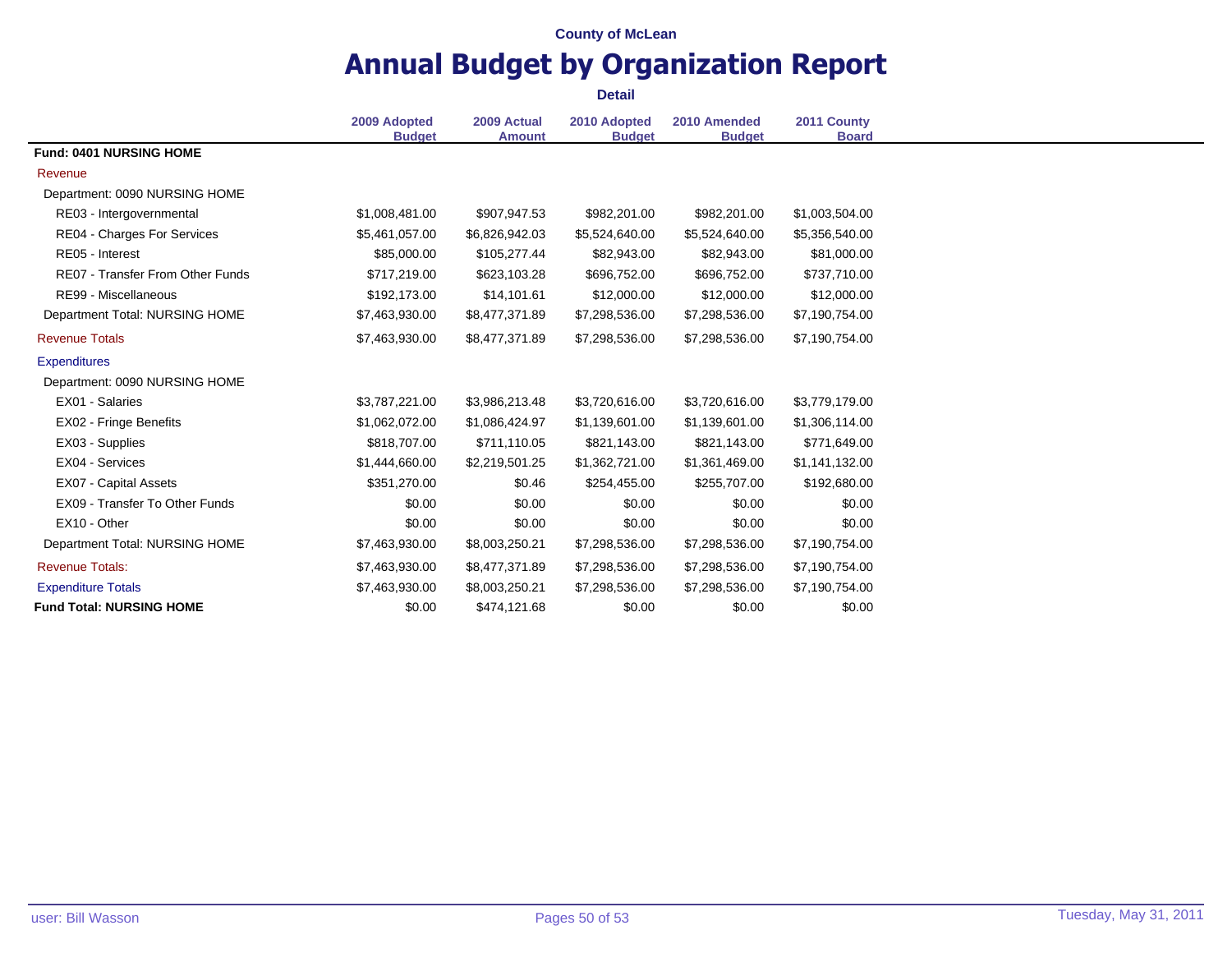# **Annual Budget by Organization Report**

|                                          |                               | <b>Detail</b>                |                               |                               |                             |
|------------------------------------------|-------------------------------|------------------------------|-------------------------------|-------------------------------|-----------------------------|
|                                          | 2009 Adopted<br><b>Budget</b> | 2009 Actual<br><b>Amount</b> | 2010 Adopted<br><b>Budget</b> | 2010 Amended<br><b>Budget</b> | 2011 County<br><b>Board</b> |
| Fund: 0450 ETSB SURCHARGE FUND/E-911     |                               |                              |                               |                               |                             |
| Revenue                                  |                               |                              |                               |                               |                             |
| Department: 0098 ENHANCED 911 TELEPHONE  |                               |                              |                               |                               |                             |
| RE02 - Lic., Permits, Fees               | \$1,790,173.00                | \$1,808,998.85               | \$1,807,130.00                | \$1,807,130.00                | \$1,760,774.00              |
| RE03 - Intergovernmental                 | \$0.00                        | \$0.00                       | \$0.00                        | \$0.00                        | \$0.00                      |
| RE05 - Interest                          | \$30,000.00                   | \$22,935.12                  | \$20,000.00                   | \$20,000.00                   | \$20,000.00                 |
| <b>RE07 - Transfer From Other Funds</b>  | \$0.00                        | \$0.00                       | \$0.00                        | \$0.00                        | \$0.00                      |
| <b>RE09 - Contributions</b>              | \$0.00                        | \$0.00                       | \$0.00                        | \$0.00                        | \$0.00                      |
| RE99 - Miscellaneous                     | \$0.00                        | \$200.21                     | \$0.00                        | \$0.00                        | \$0.00                      |
| Department Total: ENHANCED 911 TELEPHONE | \$1,820,173.00                | \$1,832,134.18               | \$1,827,130.00                | \$1,827,130.00                | \$1,780,774.00              |
| <b>Revenue Totals</b>                    | \$1,820,173.00                | \$1,832,134.18               | \$1,827,130.00                | \$1,827,130.00                | \$1,780,774.00              |
| <b>Expenditures</b>                      |                               |                              |                               |                               |                             |
| Department: 0098 ENHANCED 911 TELEPHONE  |                               |                              |                               |                               |                             |
| EX01 - Salaries                          | \$49,788.00                   | \$54,486.85                  | \$51,158.00                   | \$51,158.00                   | \$51,926.00                 |
| EX02 - Fringe Benefits                   | \$11,313,00                   | \$11.768.08                  | \$13,369.00                   | \$13,369.00                   | \$14,541.00                 |
| EX03 - Supplies                          | \$0.00                        | \$0.00                       | \$0.00                        | \$0.00                        | \$0.00                      |
| EX04 - Services                          | \$1,684,852.00                | \$1,647,471.90               | \$1,670,030.00                | \$1,670,030.00                | \$1,690,111.00              |
| <b>EX07 - Capital Assets</b>             | \$18,000.00                   | \$14,026.38                  | \$0.00                        | \$0.00                        | \$24,196.00                 |
| EX09 - Transfer To Other Funds           | \$0.00                        | \$0.00                       | \$0.00                        | \$0.00                        | \$0.00                      |
| EX10 - Other                             | \$56,220.00                   | \$0.00                       | \$92,573.00                   | \$92,573.00                   | \$0.00                      |
| Department Total: ENHANCED 911 TELEPHONE | \$1,820,173.00                | \$1,727,753.21               | \$1,827,130.00                | \$1,827,130.00                | \$1,780,774.00              |
| <b>Revenue Totals:</b>                   | \$1,820,173.00                | \$1,832,134.18               | \$1,827,130.00                | \$1,827,130.00                | \$1,780,774.00              |
| <b>Expenditure Totals</b>                | \$1,820,173.00                | \$1,727,753.21               | \$1,827,130.00                | \$1,827,130.00                | \$1,780,774.00              |
| Fund Total: ETSB SURCHARGE FUND/E-911    | \$0.00                        | \$104,380.97                 | \$0.00                        | \$0.00                        | \$0.00                      |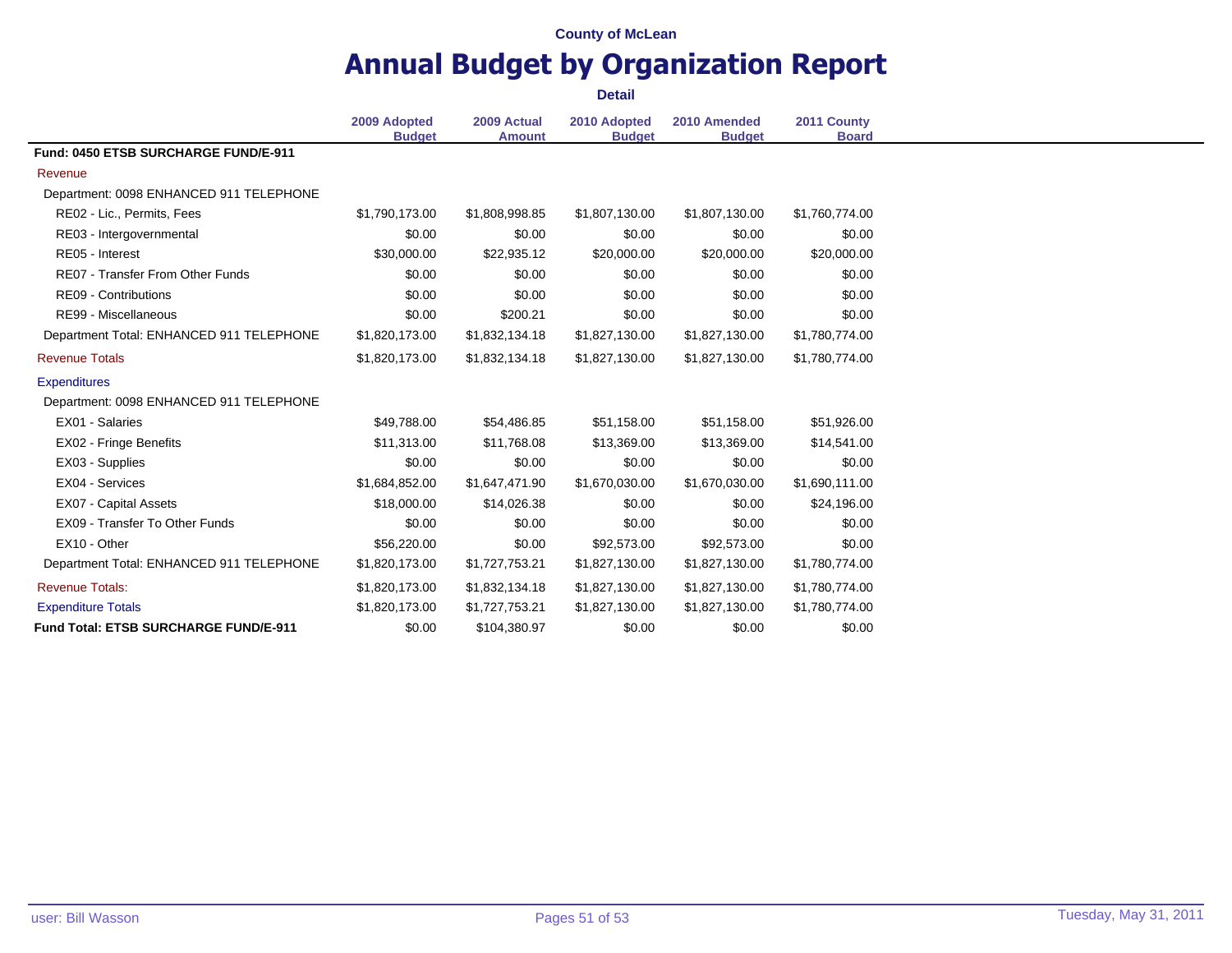# **Annual Budget by Organization Report**

|                                               | <b>Detail</b>                 |                              |                               |                               |                             |  |
|-----------------------------------------------|-------------------------------|------------------------------|-------------------------------|-------------------------------|-----------------------------|--|
|                                               | 2009 Adopted<br><b>Budget</b> | 2009 Actual<br><b>Amount</b> | 2010 Adopted<br><b>Budget</b> | 2010 Amended<br><b>Budget</b> | 2011 County<br><b>Board</b> |  |
| <b>Fund: 0452 METRO COMMUNICATIONS CTR</b>    |                               |                              |                               |                               |                             |  |
| Revenue                                       |                               |                              |                               |                               |                             |  |
| Department: 0030 METRO COMMUNICATION CTR.     |                               |                              |                               |                               |                             |  |
| RE02 - Lic., Permits, Fees                    | \$37,000.00                   | \$38,300.00                  | \$38,000.00                   | \$38,000.00                   | \$38,000.00                 |  |
| RE03 - Intergovernmental                      | \$1,726,875.00                | \$1,726,874.94               | \$1,777,444.00                | \$1,777,444.00                | \$1,795,040.00              |  |
| RE05 - Interest                               | \$15,000.00                   | \$1,172.36                   | \$15,000.00                   | \$15,000.00                   | \$15,000.00                 |  |
| <b>RE07 - Transfer From Other Funds</b>       | \$630,031.00                  | \$630,030.96                 | \$673,188.00                  | \$673,188.00                  | \$679,853.00                |  |
| RE99 - Miscellaneous                          | \$0.00                        | \$40.00                      | \$0.00                        | \$0.00                        | \$0.00                      |  |
| Department Total: METRO COMMUNICATION<br>CTR. | \$2,408,906.00                | \$2,396,418.26               | \$2,503,632.00                | \$2,503,632.00                | \$2,527,893.00              |  |
| <b>Revenue Totals</b>                         | \$2,408,906.00                | \$2,396,418.26               | \$2,503,632.00                | \$2,503,632.00                | \$2,527,893.00              |  |
| <b>Expenditures</b>                           |                               |                              |                               |                               |                             |  |
| Department: 0030 METRO COMMUNICATION CTR.     |                               |                              |                               |                               |                             |  |
| EX01 - Salaries                               | \$1,368,940.00                | \$1,486,241.14               | \$1,416,560.00                | \$1,416,560.00                | \$1,395,180.00              |  |
| EX02 - Fringe Benefits                        | \$321,390.00                  | \$348,557.29                 | \$360,155.00                  | \$360,155.00                  | \$407,583.00                |  |
| EX03 - Supplies                               | \$25,420.00                   | \$20,782.26                  | \$24,420.00                   | \$29,570.00                   | \$23,370.00                 |  |
| EX04 - Services                               | \$673,556.00                  | \$585,800.88                 | \$684,897.00                  | \$682,447.00                  | \$677,960.00                |  |
| <b>EX07 - Capital Assets</b>                  | \$19,600.00                   | \$10,803.30                  | \$17,600.00                   | \$14,900.00                   | \$23,800.00                 |  |
| EX10 - Other                                  | \$0.00                        | \$0.00                       | \$0.00                        | \$0.00                        | \$0.00                      |  |
| Department Total: METRO COMMUNICATION<br>CTR. | \$2,408,906.00                | \$2,452,184.87               | \$2,503,632.00                | \$2,503,632.00                | \$2,527,893.00              |  |
| <b>Revenue Totals:</b>                        | \$2,408,906.00                | \$2,396,418.26               | \$2,503,632.00                | \$2,503,632.00                | \$2,527,893.00              |  |
| <b>Expenditure Totals</b>                     | \$2,408,906.00                | \$2,452,184.87               | \$2,503,632.00                | \$2,503,632.00                | \$2,527,893.00              |  |
| <b>Fund Total: METRO COMMUNICATIONS CTR</b>   | \$0.00                        | (\$55,766.61)                | \$0.00                        | \$0.00                        | \$0.00                      |  |